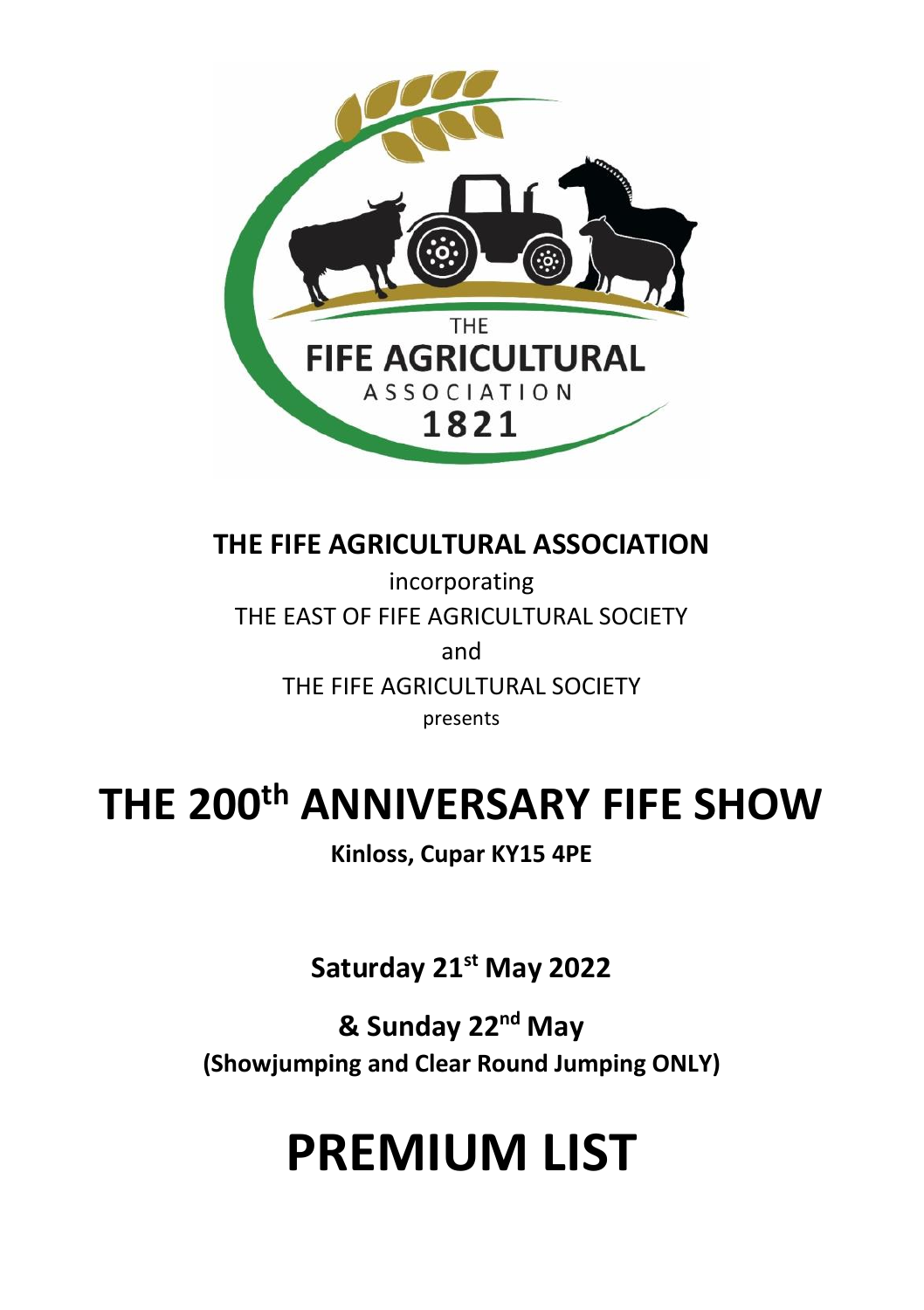**Please read the Entries Information for the Section you wish to enter, before starting your entries.** 

**You can enter online at [www.fifeshow.com](http://www.fifeshow.com/)  or download entry forms from the website to complete and return.** 

**Entries for inclusion in the Catalogue close on 14th April. Late entries will be accepted at a higher fee, shown in brackets, until 11th May but will not be in the main Catalogue.**

**In 2022, no entries will be taken on Show Day in any section other than Dogs and Pets.** 

## **\*\*\*Please note\*\*\***

**No tickets will be available to purchase at the Gates on Show Day – all tickets must be purchased in advance.** 

**Admission for Under 14yr olds is still free but a ticket must be claimed for them when you are making your entries.** 

**Queries to [fifeshow01@gmail.com](mailto:fifeshow01@gmail.com) or phone 07910 072409**

**The Fife Agricultural Association, Scottish Charity No SC011016**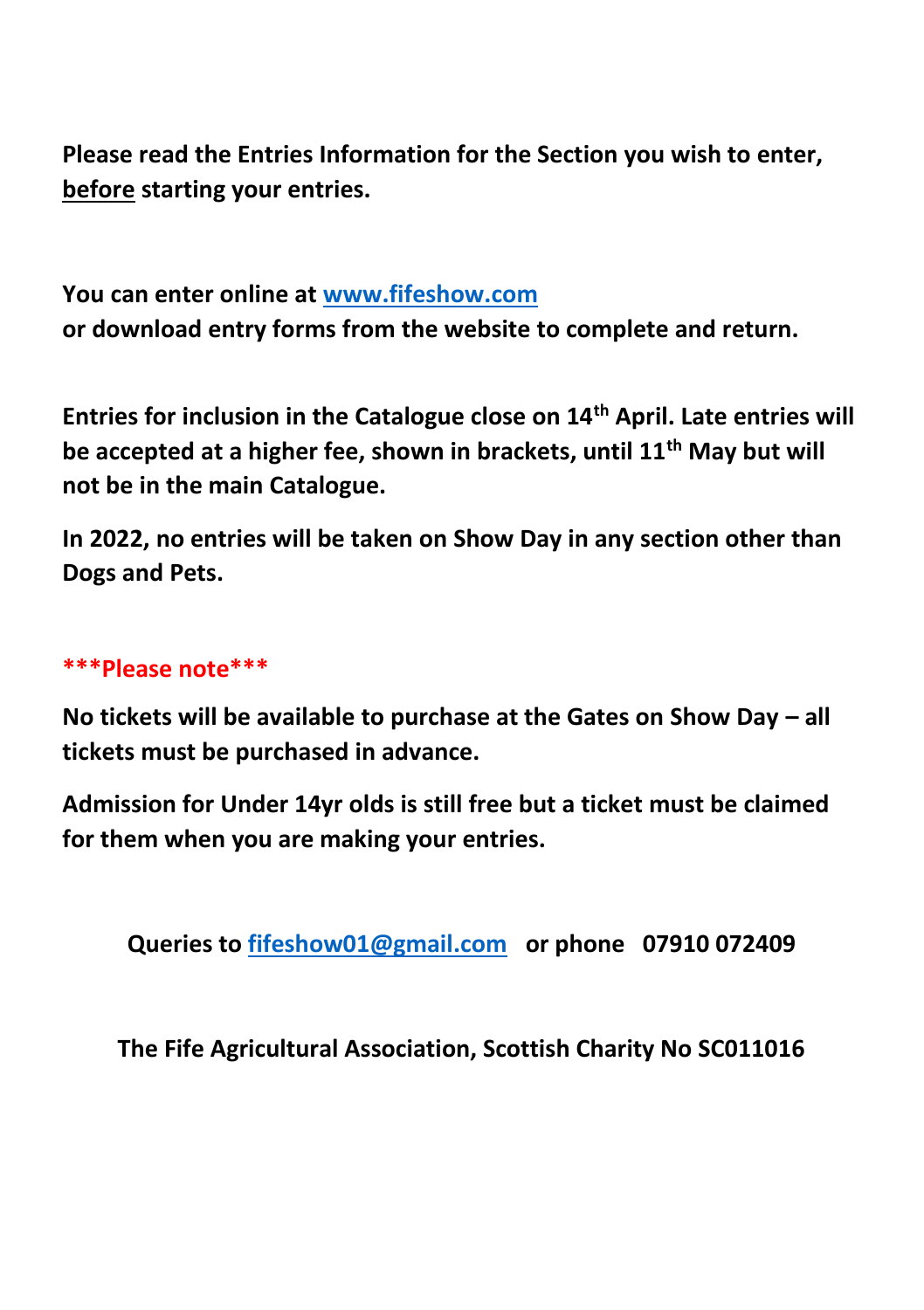## **OFFICE BEARERS 2022**

**President** Mr A. Stevenson, Bonerbo **Vice-President** Mr J. Smith, Pitlessie Mill **Past President** Mr M. Black, Nisbetfield **Secretary & Treasurer** Ms E. Miller, Chance Inn

## **DIRECTORS**

W. Allan, Millfield; R. Brown, Radernie; Ms D. Haig, Radernie; Mrs A. Hamilton, Dairsie Mains; D. Scott, Cupar.

## **GENERAL COMMITTEE**

## **Anstruther & District**

Mrs M. Snow, Incharvie; S. Parsons, Balcaskie.

## **St Andrews & District**

J. Ballantyne, Balkaithly; R. Dewey, Lathockar Mains; D. Paterson, Balmullo.

## **Cupar & District**

Mrs E. Lang, Rosewells; N. Forrest, Airdits; B. Duncan, Balmalcolm; Miss R. Copland, Cupar; S. Player, Cupar; A. Stewart, Kininmonth; Mrs L. Whiteford, Hill Tarvit Mains;Mrs L. Wilson, Cassindilly; Ms N. Wilson, Westhall.

## **Central & West Fife**

D. Aglen, Treaton; R. Black, Braeside of Lindores; R. Boyd, Longannet C. Maitland, Grange of Lindores, Mrs K. Waterston, Newburgh.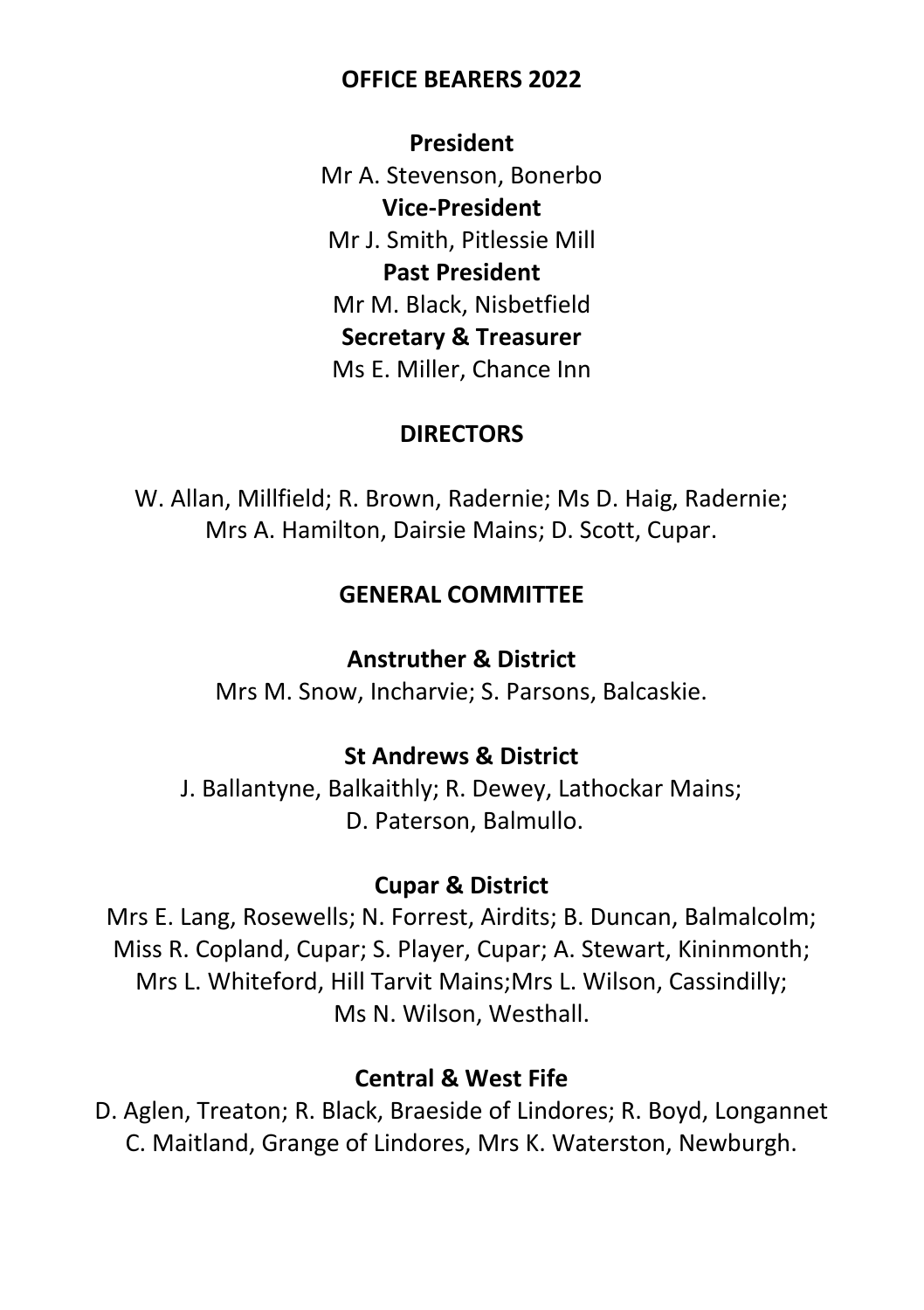## **LIVESTOCK RULES 2022**

- 1. To enable the Committee to make the necessary arrangements, all entries for inclusion in the Catalogue (excluding Show Jumping classes) must be made on or before Thursday 14th April 2022. Late Entries (until 11th May) of sheep, cattle, horses, poultry and home produce will be taken by payment of increased entry fees plus Membership of the Association if not already paid. Late entries will not be included in the Catalogue. Entries will not be accepted unless accompanied by the appropriate entry fee and documents. **NO ENTRIES WILL BE TAKEN ON SHOW DAY**.
- 2. No refunds will be given for entries after  $14<sup>th</sup>$  April. Refunds will only be given when notified to the Secretary in writing (or email) before  $14<sup>th</sup>$  April and a £5 administration fee will be deducted from the amount paid. PLEASE NOTE – this does not apply to Showjumping entries, where BS Rules apply.
- 3. All exhibitors of cattle, sheep and horses (except for showjumpers) must be members of the Association.
- 4. Animals can be entered in more than one class, if eligible, but no guarantee can be given that they can be judged in all the classes entered, due to the timings of the various sections.
- 5. All stock shown must have been TWO MONTHS AT LEAST in possession of the exhibitor. Any infringement of this rule will render the exhibitor liable to be expelled from the Association, and all prize money gained will be forfeited.
- 6. The ages of all animals shall be computed from 1 January in their respective years, except in the cases especially mentioned in the Premium List.
- 7. Cattle entered must be from accredited or negative herds or have been individually tested as BVD negative if they come from a not negative herd.
- 8. BVD negative status forms to be supplied by cattle exhibitors at the time of entry.
- 9. All calves born on or after 1 July 1999 must have a properly completed passport, which must be available on request during the period of the Show. This is the responsibility of the keeper of the animal. Cattle Passports must be presented by the exhibitor at the Secretary's Tent before 11 am on Show day.
- 10. Bulls of 1yr old or over must be ringed.
- 11. Breeding cows must be in calf or have had a calf within the 12 months previous to the Show.
- 12. Animals of any age that have had a calf must be shown as cows.
- 13. A miracle milker will be available to assist in milking dairy exhibits.
- 14. Brood mares must be four years old and upwards. Foals must be at least three weeks old on Show day.
- 15. Substitutions for the same class only will be permitted, at the Secretary's discretion. Details must be provided to the Secretary by Noon on 20th May.
- 16. Exhibitors with MV/CAE Accredited sheep herds must give an SAC valid Certificate of Status to the Steward on entry to the showfield BEFORE unloading any animals. These will be validated and returned to SAC.
- 17. All stock eligible to compete in Open and Confined classes shall be entitled to win prizes in either.
- 18. Where only one competitor is entered in a section the Show Committee reserves the right to amalgamate sections.
- 19. Where fewer than 2 animals are forward in any bull or heifer class, where the section has 2 bull classes & 2 heifer classes, these will be combined into one bull and one heifer class.
- 20. The Committee reserves the right of refusing any entries they may think fit, to exclude or cancel any entry made, or to prohibit the exhibition of any stock, and also to cancel any class, or to withhold any of the prizes if there are not sufficient competitors, or to make enquiries into a breach of the Rules and Regulations without any protest from any exhibitor.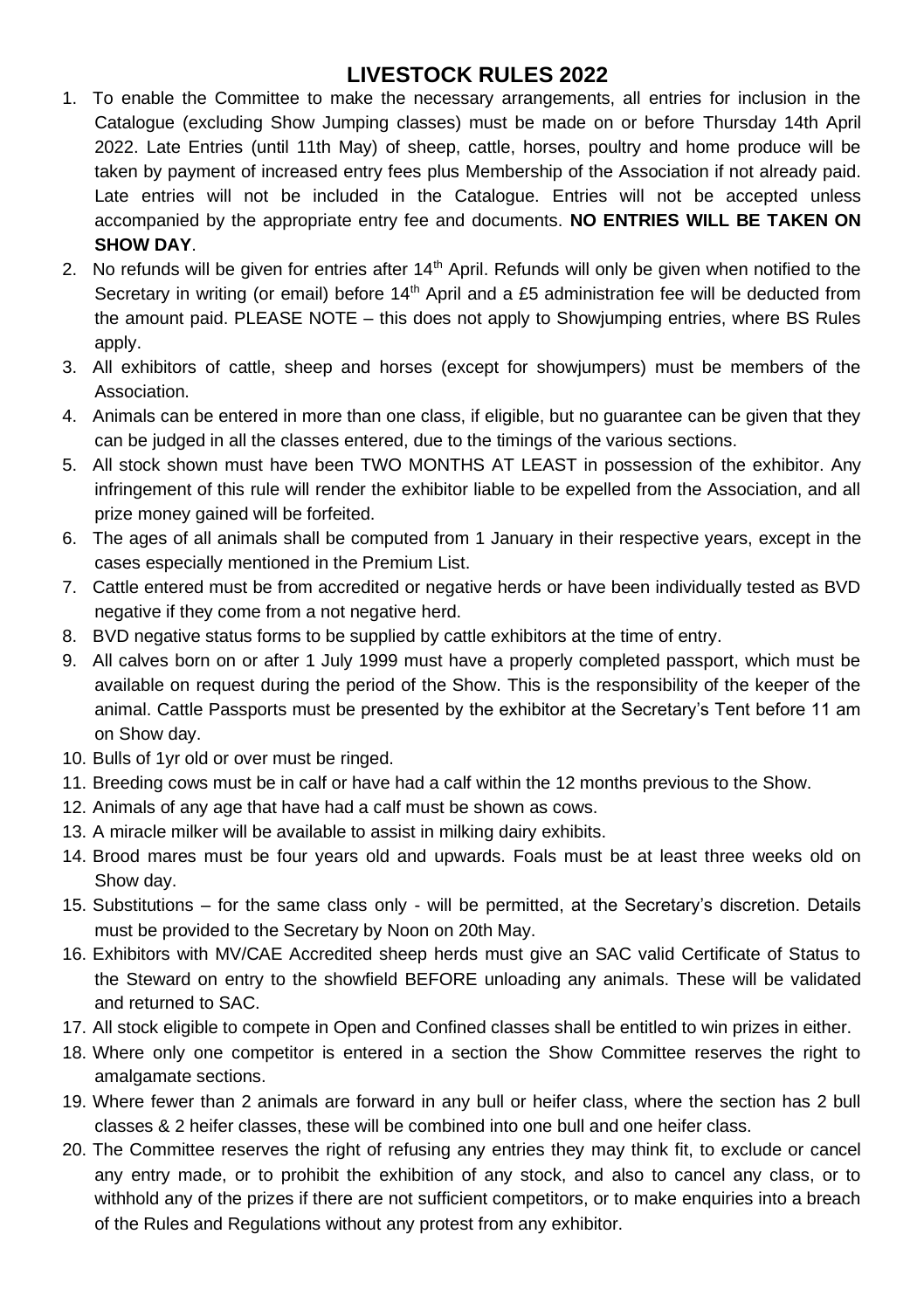- 21. It is solely the responsibility of the exhibitor to present his/her animal for judging at the appropriate time. The stewards and/or show officials will not be held responsible should an exhibitor fail to present his/her animal for judging at the appropriate time.
- 22. Should an animal appear to be uncontrollable, at any time, the Convener will have authority to inform the exhibitor/handler to immediately return the animal to its pen/lorry.
- 23. As an exhibitor/owner, you are personally responsible for damages to third parties caused by you, your employees, support personnel, your agents or your animals. All exhibitors/owners, therefore, must have valid third-party liability insurance.
- 24. All livestock must be supervised at all times by a person over 16 years of age and experienced in the handling of such animals.
- 25. No person, with the exception of the competitors in a current class, Judges, Stewards, Members of Committee, Stock Leaders and the Secretary is to enter any of the rings.
- 26. No animal will be taken out of its stall or pen after the judging has commenced, except by Order of Committee, or with the permission of the Secretary. Stock will not be allowed to stand about the Showfield in groups. Those infringing this rule will be liable to a fine of £10 or may be expelled from the Showfield.
- 27. The judge's decision will be final.
- 28. Any objections must be made to the Secretary within 15 minutes of the completion of judging of the class concerned, accompanied by a deposit of £25, which will be returned if the objection is sustained. The referee and Acting Committee will meet to consider protests, and their decision will be final.
- 29. Prize Money Vouchers will be given to prize winners along with the Rosettes and must be exchanged at the Secretary's tent before 6p.m on Show Day. Except in classes where an unresolved objection has been lodged, or where classes are still being judged, any Prize Money not claimed on Show day will be forfeited and no claims will thereafter be entertained.
- 30. Prize money for Heavy Horse classes (Shetland ponies, Highland ponies, Clydesdale horses and Heavy Horse Turnout classes) will not be given out until the Parade has finished or 3p.m., whichever is the later.
- 31. All prize winners to be paraded when required under penalty of forfeiture of all prizes by the owners of any animal not paraded when required. This rule will be strictly enforced.
- 32. Stock handlers must be in attendance at the animals' heads 15 minutes prior to judging and 15 minutes prior to the Parade.
- 33. Stock is not to be removed until after the Grand Parade without prior permission from a Committee Member.
- 34. The Association complies with and follows the ASAO & BHS guidelines on Animal Welfare and has a Plan in place. The welfare of livestock is also the responsibility of the owner.
- 35. A fully equipped Paramedic Ambulance will be on the showfield from 8.00 am on Show Day. To help defray this additional expenditure a fee of £2 per ring handler/rider/driver of livestock and per exhibitor in other sections and trade stands is charged (as noted on Website Online System, Entry and Application Forms).
- 36. Competitors will not be notified of any change of judge after publication of the Premium List; changes will be noted on the website where time allows.
- 37. The winners of Trophies are to give security to the Association for their return on or before next year's Show. Trophies must be returned to the Secretary by Show day each year.
- 38. All persons in charge of stock and other exhibits, and all persons admitted to the Showfield, shall be subject to the Rules of the Association and must obey the Order of Committee, Secretary, and other Officials of the Association.
- 39. Exhibitors shall be answerable for the conduct of their representatives.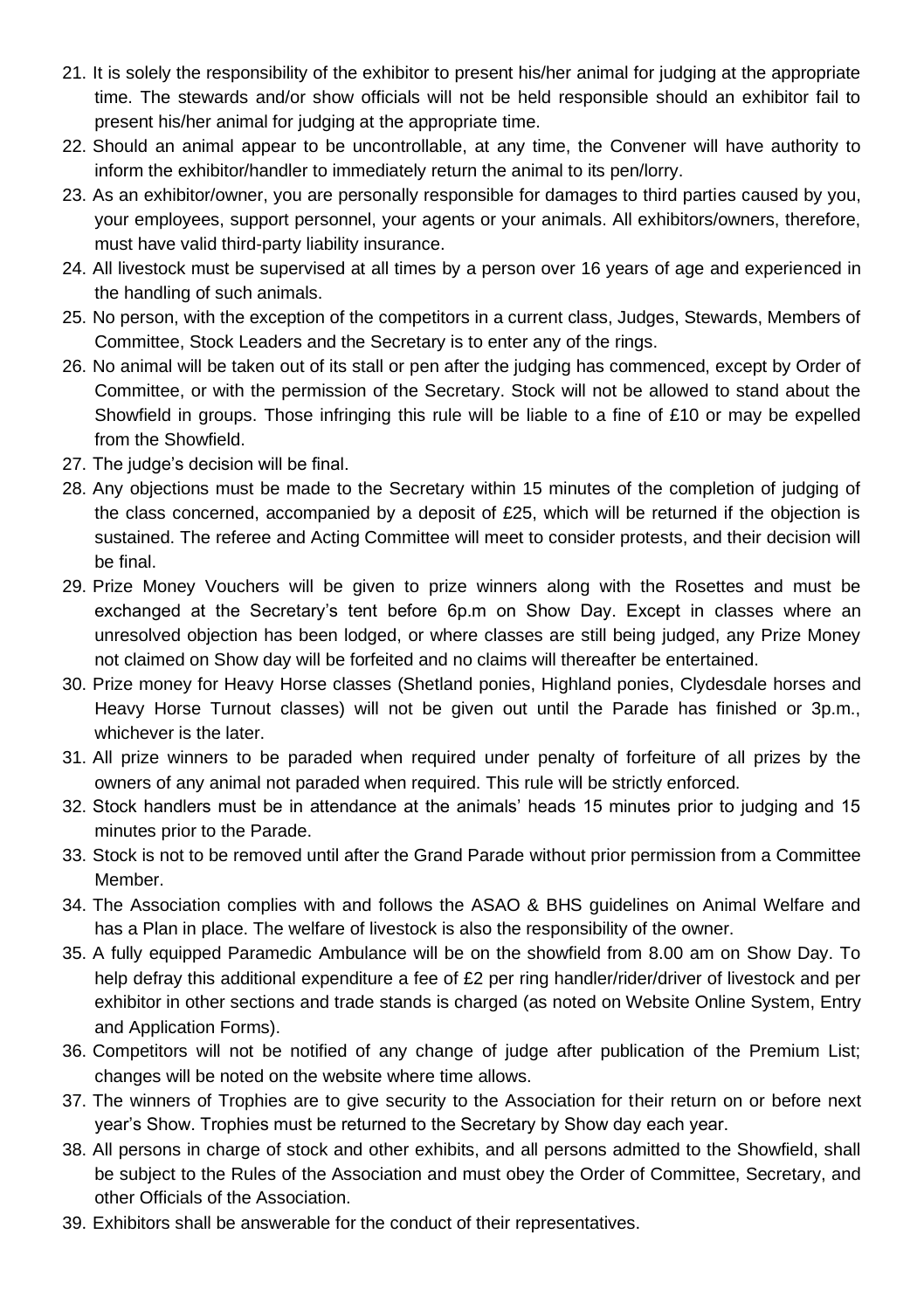- 40. The Association will not be responsible for any loss or damage whatsoever
- 41. The Officials have power to enforce these Rules.

#### **============================================================**

## **MEMBERSHIP OF THE ASSOCIATION**

Open to all interested in its aims, aged 16yrs or over.

The annual subscription for competing Members is £10; the annual subscription for non-

competing members is £12 payable in advance from 1 January.

Life Membership is available at £120.

**All exhibitors of cattle, sheep and horses (except for show jumpers) plus competitors in the annual grain and root competitions must be Members of the Association.** 

## **Privileges of Membership:**

1. Free admission to the Summer Show.

2. Automatic dispatch of the Association's Premium List.

3. Access to the Members' Marquee at the Summer Show. This marquee, where refreshments are available, will be situated next to the Secretary's Office at the Main Ring.

4. To attend and vote at General Meetings of the Association.

## **SEE WEBSITE FOR MEMBERSHIP APPLICATION FORM or JOIN ONLINE AT www.fifeshow.com**

==============================================================

## **LONG SERVICE MEDALS**

## **The Royal Highland and Agricultural Society of Scotland Long Service Medals and**

**Certificates** for employees with 30 years service or more are presented at the Show each year. Employees working full time in the agricultural service industry e.g for a firm rather than on a farm, may now also be eligible for an award.

Application forms for Medals and Certificates can be obtained from the RHASS www.rhass.org.uk/awards-and-grants/rhass-long-service-awards or further information is available from the Fife Show Secretary (**fifeshow01@gmail.com**).

Completed applications, for medals to be awarded at Fife Show, must reach the Fife Show Secretary by **15 March 2022.**

**==================================================================**

## **NOTICE TO ALL COMPETITORS**

Cattle, sheep & poultry must be on the Showground before 8a.m and not be removed before 3p.m or until after the Parade of Prizewinners is finished.

## **ALL PRIZE WINNERS MUST ENTER THE PARADE OF PRIZEWINNERS (see Rule 31)**

**The gates leading to the Showground will be locked at 8p.m on the day before the Show and opened at 7a.m on Show Day.**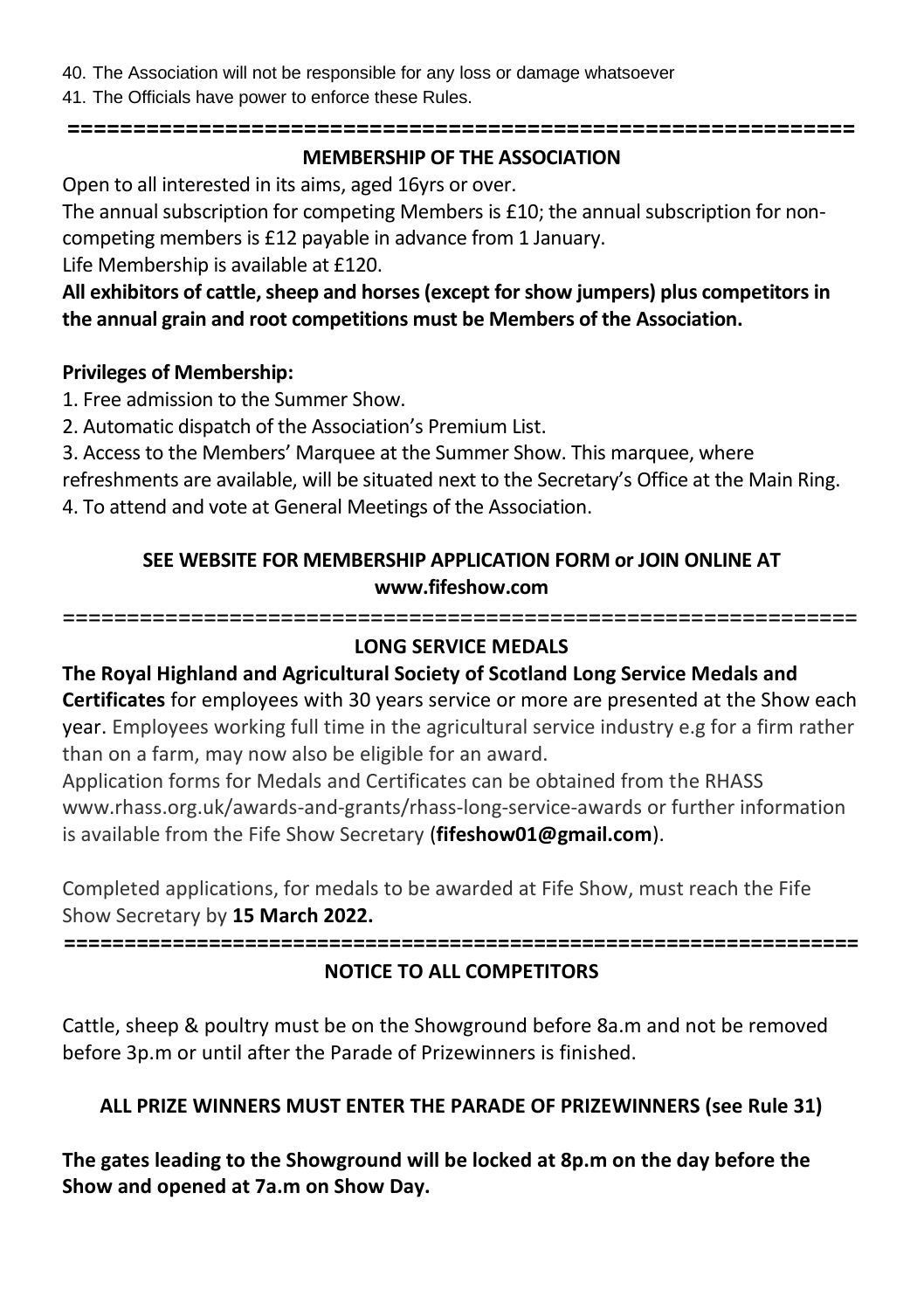## **SPONSORS 2022 MAIN SPONSORS**

Hutchinsons Kettle Produce Ltd Rollos T & N Gilmartin (Contractors) Ltd The Scottish Deer Centre

## **PLATINUM SPONSORS**

ABP AgriI Branston Ltd Crop Services (Scotland) Ltd Downfield Farm Galbraith HSBC Johnston Carmichael Lawrie Estate Agents NFU Mutual Royal Bank of Scotland Scotloo Teasses Estate Ltd Walker Snack Foods

## **GOLD SPONSORS**

Blackadders LLP East of Scotland Growers EQ Accountants LLP Gillespie MacAndrew GrainCo James Aird & Sons Meldrums Ltd Netherton & Westbank Equestrian Seagreen Sinclair Photograph SRUC Thorntons Solicitors & Estate Agents Wilson Steven Transport

## **SILVER SPONSORS**

Aberhill Metals Allied Surveyors Scotland Clayton Caravan Park Kingdom Carpets KM Duncan Agricultural Engineering Virgin Money

### **BRONZE SPONSORS**

Angle Park Sand & Gravel Co Ltd W Walker Livestock

## **SECTION SPONSORS**

Azets Bank of Scotland Derek Chapman-Wood Frontier Agriculture Gardens Mowers & Tools Kinneston Loch Leven Equine Practice Strutt & Parker Thomas Bradley & Co

## **CLASS SPONSORS**

A&J Nelson (Haulage Contractor) Ltd Deebees Rosettes Fisher & Donaldson James Hair & Co Lawrie & Symington Starlyne Feeds Top Spec

### **SHOWJUMPING SPONSORS**

Allen & Page Bedmax Claverhouse Equestrian Collessie Feeds CN Fencing Cults Mill Livery D-Mac Tanks & Construction Ltd Eden Veterinary Practice Edenside Stables Gordon Harley Hendry Equestrian Shop North Lodge Caravan Park Silvermoor Strawmax Top Tyres

## **CROP COMPETITION SPONSORS**

Quaker Oats

The Association is grateful to all Sponsors for their support of the Show, whether financially or in kind.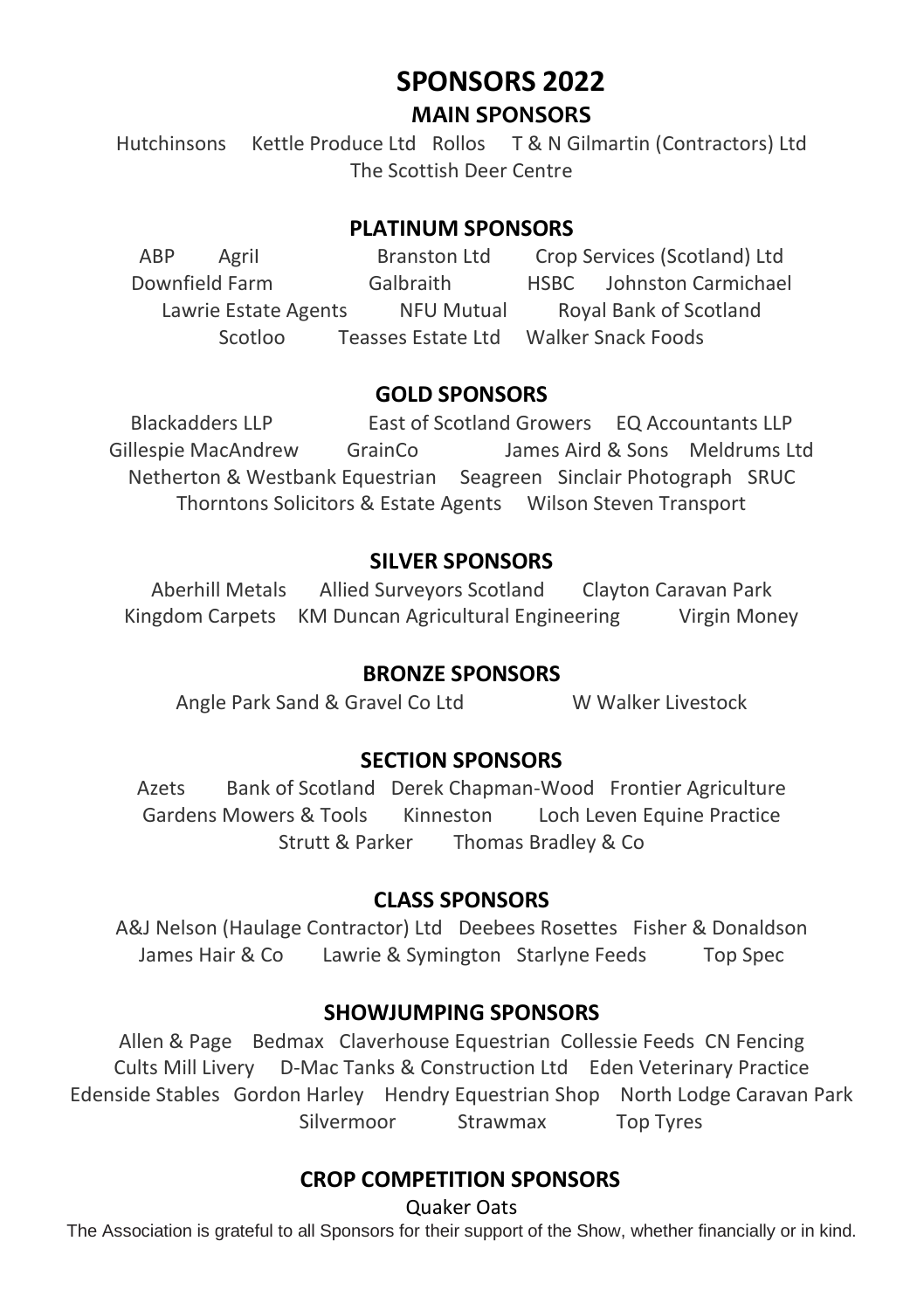## **CHAMPION OF CHAMPIONS**

**Start: 3.15 pm in Main Ring.**

**To be judged, using a points system, by the Judges from the Cattle Interbreed, Sheep Interbreed, Commercial Cattle, Dairy Cattle and Supreme In-Hand Horse/Pony Championships. Each Judge will allocate points to all animals bar the one put up to the Champion of Champions by him/herself.** 

**£100 will be awarded to the Champion of Champions, kindly sponsored by Walker Snack Foods Ltd, Cupar. The Champion from the following sections will compete for this award: Sheep, Pedigree Cattle, Dairy Cattle, Commercial Cattle, In-Hand Horse/Pony.**

**Grand Parade of Prizewinners will be at 3.30 pm in the Main Ring, kindly sponsored by Kingdom Carpets.**

### **OVERALL CUPS**

**The Ladybank Burgh Victory Cup (Perpetual) - presented by The Town Council, Merchants and Traders of the Burgh of Ladybank. Open to all competitors at the Show. The Cup to be awarded to the exhibitor gaining most points in the Horse, Cattle and Sheep classes.**

**The Colin Wallace Trophy - re-presented in 2018 by the Wallace family, Kincaple. To be competed for annually and awarded to the Overall Champion from the Cattle, Sheep, In-Hand Horse/Pony and Trade Stand sections on a rotational basis. 2022 - Supreme In-Hand Horse/Pony**

## **CATTLE**

**Senior Conveners: R. Brown; E. Lang Convener: R Dewey Start: 9.30 am. Interbreed will be judged at 12.30 pm. The Interbreed Cattle Champion will be judged by Mr Melvin Stuart, Ellon. The Champion will receive £70 and the Reserve £15, kindly sponsored by Downfield Farm.** 

### **TROPHIES & PRIZES**

**The Montrave (Perpetual) Challenge Cup - presented by Sir John Gilmour Bt for the exhibitor gaining most points in the Cattle Section. Class awards only. First - 3 points, Second - 2 points, Third - 1 point.**

**The Nickersons of Rothwell (Perpetual) Challenge Cup - presented by Nickersons Seed Specialists Ltd, Grimsby, for Overall Champion Pedigree Beef Animal. The Nitrovit (Perpetual) Shield - for the Overall Champion Pedigree Dairy Cow. The Cameron Cup (Perpetual) - presented by the late Mrs Peggy Cameron, Balbuthie for Best Beef Interbreed Pair owned by the exhibitor. If more than one pair from a section is eligible for presentation of this cup, pairs will be judged initially within their sections.**

**The Royal Hotel Challenge Cup (Perpetual) - presented by Mr A Williamson, Royal Hotel, Cupar for Best Pedigree Beef Animal bred by exhibitor.**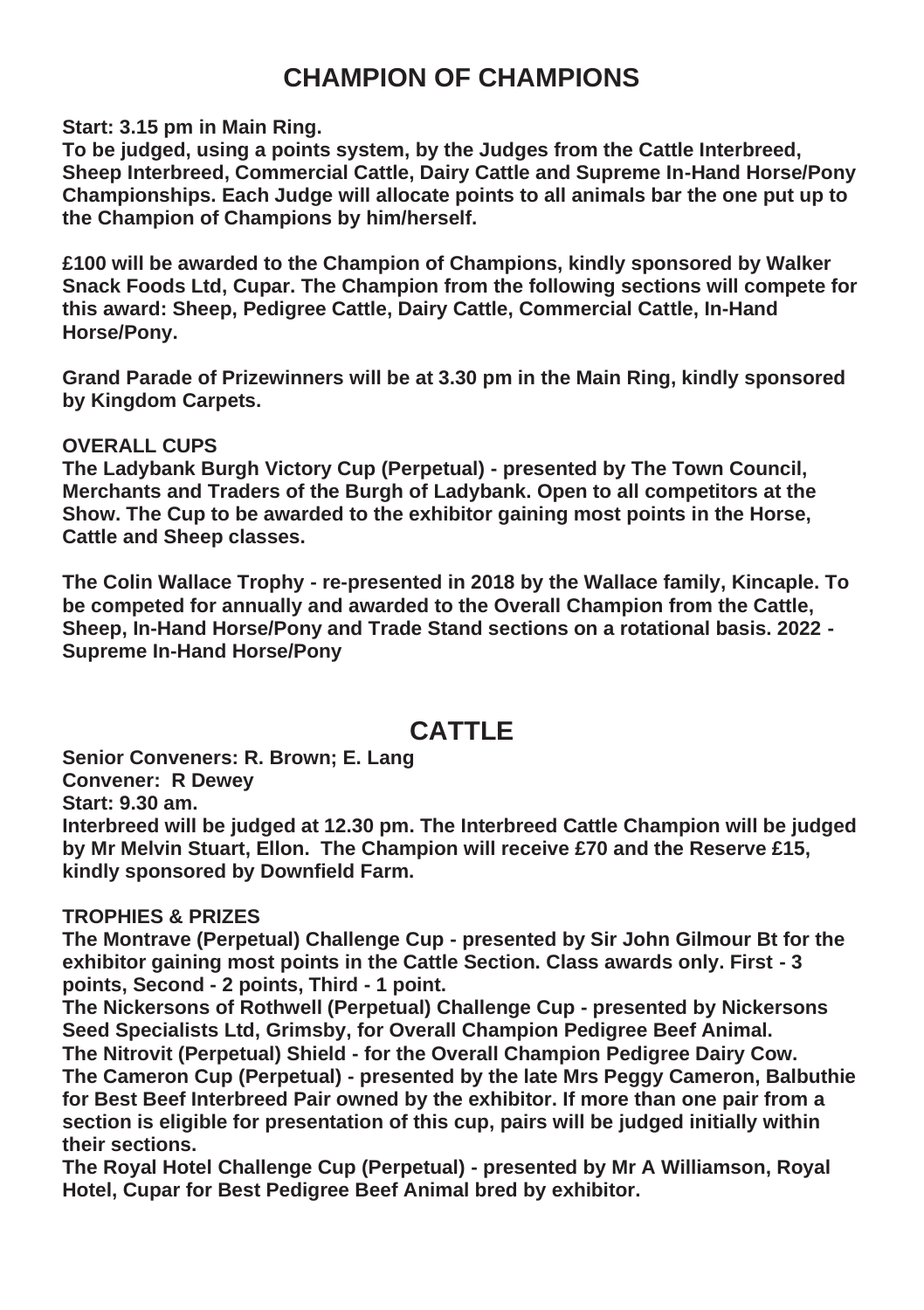### **PEDIGREE CATTLE**

**Note: Pedigree Cattle entered in this division must be registered in the appropriate Herd Book and cannot compete in the Commercial classes.**

**Substitutes, for the same class ONLY, may be made if an animal entered is unable to come forward. The Secretary MUST be advised by noon on Friday 20th May of the new animal's name and ear tag number.** 

## **SHORTHORNS**

## **Mr John Dick, Annan (Judge)**

#### **TROPHIES & PRIZES**

**The Piper Second Challenge Cup** - presented by James Piper Esq, The Grange, Burntisland. Won outright by Messrs H W Melville & Sons, Balmullo and re-presented by them as a Perpetual Trophy for the Best Animal in the Shorthorn classes.

**The J B W Smith (Agricultural Division) Ltd (Perpetual) Shield** for the Best Shorthorn bred by exhibitor.

#### **PRIZE MONEY**

1st £15.00, 2nd £12.00, 3rd £9.00 per class, excluding Class 7

#### **ENTRY FEES: Classes 1-6 £5 per entry (£8) Class 7 Free**

**Should there be fewer than 2 animals forward in each of the bull or heifer classes, these will be amalgamated into one bull and one heifer class.** 

#### **Kindly sponsored by Strutt & Parker**

| Class 1 | Bull born before 1 January 2021.                                                                                                 |
|---------|----------------------------------------------------------------------------------------------------------------------------------|
| Class 2 | Bull born on or after 1 January 2021.                                                                                            |
| Class 3 | Cow in milk or in calf born before 1 January 2020.                                                                               |
| Class 4 | Heifer born between 1 January 2020 and 31 December 2020.                                                                         |
| Class 5 | Heifer born on or after 1 January 2021.                                                                                          |
| Class 6 | Bull or heifer calf born on or after 1 September 2021.                                                                           |
| Class 7 | Pair of animals included in separate classes, the property of the same<br>exhibitor. No entry fee, no prize money, rosette only. |

#### **ABERDEEN ANGUS TBC**

#### **TROPHIES & PRIZES**

**The J B Crichton Second Challenge Cup (Perpetual)** - presented by the late J B Crichton Esq, Luthrie Bank, Cupar for the Best Animal in the Aberdeen Angus Cattle classes, male or female, any age.

The Aberdeen Angus Society offers a Champion rosette and sash.

A bag of Starlyne Minerals to the Champion, presented by R Nicol.

#### **PRIZE MONEY**

1st £15.00, 2nd £12.00, 3rd £9.00 per class, excluding Class 14

#### **ENTRY FEES: Classes 8-13 £5 per entry - (£8) Class 14 Free**

**Should there be fewer than 2 animals forward in each of the bull or heifer classes, these will be amalgamated into one bull and one heifer class.**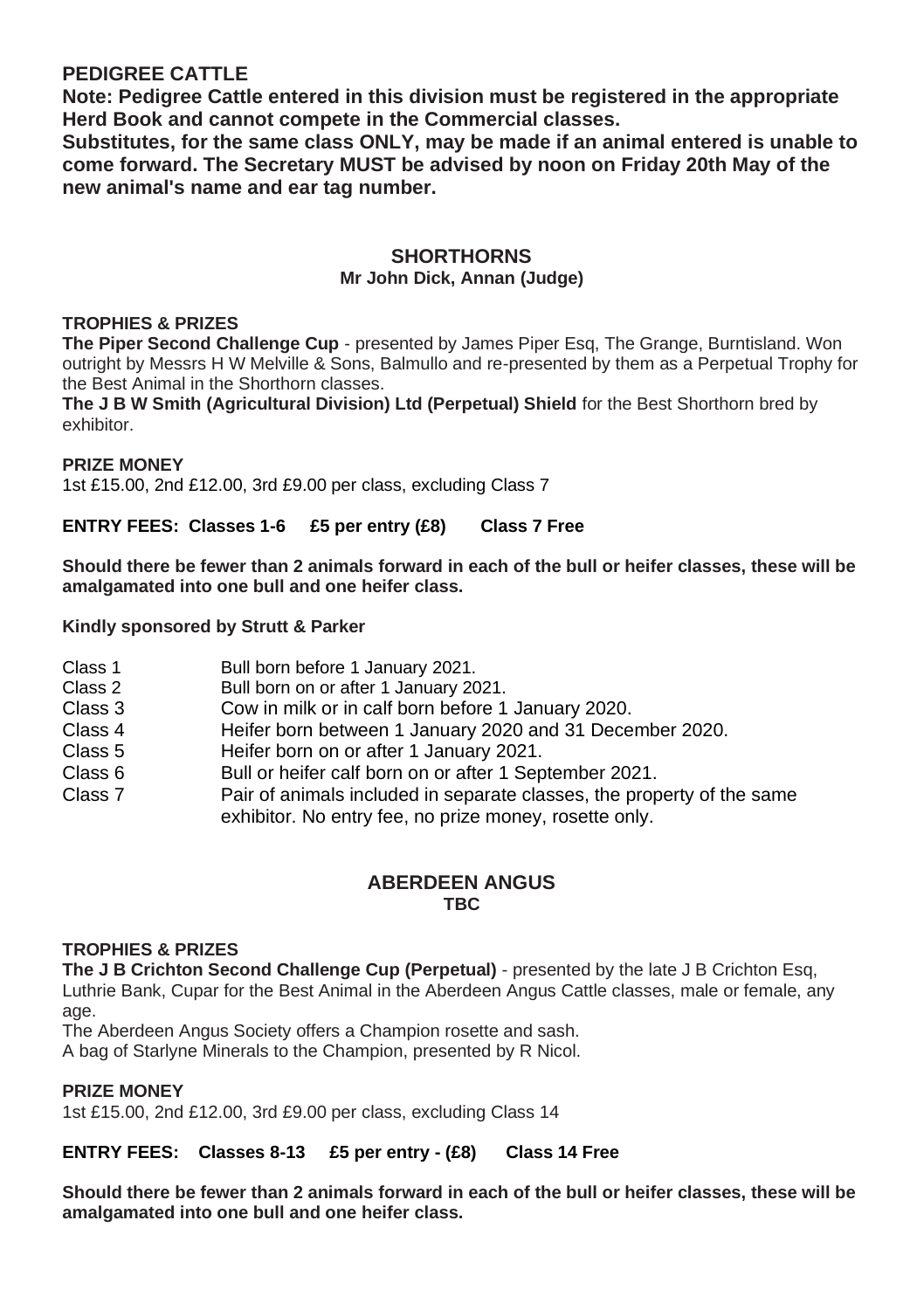#### **Kindly sponsored by EQ Chartered Accountants**

- Class 8 Bull born before 1 January 2021.
- Class 9 Bull born on or after 1 January 2021.
- Class 10 Cow in milk or in calf born before 1 January 2020.
- Class 11 Heifer born between 1 January 2020 and 31 December 2020.
- Class 12 Heifer born on or after 1 January 2021.
- Class 13 Bull or heifer calf born on or after 1 June 2021.
- Pair of animals included in separate classes, the property of the same exhibitor. No entry fee, no prize money, rosette only.

#### **BELTED GALLOWAY Mrs C Montgomerie, Cumnock (Judge)**

#### **TROPHIES & PRIZES**

**The Beltie Cup** - awarded by the Brown Family, Radernie for Champion Belted Galloway

#### **PRIZE MONEY**

1st £15.00, 2nd £12.00, 3rd £9.00 per class, excluding Class 19

**ENTRY FEES: Classes 15-18 £5 per entry (£8) Class 19 Free**

#### **Kindly sponsored by KM Duncan Agricultural Engineering Ltd**

| Class 15 | Bull any age |
|----------|--------------|
|----------|--------------|

- Class 16 Cow in calf or in milk.<br>Class 17 Heifer any age
- Heifer any age
- Class 18 Bull or Heifer calf born on or after 1 July 2021.
- Class 19 Pair of animals included in separate classes, the property of the same exhibitor. No entry fee, no prize money, rosette only.

#### **HIGHLAND CATTLE Mr Donald Dempster, Crieff (Judge)**

#### **TROPHIES & PRIZES**

**The Carphin Quaich (Perpetual)** - presented by the late Mr J G Wemyss, Carphin, Luthrie, Cupar for the Champion Highlander.

A rosette for the Champion Pedigree Highlander is presented by The Highland Cattle Society.

A bag of Starlyne Minerals to the Champion, presented by R Nicol.

#### **PRIZE MONEY**

1st £15.00, 2nd £12.00, 3rd £9.00 per class, excluding Class 26

#### **NOTES**

Winning exhibitors at this Show will gain points for The Highland Cattle Society's annual Show Fold of The Year competition. All animals must be registered fully in the Herd Book or in the appendix A and Appendix B register in the Herd Book of the Highland Cattle Society. Bulls under the age of 14 months must be birth notified only. Appendix animals should be clearly identified in the catalogue as APP A or APP B.

#### **ENTRY FEES: Classes 20-25 £5 per entry (£8) Class 26 Free**

**Kindly sponsored by Gillespie Macandrew**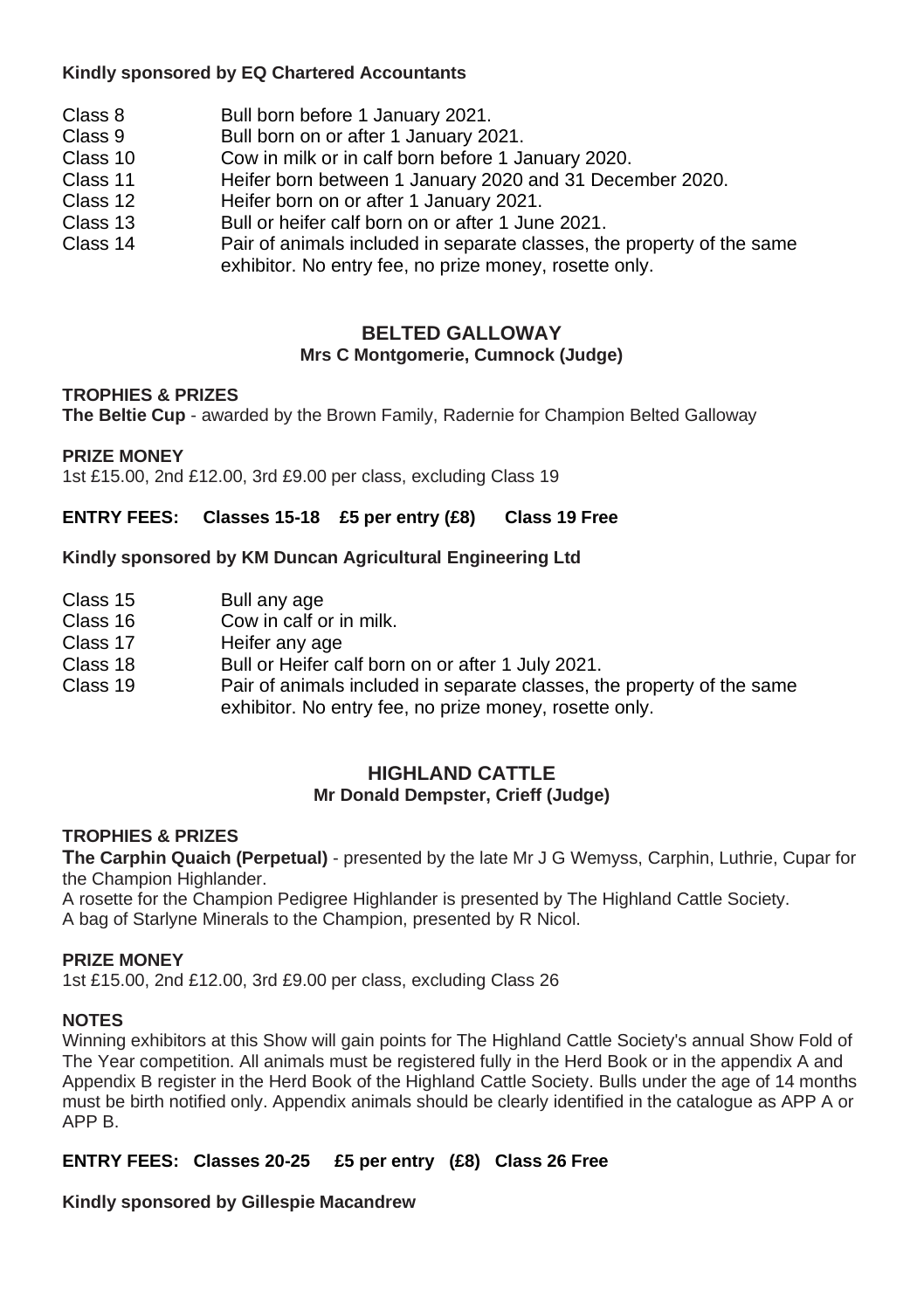| Class 20 | Bull, any age.                                                                                                                   |
|----------|----------------------------------------------------------------------------------------------------------------------------------|
| Class 21 | Cow in calf or in milk born before 1 January 2019.                                                                               |
| Class 22 | Heifer born in 2019.                                                                                                             |
| Class 23 | Heifer born in 2020.                                                                                                             |
| Class 24 | Heifer born in 2021.                                                                                                             |
| Class 25 | Calf born on or after 1 January 2022.                                                                                            |
| Class 26 | Pair of animals included in separate classes, the property of the same<br>exhibitor. No entry fee, no prize money, rosette only. |

## **ANY OTHER BREED (NATIVE)**

**Mr John Dick, Annan (Judge)**

#### **TROPHIES & PRIZES**

**The Haig Dimple Trophy will be awarded to the Champion Hereford The Langraw Trophy will be awarded to the Best Hereford Bred by the Exhibitor**

**The Lincoln Red Cattle Society offers a rosette for Champion & Reserve Champion Lincoln Red.** 

**PRIZE MONEY**

1st £15.00, 2nd £12.00, 3rd £9.00 per class, excluding Class 33

#### **ENTRY FEES: Classes 27-32 £5 per entry (£8) Class 33 Free**

**Should there be fewer than 2 animals forward in each of the bull or heifer classes, these will be amalgamated into one bull and one heifer class.** 

#### **Kindly sponsored by Scotland's Rural College (SRUC)**

| Class 27 | Bull born before 1 January 2021                                        |
|----------|------------------------------------------------------------------------|
| Class 28 | Bull born on or after 1st January 2021                                 |
| Class 29 | Cow in milk or in calf.                                                |
| Class 30 | Heifer born between 1 January 2020 and 31 December 2020                |
| Class 31 | Heifer born on or after 1 January 2021                                 |
| Class 32 | Bull or Heifer calf born on or after 1 June 2021.                      |
| Class 33 | Pair of animals included in separate classes, the property of the same |
|          | exhibitor. No entry fee, no prize money, rosette only.                 |

#### **CHAROLAIS Mr Raymond Irvine, Tomintoul (Judge)**

#### **TROPHIES & PRIZES**

**The Adamson (Perpetual) Challenge Trophy** - presented by Mr & Mrs A S Adamson, West Friarton for the Best Charolais, either sex.

**The Campbell Cup (Perpetual)** - presented by Hector Campbell, Balthayock for the Best Charolais bred by exhibitor.

Rosette for the Champion Pedigree Charolais is presented by the Scottish & Northern Charolais Club. A bag of Starlyne Minerals to the Champion, presented by R Nicol.

#### **PRIZE MONEY**

1st £15.00, 2nd £12.00, 3rd £9.00 per class, excluding Class 40

**ENTRY FEES: Classes 34-39 £5 per entry (£8) Class 40 Free**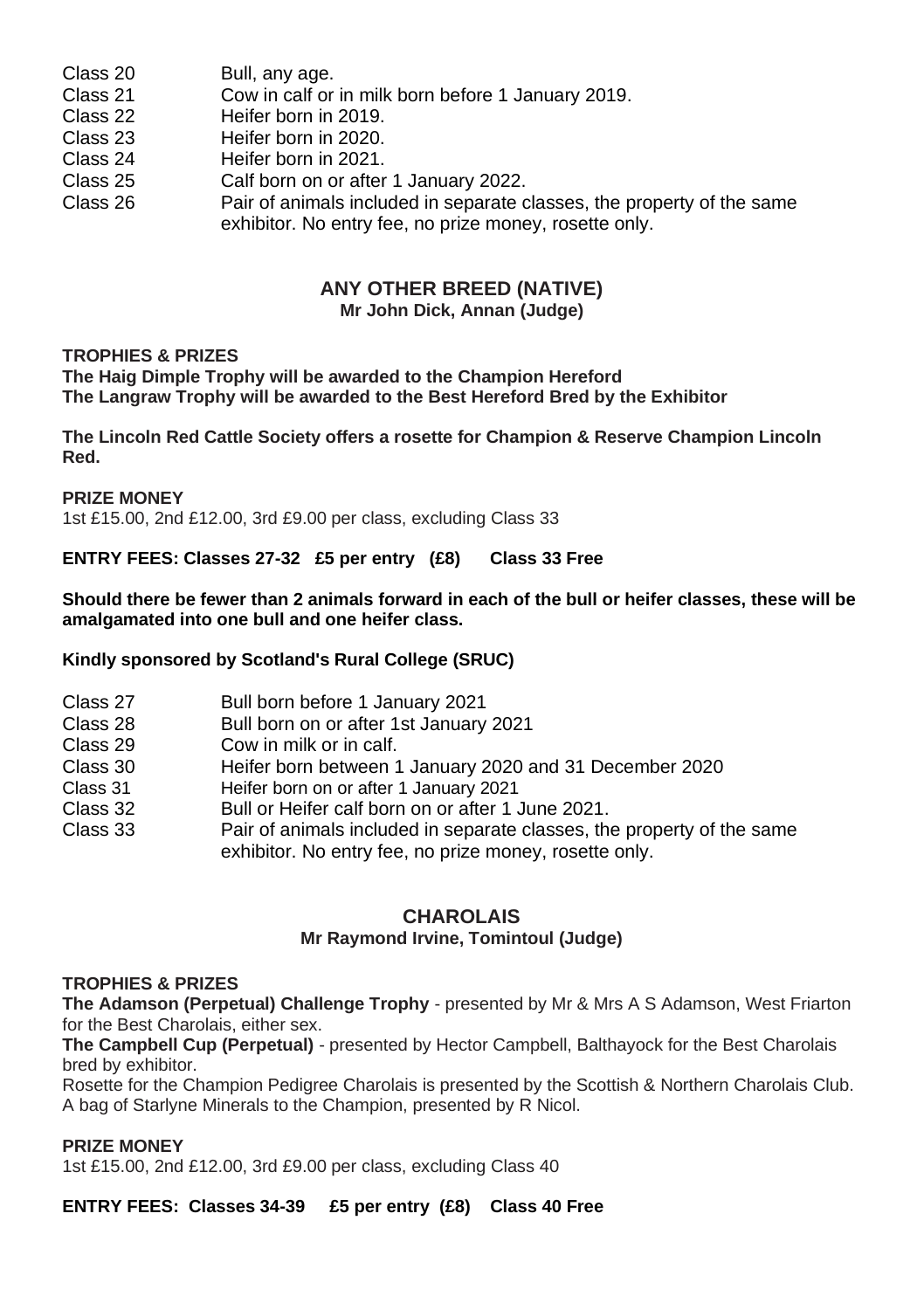**Should there be fewer than 2 animals forward in each of the bull or heifer classes, these will be amalgamated into one bull and one heifer class.** 

#### **Kindly sponsored by Hutchinsons**

Class 34 Bull born before 1 January 2021 Class 35 Bull born on or after 1 January 2021 Class 36 Cow in milk or in calf.<br>Class 37 Heifer born between 1 Class 37 Heifer born between 1 January and 31 December 2020<br>Class 38 Heifer born on or after 1 January 2021 Class 38 Heifer born on or after 1 January 2021 Class 39 Bull or Heifer calf born on or after 1 June 2021. Pair of animals included in separate classes, the property of the same exhibitor. No entry fee, no prize money, rosette only.

#### **SIMMENTAL Mr Raymond Irvine, Tomintoul (Judge)**

#### **TROPHIES & PRIZES**

**The Association Cup** will be awarded to the Champion Simmental. Rosettes for the Champion and Reserve are presented by The British Simmental Cattle Society Ltd.

#### **PRIZE MONEY**

1st £15.00, 2nd £12.00, 3rd £9.00 per class, excluding Class 47

**ENTRY FEES: Classes 41-46 £5 per entry (£8) Class 47 Free**

**Should there be fewer than 2 animals forward in each of the bull or heifer classes, these will be amalgamated into one bull and one heifer class.** 

**Kindly sponsored by W Walker LLP**

| Class 41 | Bull born before 1 January 2021.                                                                                                 |
|----------|----------------------------------------------------------------------------------------------------------------------------------|
| Class 42 | Bull born on or after 1 January 2021                                                                                             |
| Class 43 | Cow in milk or in calf.                                                                                                          |
| Class 44 | Heifer born between 1 January and 31 December 2020                                                                               |
| Class 45 | Heifer born on or after 1 January 2021                                                                                           |
| Class 46 | Bull or Heifer calf born on or after 1 June 2021.                                                                                |
| Class 47 | Pair of animals included in separate classes, the property of the same<br>exhibitor. No entry fee, no prize money, rosette only. |

#### **BRITISH BLUES**

#### **Mr Raymond Irvine, Tomintoul (Judge)**

#### **PRIZE MONEY**

1st £15.00, 2nd £12.00, 3rd £9.00 per class, excluding Class 52

**ENTRY FEES: Classes 48-51 £5 per entry (£8) Class 52 Free**

| Class 48 | Bull any age |
|----------|--------------|
|----------|--------------|

- Class 49 Cow in milk or in calf<br>Class 50 Heifer any age
- Class 50 Heifer any age<br>Class 51 Bull or Heifer ca
- Bull or Heifer calf born on or after 1 July 2021
- Class 52 Pair of animals included in separate classes, the property of the same exhibitor. No entry fee, no prize money, rosette only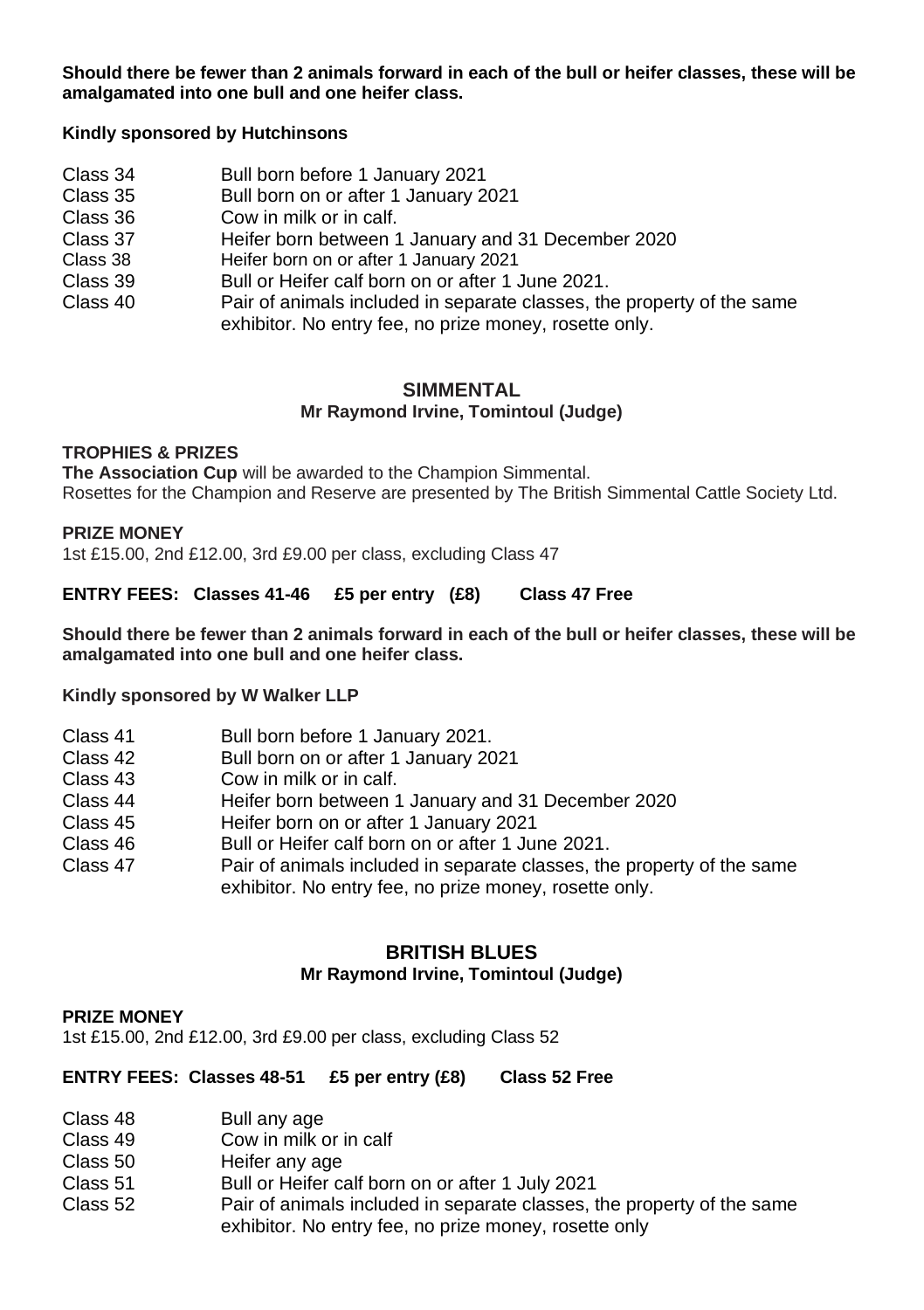#### **LIMOUSIN TBC**

#### **TROPHIES & PRIZES**

**The Association Cup** for the Best Animal.

Special rosettes for Champion and Reserve Limousin are presented by the British Limousin Cattle Society.

#### **PRIZE MONEY**

1st £15.00, 2nd £12.00, 3rd £9.00 per class, excluding Class 59

**ENTRY FEES: Classes 53-58 £5 per entry (£8) Class 59 Free**

#### **Should there be fewer than 2 animals forward in each of the bull or heifer classes, these will be amalgamated into one bull and one heifer class.**

**Kindly sponsored by Crop Services (Scotland) Ltd**

- Class 53 Bull born before 1 January 2021
- Class 54 Bull born on or after 1 January 2021.<br>Class 55 Cow in calf or in milk
- Cow in calf or in milk.
- Class 56 Heifer born between 1 January and 31 December 2020
- Class 57 Heifer born on or after 1 January 2021
- Class 58 Bull or Heifer Calf born after 1 June 2021.<br>Class 59 Pair of animals included in separate class
- Pair of animals included in separate classes, the property of the same exhibitor. No entry fee, no prize money, rosette only.

#### **COMMERCIAL CATTLE Judge TBC**

### **TROPHIES & PRIZES**

**The J & H Hamilton (Perpetual) Challenge Cup - for Best Exhibit in the Beef Cattle section. The Rintoul Challenge Cup - for Best Female in Beef Cattle section. Confined to Fife and Kinross.**

**The Maund (Perpetual) Challenge Cup - presented by Maund Bros for the Best Pair of Bullocks in Class 69.**

**The John Kinnear Memorial Cup (Perpetual) - for the Champion Calf, born after 1 September 2021, in the Beef Cattle section.**

**The David Henderson Memorial Trophy - for Best Bullock in Beef Cattle section, confined to Fife and Kinross.**

**The Jas G Dobie, Largoward (Perpetual) Challenge Cup - for Best Group of 3 Animals, made up of any 3 entries in the Beef Cattle section.**

**The Roe Park Trophy (Perpetual), presented by Mr & Mrs S Brown, for the Reserve Beef Champion.**

**The Drumrack Jubilee Cup (Perpetual) for the best animal in the Beef Cattle section bred by the exhibitor.**

#### **AREA AWARD CUPS**

**A Silver Challenge Cup (Perpetual) will be awarded to the Best Exhibit from each of the following areas on a points basis of First 3 points; Second 2 points and Third 1 point. Cupar Area - Parishes of Abdie, Auchtermuchty, Balmerino, Ceres, Collessie, Creich, Cults, Cupar, Dairsie, Dunbog, Falkland, Flisk, Kemback, Kettle, Kilmany, Logie, Monimail, Moonzie, Newburgh, Strathmiglo.**

**St Andrews and Anstruther Area - Parishes of Cameron, Dunino, Ferryport-on-Craig, Forgan, Kingsbarns, Leuchars, St Andrews and St Leonards, Anstruther-Wester, Carnbee, Crail,**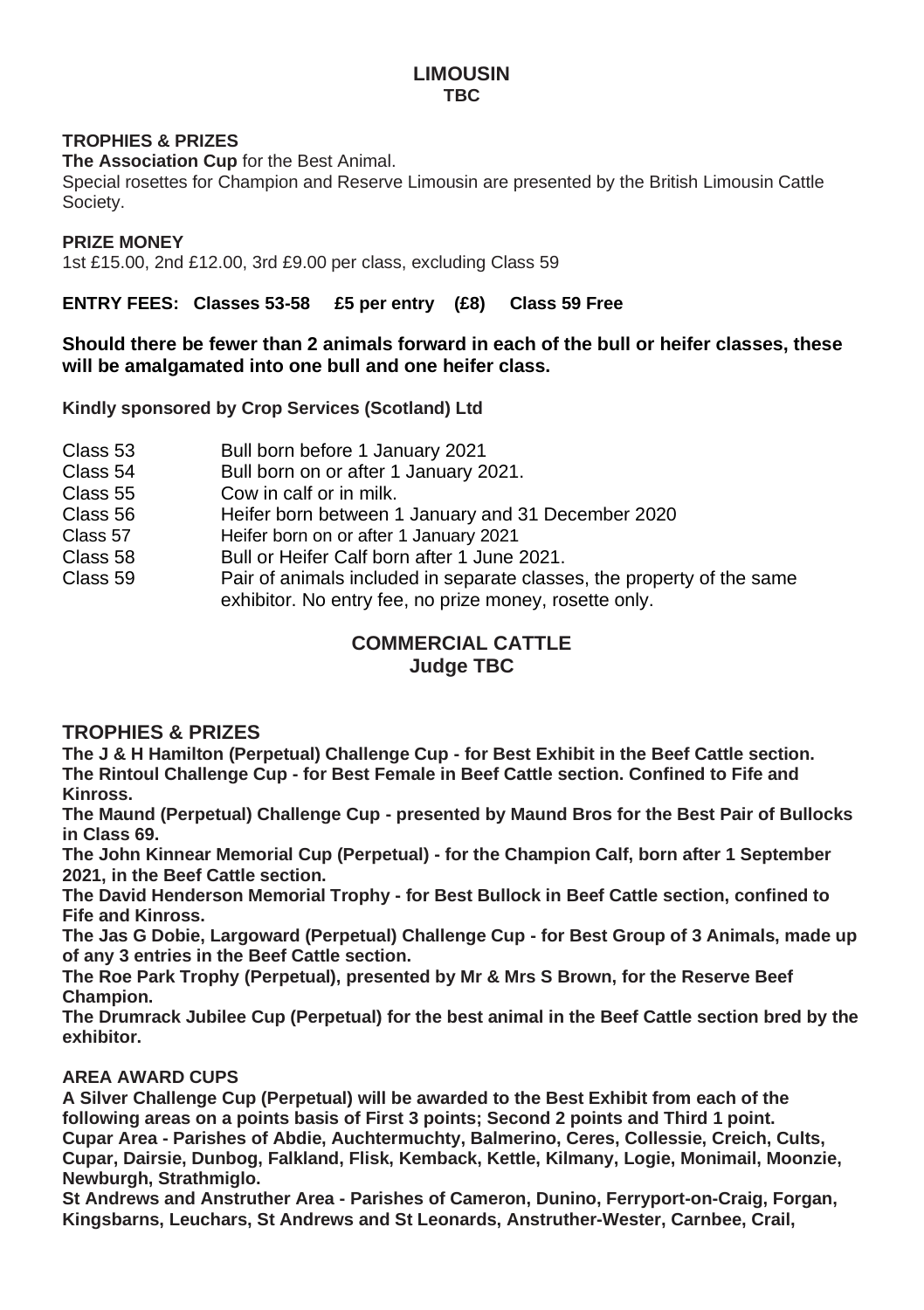**Kilconquhar, Kilrenny, Largo, Newburn, Pittenweem, St Monans. The rest of Fife and Kinross. A bag of Starlyne Minerals to the Champion, presented by R Nicol.**

**PRIZE MONEY**

**1st £15.00, 2nd £12.00, 3rd £9.00 per class.**

**ENTRY FEES: Classes 60-70 £5 per entry (£8)** 

#### **NOTE**

**No cattle to be shown in more than one class.**

**Kindly sponsored by ABP Perth. £20 and £15 respectively will be awarded to the Champion and Reserve in the Beef Cattle section.** 

| Class 60 | Cross cow nursing her calf.                                      |
|----------|------------------------------------------------------------------|
| Class 61 | Cross heifer (calf teeth).                                       |
| Class 62 | Cross heifer born between 1 September 2021 and 31 December 2021. |
| Class 63 | Cross heifer born after 31 December 2021.                        |
| Class 64 | Steer born between 1 September 2021 and 31 December 2021.        |
| Class 65 | Steer born after 31 December 2021.                               |
| Class 66 | Continental Cross bred bullock - showing 2 or more broad teeth.  |
| Class 67 | Limousin Cross bred bullock, calf teeth.                         |
| Class 68 | Any other Continental Cross bred bullock, calf teeth.            |
| Class 69 | Pair of bullocks - no more than 2 broad teeth.                   |
| Class 70 | Group of 3 animals (made up of any 3 entries).                   |
|          |                                                                  |

#### **HOLSTEIN AND OTHER DAIRY BREEDS Mr Ewan Kennedy, Ayr (Judge)**

#### **TROPHIES & PRIZES**

**The John Letham (Perpetual) Challenge Cup** for Class 78.

**The Pittendreich Baron Cup (Perpetual)** - presented by Colin & Alister Laird, Blyth Farm, Peebles for the Best Pedigree Animal in the Holstein Classes.

**The Championship Cup (Perpetual)** awarded by the Association for the Best Pedigree Animal in the Holstein classes.

**The R E McKendrick Salver** - won outright and re-presented by David Alston, Usan, Montrose as a Perpetual Trophy for the Best Pair in Class 82.

**The McGregor Cup** - presented by Messrs McGregor & Co, Quayside Mills, Leith. Won outright by C & A Laird, Blyth Farm, Peebles and re-presented by them as a Perpetual Trophy for the Best Group in Class 83.

**The Championship Cup** awarded by the Association for the Best Pedigree AOB.

#### **PRIZE MONEY**

1st £15.00, 2nd £12.00, 3rd £9.00 per class, excluding Classes 82 and 83

#### **ENTRY FEES; Classes 71-81 £5 per entry (£8) Classes 82, 83 Free**

**Champion & Reserve Interbreed** awarded for this section. Champions from Holstein and Any Other Dairy Breed to compete.

#### **Kindly sponsored by Bank of Scotland**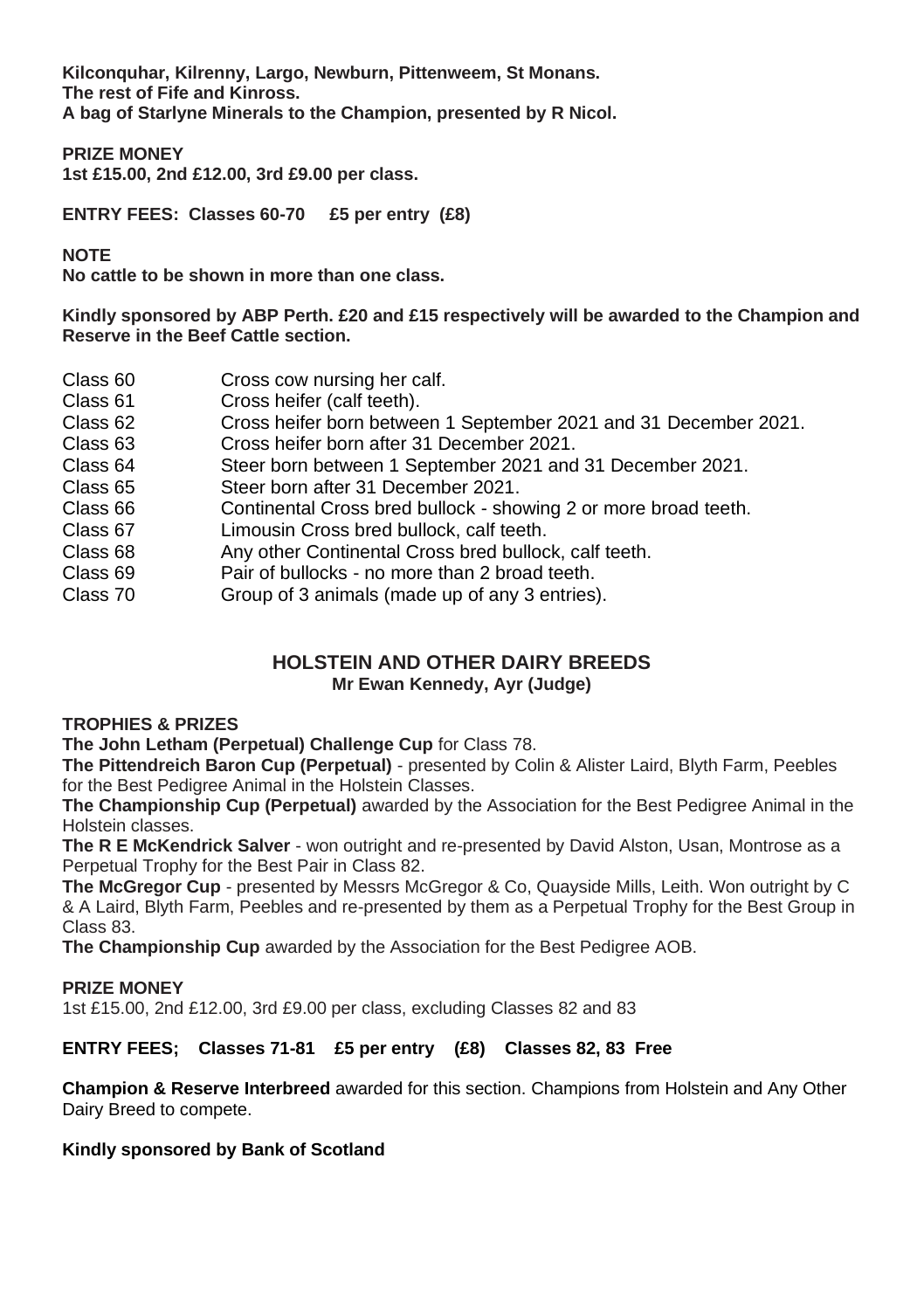## **HOLSTEIN**

#### **Champion & Reserve Holstein awarded for this section.**

- Class 71 Calf born 2022.<br>Class 72 Heifer free of bu
- Class 72 Heifer free of bull.<br>Class 73 Heifer in calf unde
- Heifer in calf under 3 years old.
- Class 74 Cow in calf having completed 1 or more lactations.<br>Class 75 Heifer in milk calved before 3 years old
- Class 75 Heifer in milk calved before 3 years old.<br>Class 76 Junior Cow in milk having completed 2 o
- Class 76 Junior Cow in milk having completed 2 or 3 calvings.<br>Class 77 Senior cow in milk.
- Class 77 Senior cow in milk.<br>Class 78 Female in the Hols
- Female in the Holstein Classes subject to the following rules:

A. Bred by exhibitor. B. Fully pedigreed. C. Production Qualified all at no less than 3.5% butterfat in 305 days, First Lactation, 5000 kilos; Second Lactation, 6000 kilos; Third and later Lactations, 7000 kilos. Heifers can qualify on Dam's record. D. Lactation certificates to be shown to the Class Convener at the Show. NB: Placings in this class do not count towards points prizes.

## **OTHER DAIRY BREED**

#### **Champion & Reserve AOB awarded for this section.**

- Class 80 Heifer in milk, in calf.
- Class 81 Cow in milk, in calf.

## **DAIRY PAIRS & GROUPS**

Class 82 Best pair, in milk or in calf.

Class 83 Group of 3 females, or 2 females and 1 bull, the property of the same exhibitor.

#### **YOUNG HANDLERS (Cattle) Mrs C Montgomerie, Cumnock (Judge)**

#### **TROPHIES & PRIZES**

**The NE Farmers Trophy (Perpetual)** for the best exhibitor in the Young Handlers (Cattle) section.

#### **PRIZE MONEY**

1st £10.00, 2nd £8.00, 3rd £6.00, 4th £4.00, 5th £3.00, 6th £2.00 per class Rosettes to all exhibitors

#### **NOTE**

Classes to be judged on the basis of presentation of the stock, knowledge and skill of the handler. These classes may be split according to age of handler if entries warrant, at the discretion of the convener.

ENTRY - **FREE.** Entries on the day are welcome.

#### **Kindly sponsored by NFU Mutual, Cupar Branch**

- Class 84 Calf born on or after 1 June 2020 to be shown by handler less than 12 years of age on the day of the Show.
- Class 85 Young Handler aged 12-18 years of age on the day of the Show.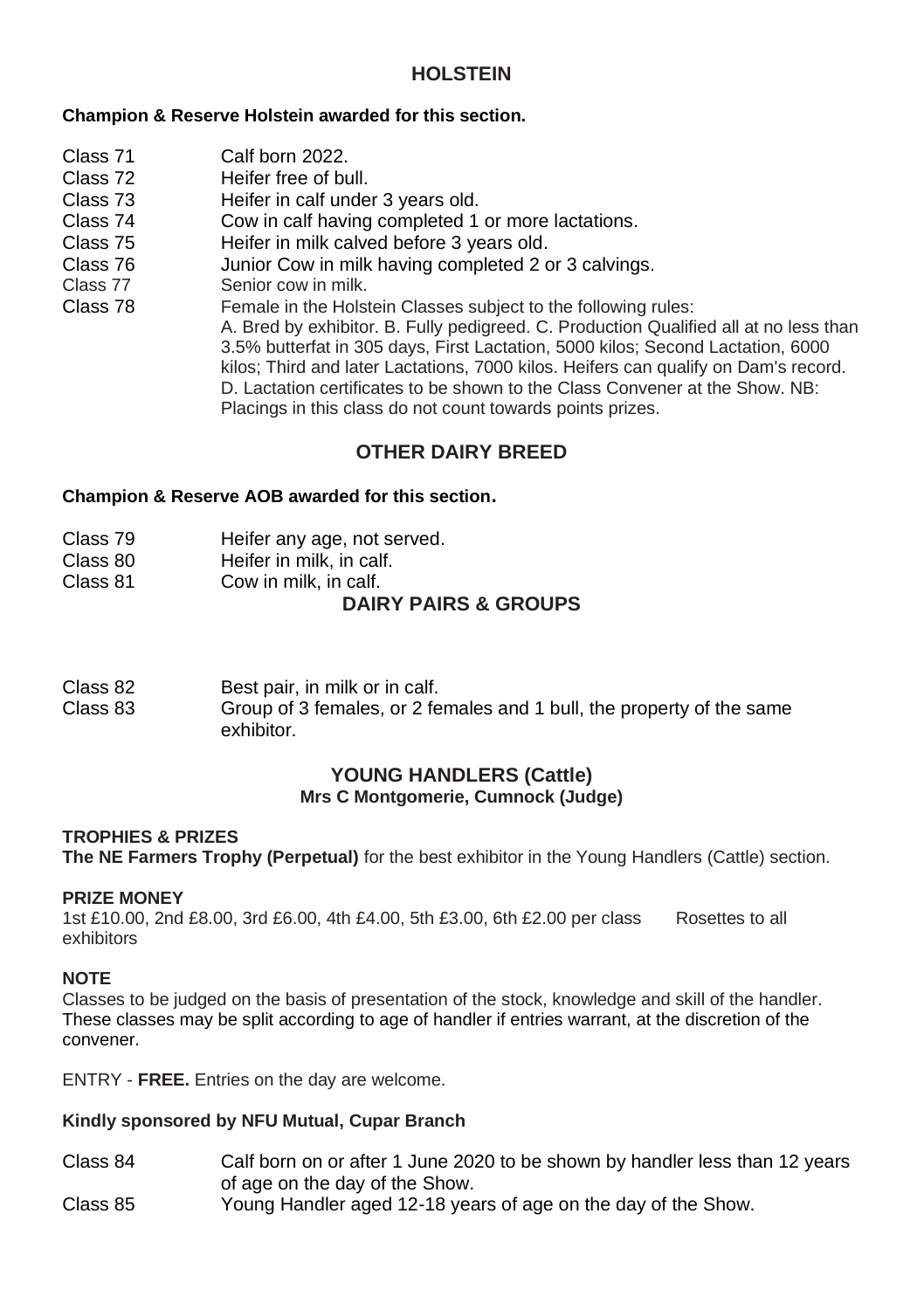## **HEAVY HORSES**

#### **Conveners: Mr W Allan, Freuchie; Mr B Duncan, Balmalcolm; Mrs L Wilson, Ceres**

**\*\*\* PLEASE BE AWARE THAT PRIZE MONEY FOR THE HEAVY HORSE SECTION WILL NOT BE ISSUED UNTIL AFTER THE CONCLUSION OF THE PARADE OF PRIZEWINNERS OR 3p.m, WHICHEVER IS LATER\*\*\***

#### **\*\*PLEASE ENSURE YOU ENTER THE HORSE/PONY IN THE NAME SHOWN IN HIS/HER PASSPORT\*\***

All passports must be carried to the Show. It is the responsibility of the Exhibitor to ensure that all equines are fit and well, currently showing no signs of illness, or having shown any signs of illness within the previous 10 days. This policy will be under regular review.

The Fife Show is affiliated to and/or holds qualifiers for the following Societies/Championships: Blair Castle Series; British Ridden Heavy Horse Society; Clydesdale Horse Society; Highland Pony Society; NPS Scotland; Shetland Pony Stud-Book Society, Caledonian Showing Championships and The Showing Register. See Notes below for further information.

All classes are open to members and non-members of these Associations and Societies. If entering qualifiers, please ensure that you comply with the Rules & Requirements of the individual bodies.

#### **Animals entered in Clydesdale, Highland and Shetland Classes must be registered (or eligible for registration - foals) in the pure-bred section of their respective Breed Societies.**

All animals **must be named** on the entry form, with the exception of foals born after the entry is submitted. **Foals** must be at least three weeks old on the day of the Show. NOTE: **Brood Mares** who have lost their foals in the year of exhibition may compete in the class on provision of a Veterinary Certificate stating that the foal died or was prevented, owing to illness or accident, from being shown. Substitutes, for the same class **ONLY**, may be made if an animal entered is unable to come forward. The Secretary MUST be advised by noon on Friday 20th May of the new animal's name.

**Hats:** with regard to British Standards please follow the rules of the affiliated body connected to the section in which you are competing. If a class is not affiliated to any particular body, then current British standards apply: All PAS 015; VG1; (BS) EN1384 2017; ASTM F1163 04a onwards; SNELL E2001; SNELL E2016; AS/NZS 3838 2003 onwards.

#### **IN HAND CHAMPIONSHIPS**

**The Gavin Reekie (Perpetual) Challenge Cup** will be awarded for the best animal in the **In-Hand Native Pony** sections (Highland, Shetland, and Registered Pure-Bred Mountain & Moorland). Judged Ring 6 at 1p.m. by Mr Andrew Reid.

**The Supreme In-Hand Championship, kindly sponsored by T & N Gilmartin (Contractors) Ltd - £70 to Champion; £30 to Reserve. Judged Ring 6 at 1p.m. by Mr Andrew Reid. Supreme In-Hand Champion goes forward to Champion of Champions judged in Main Ring at 3.15p.m**

**Grand Parade of Livestock will be at 3.30pm in the Main Ring, kindly sponsored by Kingdom Carpets. All Prizewinners to parade.** 

#### **AFFILIATIONS & QUALIFIERS**

## **CALEDONIAN SHOWING CHAMPIONSHIPS 2022**

**To be held on 14, 15, 16 October 2022 at Highfield @ Howe EC, Ladybank, Fife.** This Show is a qualifier and every horse & pony placed  $1<sup>st</sup>$  in all In-Hand, Ridden Showing classes (not fun classes) & Working Hunter/Pony classes will qualify to compete in any appropriate class at the Finals. All Champions & Reserves will qualify for the Champion &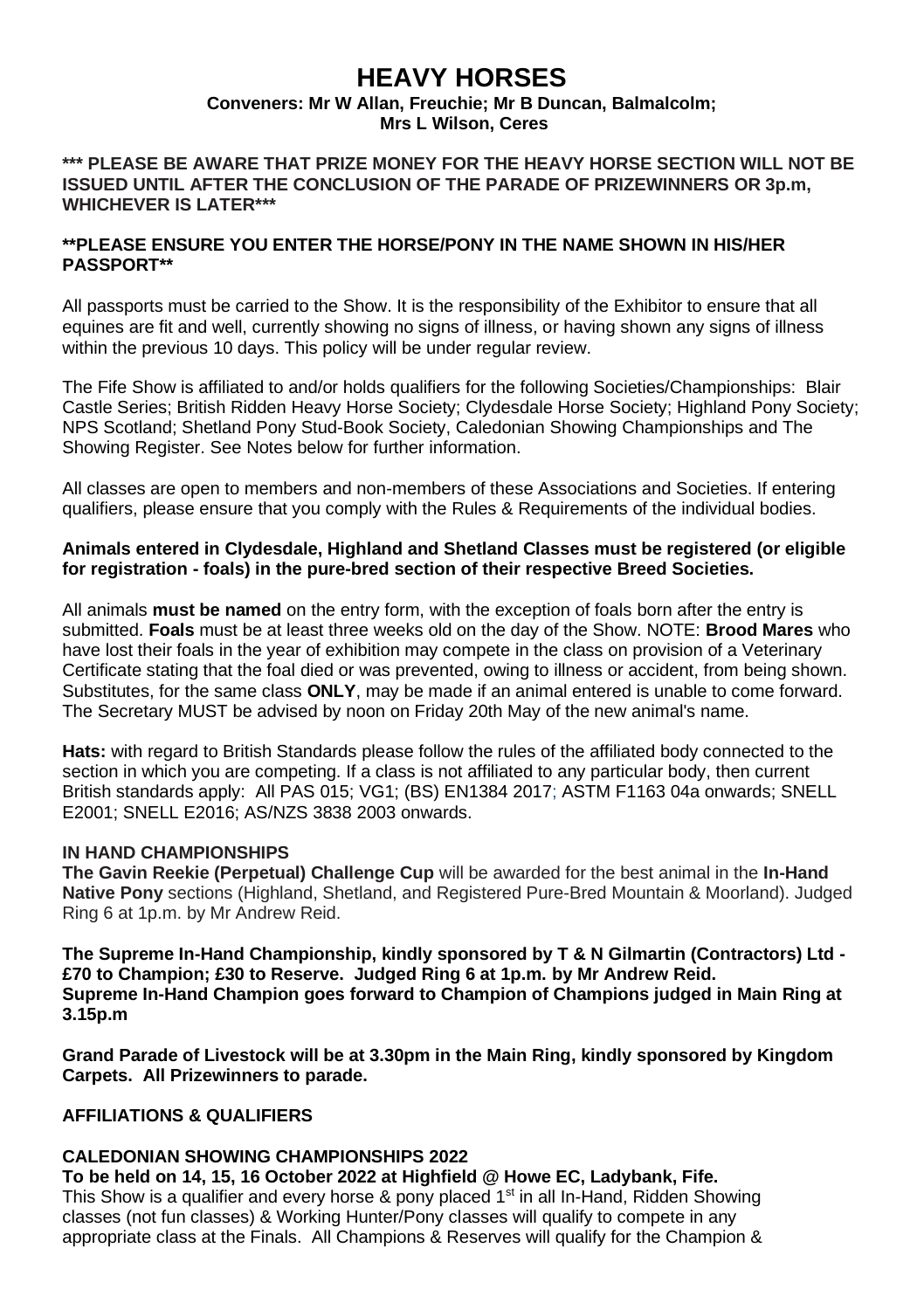Reserves Stakes Finals. Qualification will be from placings, no qualification cards will be awarded in the ring, and no qualification can go down the line. Qualification is for the Horse & Pony except for Adult/Young Handler classes, where the Handler qualifies. All qualified horses and ponies will be listed on the Caledonian Showing Show's website www.caledonianchampionships.webs.com

#### **NPS SCOTLAND FINALS (BLAIR CASTLE) 2022**

To be run under NPS SCOTLAND FINALS (BLAIR CASTLE) RULES 2022 which are on the NPS Scotland website www.npsscotland.co.uk These rules clarify areas particular to NPS Scotland. Also run to the Rules of the NPS and again these can be found on the website. Exhibitors are deemed to be conversant with these rules.

#### **TSR SHOWING FINALS**

This show is a qualifier for the 2022 TSR Showing Finals. All In Hand & Ridden classes are qualifiers. You Do Not have to be a TSR member to qualify or enter a final. The Rider/Handler qualifies and can enter any horse/pony in any number of Finals! The 4 highest placed handlers/riders will qualify in each class. Competitors MUST have their card signed by judge/steward/secretary. Cards are available FREE from the TSR website. Full details at https://theshowingregister.co.uk/wpcontent/uploads/2021/12/TSR-Qualifying-Flyer-2022.pdf

#### **HEAVY HORSE TURNOUTS Mr P Tennant, Biggar (Judge)**

**Start: Singles will be judged at 12.45pm in Main Ring, Pairs and Championship at 3.45pm in Main Ring**

#### **TROPHIES & PRIZES**

**The Baird Shield** - for the Best Heavy Horse Turnout. **The Cupar & North of Fife Agricultural Society Trophy** - for Best Pair in Class 101

#### **PRIZE/APPEARANCE MONEY**

**1st £20.00, 2nd £15.00, 3rd £10.00, 4th £5.00 per Class.** Appearance Money - £15 per yoke; £5 per horse.

#### **NOTES**

These classes are open to the following breeds: Clydesdales, Percherons, Shires, Suffolk Punch

#### **ENTRY FEES - £5 per Entry (£8)**

#### **Kindly sponsored by Hutchinsons**

| Class 100 | Heavy horse turnouts - singles. |
|-----------|---------------------------------|
| Class 101 | Heavy horse turnouts - pairs.   |

### **CLYDESDALE HORSES**

### **Mr P Tennant, Biggar (Conformation); Ms Yvonne Pringle, Newtongrange (Ride)**

#### **Start: 9am in Main Ring**

#### **TROPHIES & PRIZES**

**The Nairn Challenge Cup (Perpetual)** - re-presented by the Association, for the Best Clydesdale, male or female.

**The East of Fife Agricultural Society 1938 Perpetual Challenge Cup** - for the Best Animal in draught horse classes

**The Meiklem Cup** - presented by the late Mr William Meiklem, Bennochy Park, for the Best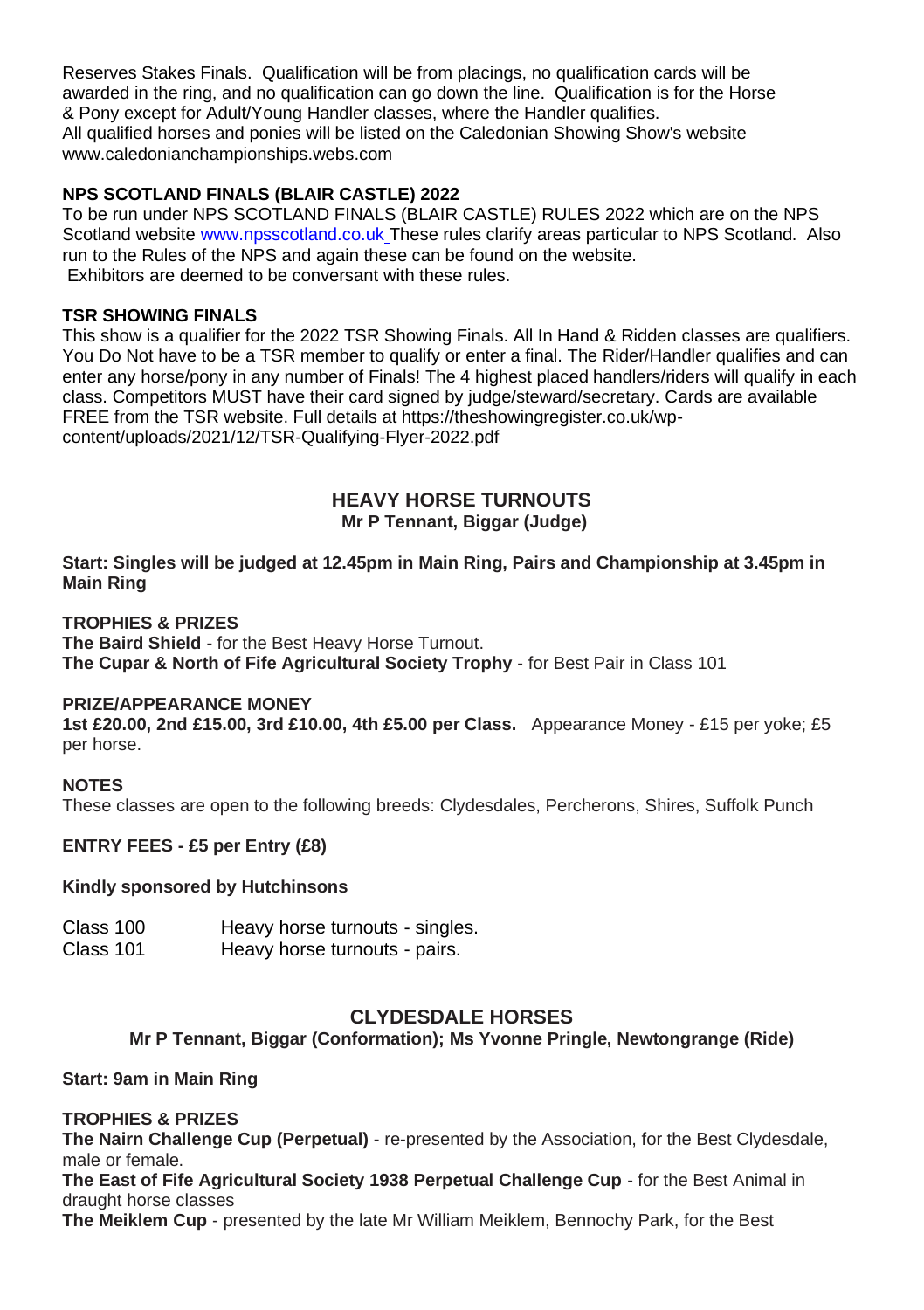Clydesdale Gelding, any age. The Cup to be won 4 times, with different animals, before it becomes the property of the exhibitor.

**The Brewster Shield** - presented by John Brewster & Son, Bandirran, for the Best Clydesdale Mare in Foal or with Foal at Foot. Cup to become the property of the exhibitor winning it 5 times altogether; must be won by different animals each time.

**The Newton of Collesssie (Perpetual) Challenge Tray** for the Best Female Clydesdale, any age. **The Brewster Points Cup** - presented by John Brewster & Son, Bandirran for the most points in classes. 1st - 3 pts; 2nd - 2pts; 3rd - 1pt. The Cup to be won 5 times before it becomes the property of the exhibitor.

**The Crichton Victory (Perpetual) Cup** - re-presented by the Association, for the Best Clydesdale, male or female, bred by the exhibitor.

**The Robert Lang Rose Bowl (Perpetual)** - presented by Robert Lang, Rosewells, for the Best Yearling or Two Year Old Filly, bred by exhibitor and shown by exhibitor, resident in Fife.

**The Scottish Central Horse Breeding Society Trophy (Perpetual)** for Best Clydesdale, 3 years old or under bred by exhibitor.

**The Clydesdale Horse Society Shield** (supplied & engraved by CHS) awarded to best yearling or two year old colt or filly, registered or eligible for registration with the Society, not having won a Shield before in its lifetime. The exhibitor must be a current member of the Clydesdale Horse Society. **The Clydesdale Horse Society** provides a rosette for the winner of Class 111.

#### **PRIZE MONEY**

**Classes 102-109, 111 1st £15.00, 2nd £12.00, 3rd £9.00 per Class Class 110- 1st £10; 2nd £8; 3rd £6; 4th £4; 5th £3; 6th £2.**

#### **NOTES**

First and second prize winners in Classes 102-109 compete for Champion and Reserve. Prizewinners to Parade at 3.30p.m.

The Champion Clydesdale competes for The Supreme In-Hand Championship to be judged in Ring 6 at  $1 \text{ nm}$ .

#### **CLYDESDALE HORSE SOCIETY**

This Show is affiliated to the Clydesdale Horse Society.

**Young Handlers Class 110** - An engraved medal is presented by The Clydesdale Horse Society to the Best Young Handler aged 12 to 16 on the day of the show who has not already qualified. That person will also receive a Young Handler qualifier rosette on the day of the show.

Qualifiers after 30<sup>th</sup> April in any year will qualify for Young Handler Final at the following year's Royal Highland Show. Handlers may still compete in the final at the Royal Highland Show although they may be aged 17 by that point. A merit rosette will be given to all entrants in the class. Only animals that have already competed in the normal show or driving classes may be used. Entire colts are not allowed. Judging of this class is not to be on the merits of the animals - it is to be on the quality of the stockmanship and handling in the show ring by the young handler. Competitors should wear white coats, CHS ties and suitable footwear.

#### **BLAIR CASTLE RIDDEN CLYDESDALE CHAMPIONSHIPS**

**Class 111** is a qualifier for the Ridden Clydesdale Championship to be held at the Blair Castle International Horse Trials & Country Fair on Sunday 28th August 2022. To be judged as a Ridden Hunter class. The first two in each class to qualify. Qualification may go down to fourth place, if horses placed 1st and 2nd have previously qualified. Registered Clydesdales and those eligible for registration may qualify and enter for the Championship.

#### **BRITISH RIDDEN HEAVY HORSE SOCIETY**

**Class 111** is a qualifier for the Kilmannan British Ridden Heavy Horse Championship to be held at Equifest on Saturday 20th August 2022. Open to pure-bred horses registered in the main British Stud-Book of the Clydesdale Horse Society. Horses must be entered in the name and ownership they are registered in. Held under the Rules of the BRHHS. To be judged on type, ride, manners & conformation. Qualification to go no lower than 3rd place. Qualifier to receive a Kilmannan qualifier rosette and Prize Card. The Kilmannan Junior qualifier card to be presented to the highest placed junior rider aged between 14 and under 21 at Equifest 2022. Qualification can go to 3rd place. See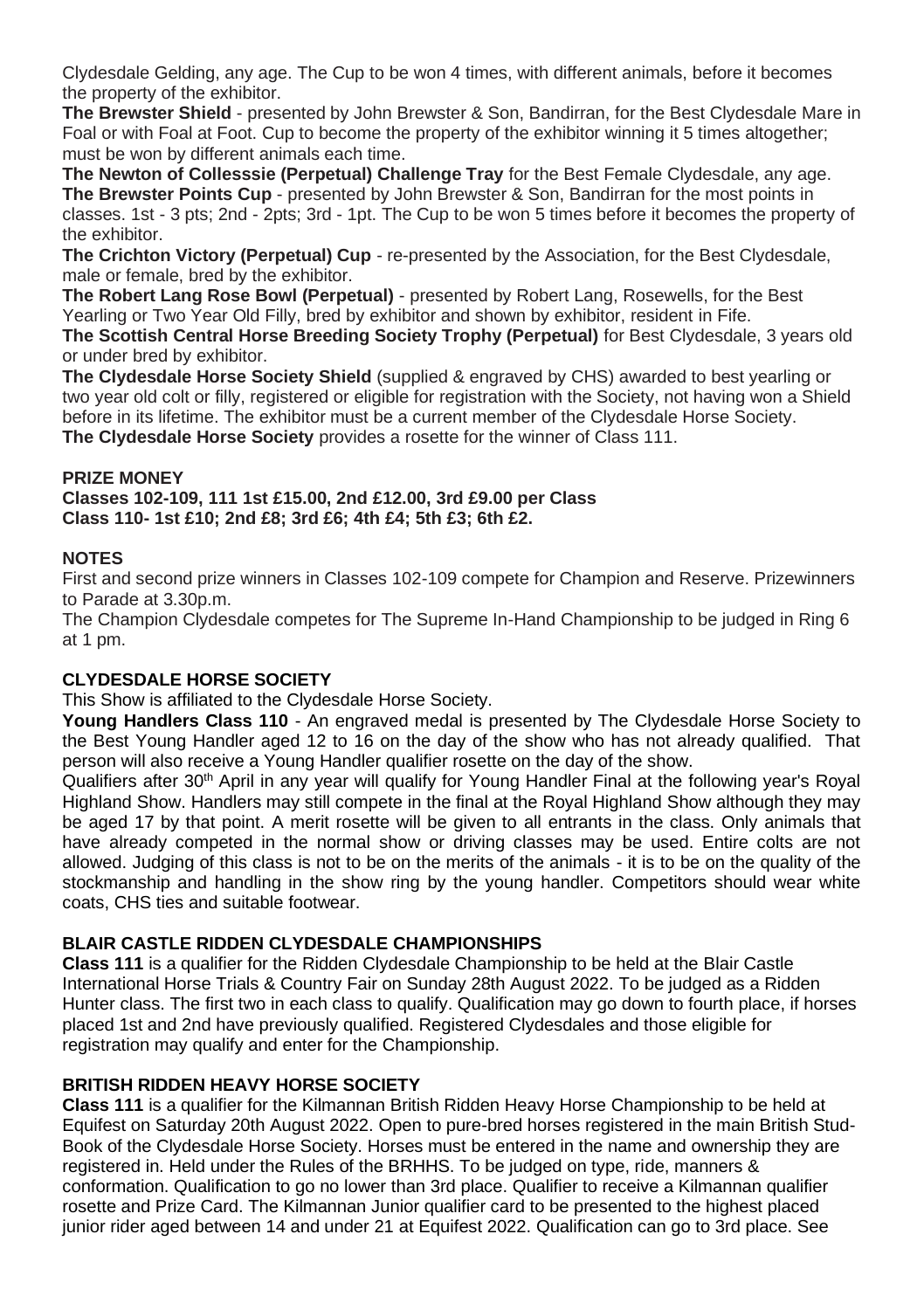www.britishriddenheavyhorsesociety.co.uk for rules.

**Caledonian Showing Championships Qualifier** - see Notes at start of Horse section **TSR Qualifier -** see Notes at start of Horse section

#### **Entry Fees: £5 per Entry (£8) Class 110 - Free**

- Class 102 Gelding, 3 years old and over.<br>Class 103 Fild mare 3 years old and over.
- Class 103 Eild mare,  $\frac{3}{3}$  years old and over.<br>Class 104 Mare in foal or with foal at foot
- Mare in foal or with foal at foot.<br>Foal
- Class 105<br>Class 106
- Class 106 Filly, 2 years old.<br>Class 107 Filly vearling
- Class 107 Filly, yearling.<br>Class 108 Colt or gelding
- Colt or gelding, 2 years old.
- Class 109 Colt or gelding, yearling.<br>Class 110 Young Handlers between
- Class 110 Young Handlers between the ages of 12-16yrs on the day of the Show.<br>Class 111 Ridden Clydesdale. Pure bred Clydesdale, registered or eligible for
- Ridden Clydesdale. Pure bred Clydesdale, registered or eligible for registration, mare or gelding.

To be judged as a Ridden Hunter class.

#### **HIGHLAND PONIES IN-HAND Mr H Duncan QPM, Turriff (Judge)**

#### **Start: 8.30 am prompt in Main Ring**

#### **TROPHIES & PRIZES**

**The Gavin Reekie (Perpetual) Challenge Cup** for the best animal in the In-Hand Native pony sections (Highland, Shetland, and Registered Pure-Bred Mountain & Moorland).

**The Association Cup (Perpetual)** for the best animal in the In-Hand Highland Pony Section.

**The Millfield (Perpetual) Quaich** - presented by Millfield Stud for the best one, two or three year old Highland Pony filly bred by exhibitor.

**The Achnacarry and Craigiebrig Stud Trophy (Perpetual)** for the Reserve Highland In-Hand Champion, presented by Mr and Mrs TWP Connell.

The Highland Pony Registered Championship Rosette will be presented to the Best Animal shown In-Hand.

#### **PRIZE MONEY**

1st £15.00, 2nd £12.00, 3rd £9.00 per Class

#### **NOTES**

First and second prize winners in Classes 112-119 compete for Champion and Reserve. Prizewinners to Parade at 3.30p.m

The Champion In-Hand Highland Pony competes for the Gavin Reekie Challenge Cup and The Supreme In-Hand Championship to be judged in Ring 6 at 1p.m

#### **THE HIGHLAND PONY SOCIETY**

This Show is affiliated to the HPS. Ponies must be registered in the full body of the HPS Stud-Book (including appendices A, B & C). All competing Highland pony stallions (In-Hand, Ridden & WHP) aged 4yrs & over must be licensed with the HPS. Please note that Highland ponies entered in Appendices A, B or C are not eligible to qualify for the NPS Scotland Championships.

**Classes 115, 116, 117, 119** are qualifiers for the 2022 Highland Pony Society Youngstock Championships. The Champion youngster from these classes will qualify. If the Champion is already qualified, qualification may go to 2nd place but no further. Two Championships will be held; one at Central Scotland Highland Pony Club - Summer Show, Strathallan Castle on 4 September 2022 and one at the Great British In Hand Show at Kelsall Hill EC on 17 September 2022. The qualifying exhibitor can select which Championship Show they wish to enter. Exhibitors are not required to be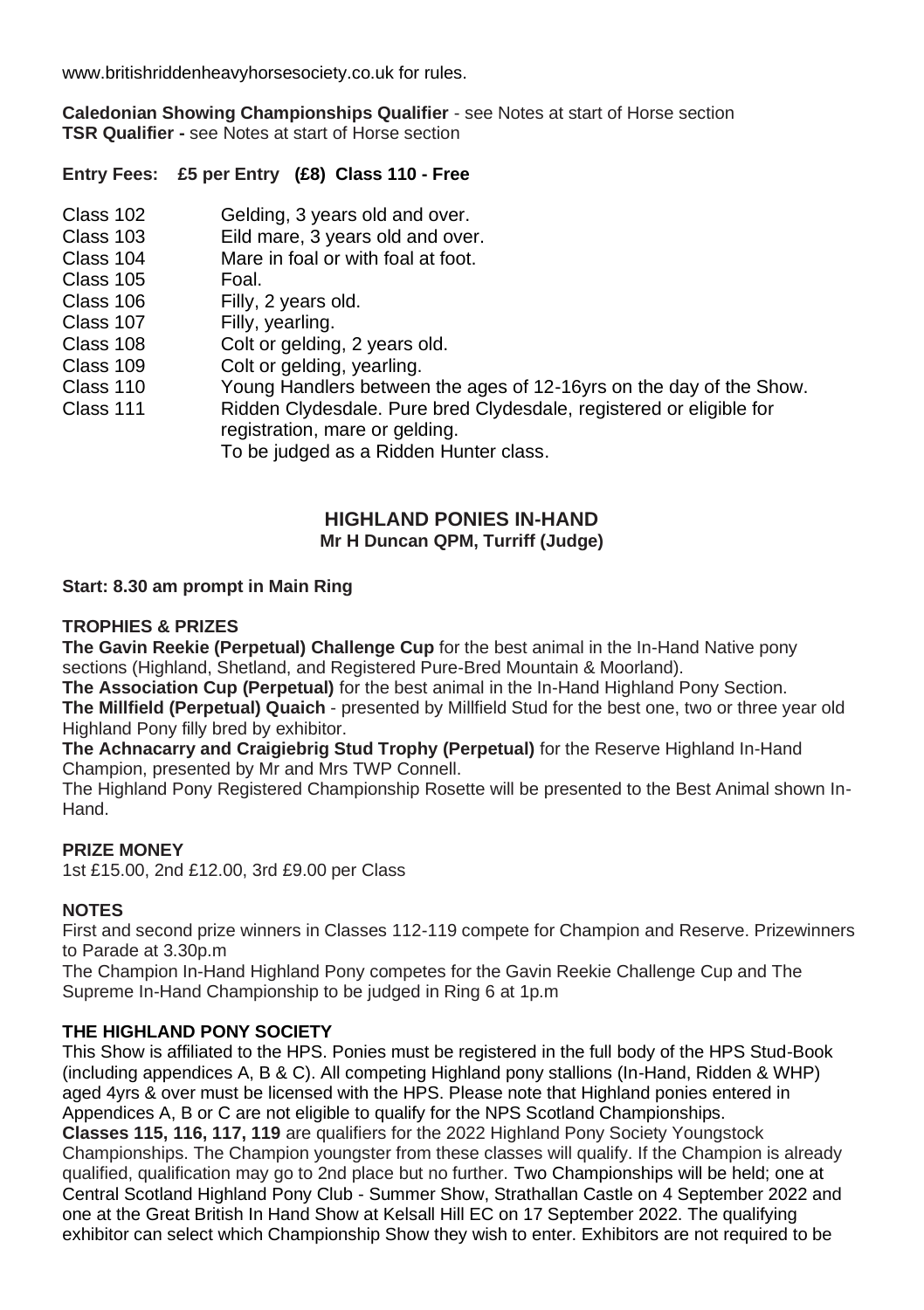members of the Highland Pony Society for qualifying classes, however all those competing in the Championships must be members of the Society. Entry to the Championships is free. At the Youngstock Championships, the Champions and Reserves will receive rosettes and prize money of £100 and £50 respectively and all those forward at the finals will receive £15 and a finalist rosette. A sash and perpetual trophy will be awarded to each of the Champions.

#### **TSR Qualifier - See Notes at start of horse section**

**Caledonian Showing Championships - See Notes at start of horse section**

**NPS Scotland Qualifier - See Notes at start of horse section**

**NPS Scotland/Townhead Pet n Pony In-Hand M & M Championship -** Classes 112-118. Handler any age, except stallions (see rules). Foals are not eligible. The Champion & Res. Champion will qualify for the Final which will take place at the Blair Castle International Horse Trials on Friday 26th August 2022. Qualification may go to  $3<sup>rd</sup>$  in the Championship (i.e 1<sup>st</sup> Reserve Champion)

#### **Entry Fees: £5 per entry (£8)**

- Class 112 Licensed stallion, 4 years old and over.<br>Class 113 Gelding. 4 years old and over.
- Gelding, 4 years old and over.
- Class 114 Eild mare, 4 years old and over.
- Class 115 Filly, colt or gelding, 3 years old.
- Class 116 Filly, colt or gelding, 2 years old.<br>Class 117 Filly, colt or gelding, vearling.
- Filly, colt or gelding, yearling.
- Class 118 Mare with foal at foot or due to foal before 31 December. **(SEE NOTE Brood Mares)**
- Class 119 Foal to have been exhibited with its dam in Class 118.

### **STANDARD SHETLAND PONIES IN-HAND Mrs E Carlyle (Dryfesdale), Lockerbie (Judge)**

#### **Start: 8am prompt in Main Ring**

#### **TROPHIES & PRIZES**

**The Association Cup (Perpetual)** for the Best Animal in the Shetland Pony section.

**The Cassindilly Stud Shield** - presented by Mr & Mrs Wilson for the Junior Champion in the Shetland Pony section.

**The Gavin Reekie (Perpetual) Challenge Cup** for the best animal in the In-Hand Native Pony sections (Highland, Shetland, and Registered Pure-Bred Mountain & Moorland).

The **Shetland Pony Stud-Book Society** offers rosettes for Standard section as follows: Champion and Reserve; Junior Champion and Reserve for animals 3 years and under (excluding foals); Best Foal and Best Gelding.

#### **PRIZE MONEY**

#### **1st £15.00, 2nd £12.00, 3rd £9.00 per Class**

#### **NOTES**

First and second prize winners in Classes 120-124 compete for Standard Champion and Reserve. Prizewinners to Parade 3.30p.m Main Ring.

The Standard and Miniature Champion In-Hand Shetland Ponies compete for the Gavin Reekie Challenge Cup and The Supreme In-Hand Championship to be judged in Ring 6 at 1p.m.

#### **SHETLAND PONY STUD-BOOK SOCIETY**

Classes confined to SPSBS Registered ponies. Ponies must be named on the entry form. Society rosettes only awarded to registered or eligible ponies i.e. foals. Three year old fillies with foals at foot may not be shown. Foals must be a minimum of 3 weeks old on Show day. In order to enter a stallion class at an affiliated Show, entire males aged 4yrs old and over must have an "S" number and have been successfully through either the SPSBS stallion assessment prior to 2006 or the current SPSBS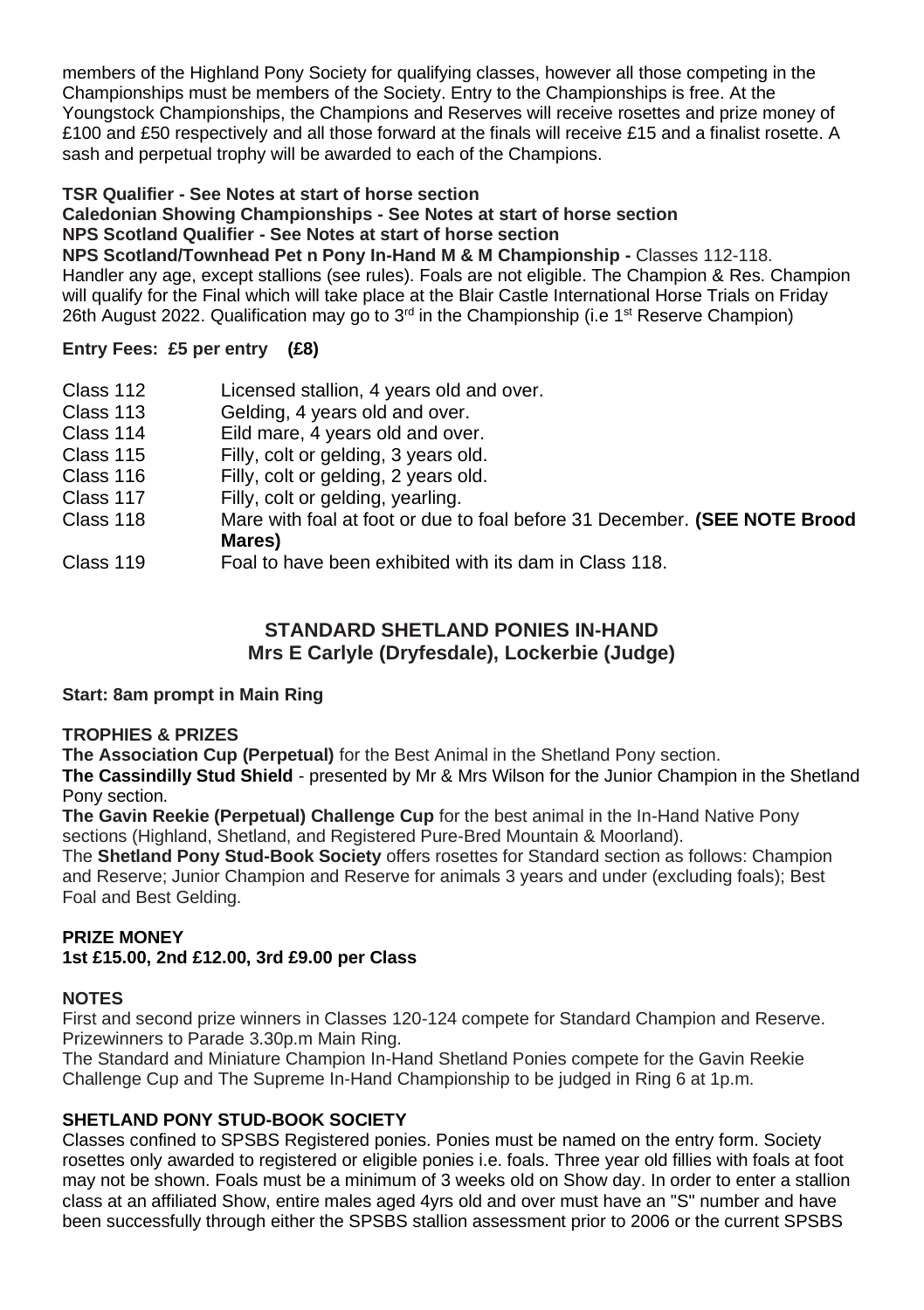voluntary veterinary examination. In-Hand stallions 3 yrs & over are advised to display a stallion bridle badge. Children under 14 years old may not show colts (excluding foals) or entire males, and hard hats must be worn. Exhibitors should not kneel but remain standing while in the ring.

#### **TSR Qualifier -** See Notes at start of Horse Section.

**Caledonian Showing Championship**s - See Notes at start of Horse Section.

**NPS Scotland Qualifier -** See Notes at start of Horse Section.

**NPS Scotland/Townhead Pet n Pony In-Hand M & M Championship -** Classes 120, 122-124. Handler any age, except stallions (see rules). Foals are not eligible.The Champion & Res. Champion in both Standard and Miniature sections will qualify for the Final which will take place at the Blair Castle International Horse Trials on Friday 26th August 2022. Qualification may go to  $3<sup>rd</sup>$  in the Championship (ie 1st Reserve Champion).

**Entry Fees: £5 per Entry (£8).** 

#### **Kindly sponsored by The Royal Bank of Scotland**

- Class 120 Standard Mare, 4 years old or over, with or without foal at foot. **(SEE NOTE Brood Mares)**
- Class 121 Standard Foal exhibited with its dam.
- Class 122 Standard Yearling filly, colt or gelding.
- Class 123 Standard Filly, colt or gelding 2 or 3 years old.<br>Class 124 Standard Stallion, or gelding, 4 years old or ov
- Standard Stallion, or gelding, 4 years old or over.

#### **MINIATURE SHETI AND PONIES IN-HAND Mr D Burnett (Arn), Ellon (Judge)**

#### **Start: 8am prompt in Main Ring**

#### **TROPHIES & PRIZES**

**The Gavin Reekie (Perpetual) Challenge Cup** for the best animal in the In-Hand Native Pony sections (Highland, Standard & Miniature Shetland, and Registered Pure-Bred Mountain & Moorland). **The Oxgang Trophy**, presented by RS Pitcairn, for the Miniature Shetland Pony Champion The **Shetland Pony Stud-Book Society** offers rosettes for Miniature section as follows: Champion and Reserve; Junior Champion and Reserve for animals 3 years and under (excluding foals); Best Foal and Best Gelding.

## **PRIZE MONEY**

#### **1st £15.00, 2nd £12.00, 3rd £9.00 per Class NOTES**

First and second prize winners in Classes 125-129 compete for Miniature Champion and Reserve. Prizewinners to Parade 3.30p.m Main Ring.

The Standard and Miniature Champion In-Hand Shetland Ponies compete for the Gavin Reekie Challenge Cup and The Supreme In-Hand Championship to be judged in Ring 6 at 1pm.

### **SHETLAND PONY STUD-BOOK SOCIETY**

Classes confined to SPSBS Registered ponies. Ponies must be named on the entry form. Society rosettes only awarded to registered or eligible ponies i.e. foals. Three year old fillies with foals at foot may not be shown. Foals must be a minimum of 3 weeks old on Show day. In order to enter a stallion class at an affiliated Show, entire males aged 4yrs old and over must have an "S" number and have been successfully through either the SPSBS stallion assessment prior to 2006 or the current SPSBS voluntary veterinary examination. In-Hand stallions 3 yrs & over are advised to display a stallion bridle badge. Children under 14 years old may not show colts (excluding foals) or entire males, and hard hats must be worn. Exhibitors should not kneel but remain standing while in the ring.

**TSR Qualifier -** See Notes at start of Horse Section. **Caledonian Showing Championship**s - See Notes at start of Horse Section.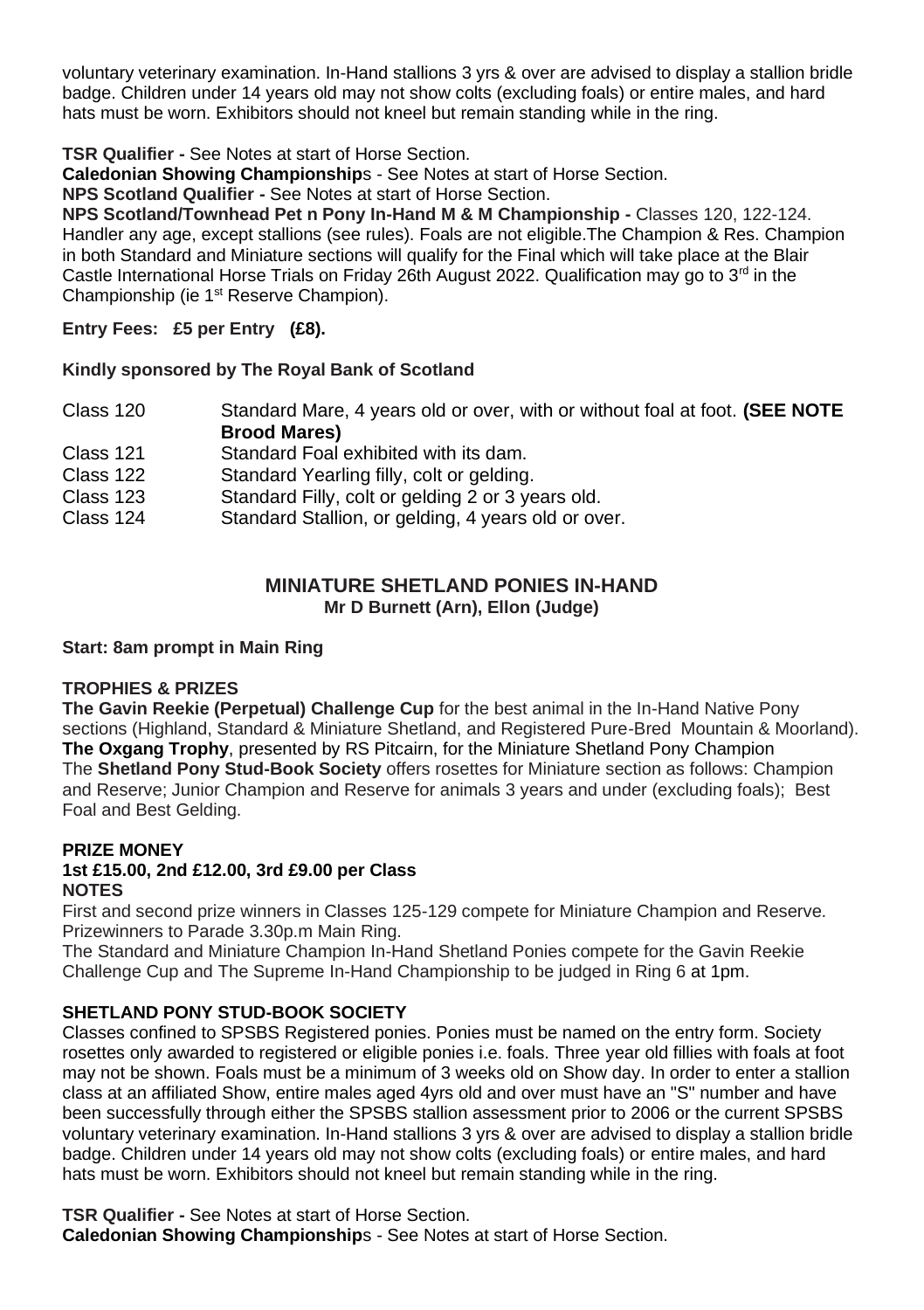#### **NPS Scotland Qualifier -** See Notes at start of Horse Section.

**NPS Scotland/Townhead Pet n Pony In-Hand M & M Championship -** Classes 125, 127-129. Handler any age, except stallions (see rules). Foals are not eligible. The Champion & Res. Champion in both Standard and Miniature sections will qualify for the Final which will take place at the Blair Castle International Horse Trials on Friday 26th August 2022. Qualification may go to  $3<sup>rd</sup>$  in the Championship (ie 1st Reserve Champion)

#### **Entry Fees: £5 per Entry (£8).**

#### **Kindly sponsored by The Royal Bank of Scotland**

| Class 125 | Mare not to exceed 34" (86.5cms), 4yrs old or over, with or without foal at foot |
|-----------|----------------------------------------------------------------------------------|
|           | (SEE NOTE Brood mares)                                                           |
| Class 126 | Foal not to exceed 34" (86.5cms) at maturity, exhibited with its dam             |
| Class 127 | Yearling filly, colt or gelding, not to exceed 34" (86.5cms) at maturity.        |
| Class 128 | Filly, colt or gelding, 2 or 3 yrs old, not to exceed 34" (86.5cms) at maturity  |
| Class 129 | Stallion or gelding, not to exceed 34" (86.5cms), 4yrs old or over.              |

### **SHETLAND PONY YOUNG HANDLERS**

#### **To follow after Shetland Pony Championship**

**The Shetland Pony Stud-Book Society** offers a rosette for the Best Young Handler. **Central Scotland Shetland Pony Group** offer Special Rosettes for all placed in Classes 130 & 131.

There must be no colts or entire males in Classes 130 & 131. Hard hats must be worn by all handlers aged 14yrs or under.

#### **PRIZE MONEY 1st £10.00, 2nd £8.00, 3rd £6.00, 4th £4.00, 5th £3.00, 6th £2.00 per Class**

#### **ENTRY FEE - free**

| Class 130 | Young Handlers aged 11 yrs or under on the day of the show.            |
|-----------|------------------------------------------------------------------------|
| Class 131 | Young Handlers between the ages of 12 to 16yrs on the day of the show. |

#### **\*\*\*Please note\*\*\***

**No tickets will be available to purchase at the Gates on Show Day – all tickets must be purchased in advance.** 

**Admission for Under 14yr olds is still free but a ticket must be claimed for them when you are making your entries.**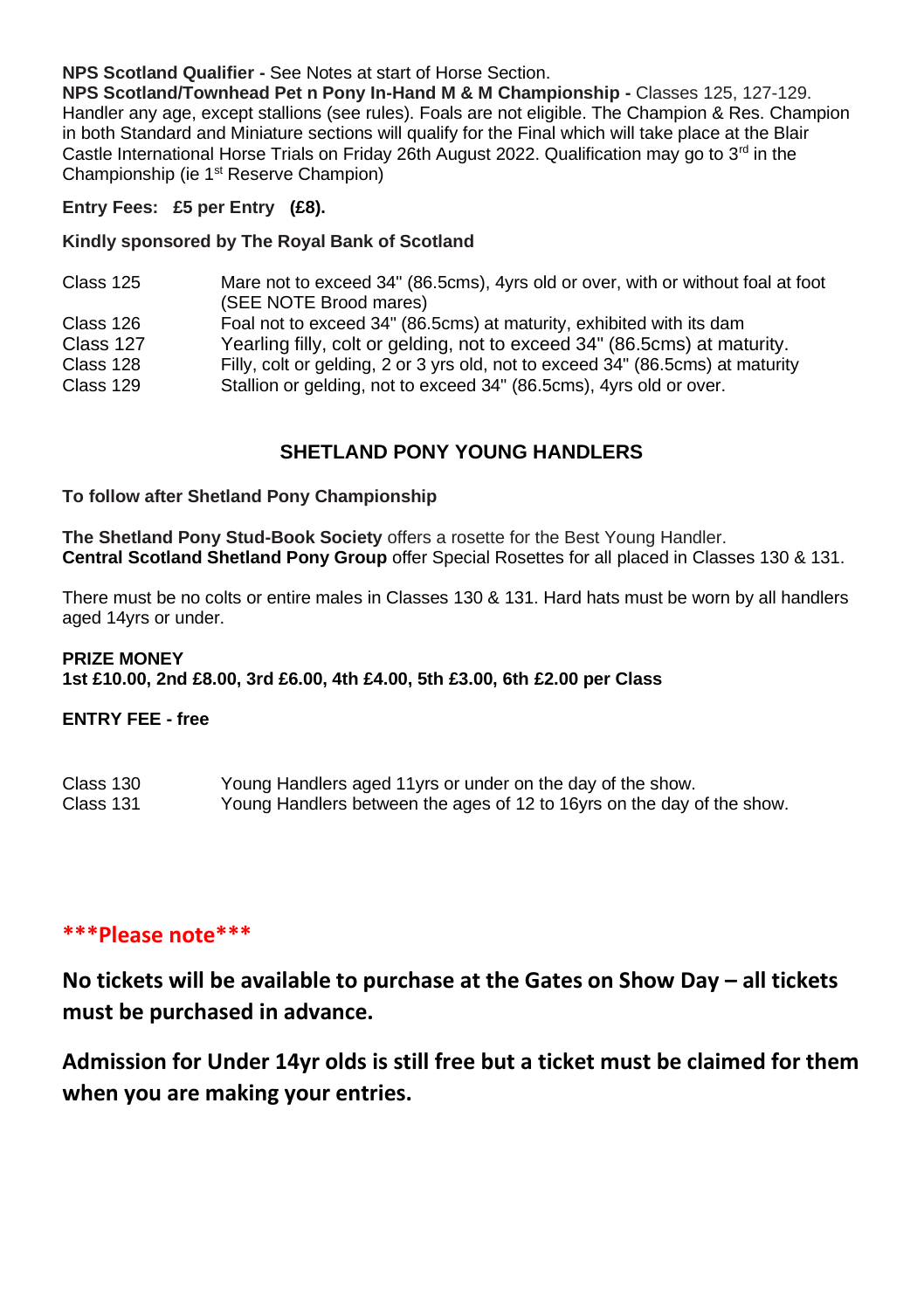## **LIGHT HORSES & PONIES**

#### **Light Horse: Convener - Ms D Haig, Cupar.**

**Committee - Ms R Copland, Cupar; Mrs M Snow, Leven; Mrs K Waterston, Cupar; Mrs L Whiteford, Cupar.**

#### **\*\*PLEASE ENSURE YOU ENTER THE HORSE/PONY IN THE NAME SHOWN IN HIS/HER PASSPORT\*\***

All passports must be carried to the Show. It is the responsibility of the Exhibitor to ensure that all equines are fit and well, currently showing no signs of illness, or having shown any signs of illness within the previous 10 days. This policy will be under regular review.

**The Fife Show is affiliated to and/or holds qualifiers for the following Societies/Championships: British Driving Society; BHS Scotland, Blair Castle Championships; British Show Horse Association (RIHS); British Show Pony Society; Caledonian Showing Championships; Equifest; NPS Scotland; Retraining of Racehorses; The Showing Register; the Veteran Horse Society and the Victoria Food Company.**

**All classes are open to members and non-members of these Associations and Societies. If entering qualifiers, please ensure that you comply with the Rules & Requirements of the individual bodies.** 

**Animals entered in Open M&M Ridden, Novice M&M Ridden, Registered M&M In-Hand and Open M&M WHP classes must be registered in the pure-bred section of their respective Breed Societies. Animals entered in M&M Part-Bred classes must be registered in the Part Bred section of their respective Breed Society.** 

**All animals must be named on the entry form, with the exception of foals born after the entry is submitted. Foals must be at least three weeks old on the day of the Show. NOTE: Brood Mares who have lost their foals in the year of exhibition may compete in the class on provision of a Veterinary Certificate stating that the foal died or was prevented, owing to illness or accident, from being shown.**

**Substitutes, for the same class ONLY, may be made if an animal entered is unable to come forward. The Secretary MUST be advised by noon on Friday 20th May of the new animal's name.** 

**The Show Committee has endeavoured to schedule several classes for each exhibitor. However, classes will not be held up, nor will the organisers be responsible if exhibitors miss classes that they have entered. Exhibitors must have an attendant with each exhibit during judging, otherwise the stock cannot be judged. Classes will not be delayed for exhibitors competing in other classes. Classes may be split, or amalgamated, at the discretion of the Show Officials.**

**Hats: with regard to British Standards please follow the rules of the affiliated body connected to the section in which you are competing.If a class is not affiliated to any particular body, then current British standards apply: All PAS 015; VG1; (BS) EN1384 2017; ASTM F1163 04a onwards; SNELL E2001; SNELL E2016; AS/NZS 3838 2003 onwards.** 

#### **IN HAND CHAMPIONSHIPS**

**The Gavin Reekie (Perpetual) Challenge Cup will be awarded for the best animal in the In-Hand Native Pony sections (Highland, Shetland, and Registered Pure-Bred Mountain & Moorland). Judged Ring 6 at 1p.m. by Mr Andrew Reid.** 

**The Supreme In-Hand Championship, kindly sponsored by T & N Gilmartin (Contractors) Ltd - £70 to Champion; £30 to Reserve. Judged Ring 6 at 1p.m. by Mr Andrew Reid. Supreme In-Hand Champion goes forward to Champion of Champions judged in Main Ring at 3.15p.m.**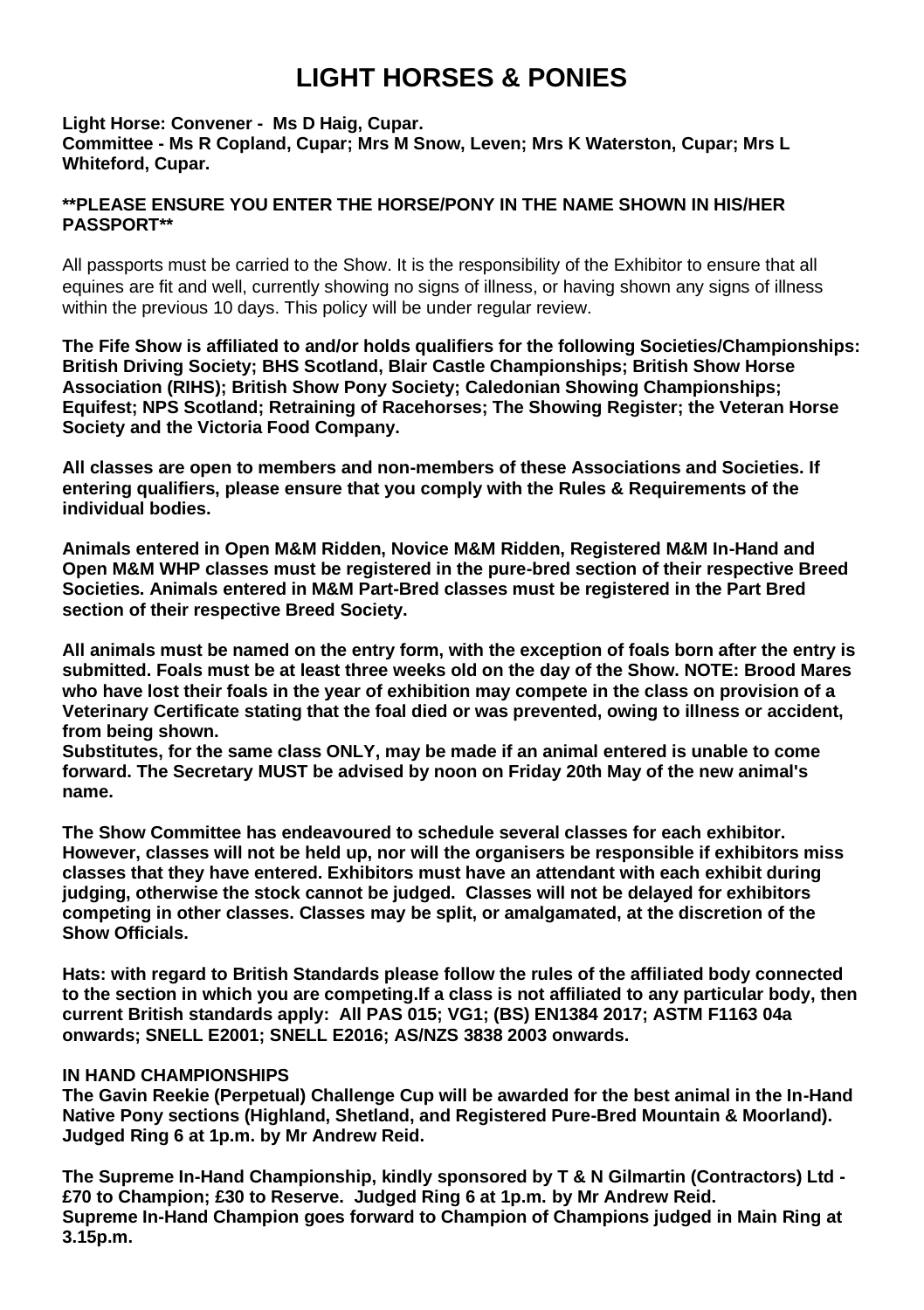#### **AFFILIATIONS & QUALIFIERS**

#### **BRITISH SHOW HORSE ASSOCIATION RIHS QUALIFYING CLASSES**

Held under the rules of the British Show Horse Association. Horses must be registered with the Association and all Owners, Exhibitors and Riders and must be Association Members. Riders must be 15 years of age or older. Registration numbers must be quoted on entry form.

Classes (195, 196, 198, 199, 200) are qualifiers for The Royal International Horse Show. The first prize winner will qualify to compete at the final. If already qualified the second will qualify, if the first and second are already qualified then the third will go forward.

Horses competing at the RIHS and qualifying shows in Hunter sections of The Sport Horse Breeding of Great Britain at their Affiliated Shows cannot compete in Hack, Cobs and Riding Horse classes at the same show, on the same day and vice versa. This does not apply to SHB (GB) Ridden Sport Horse classes.

The first or highest placed prize winners in each Open Affiliated class will qualify to compete in the BSHA Classic of the Year Final. The Finals will be held at the BSHA Hunter and National Championship Shows in September 2022.

#### **BSPS QUALIFIERS**

This Show is affiliated to the British Show Pony Society ("BSPS") and all persons entering, competing, showing or otherwise taking part in BSPS classes, whether or not members of the BSPS, are subject to the Rules of the BSPS, including the disciplinary procedures, and shall be deemed to have consented to the jurisdiction of the BSPS.

Body Protectors MUST be worn when jumping in any WHP & WH classes including practice ring at BSPS Affiliated Shows. (including Tiny Tots, Cradle and Nursery Stakes, WSP, LRWSP and Training Stakes) Riders must wear a body protector when working in (practice jumps) and the jumping phase in all BSPS organised and affiliated events.

Correctly secured skull caps/riding hats to the above standard must be worn at all times when mounted. Hats should have a plain cover either black, navy blue, brown, grey or green. Velvet covers are encouraged.

**This show is a qualifier for the BSPS Scotland Members Champion of the Year competition to be held at the Scotland Finale Show.** 1st prize winners in the Open Show Hunter Pony section (Classes 163-166) will qualify. In the event of the 1st placed winner at this show having already qualified for the BSPS Scotland Members Champion of the year, the qualification will be the highest placed BSPS Scottish Member (not already qualified) from the first THREE ponies placed in each class. The rider/pony combination who qualify in each class will be subject to written confirmation from BSPS Scotland.

**This Show is a qualifier for the 2022 BSPS Championships Show, to be held at Arena UK. The 1st and 2nd prize winners only from Classes 163-166 and Classes 168-171 and the 1st, 2nd and 3rd prize winners in Classes 167 & 172 will qualify, provided the animal is registered in accordance with BSPS Rule 21 & 26 and ridden by a BSPS member.** 

**This Show is a qualifier for the BSPS Classic Services Group Challenge. Animals competing in the following Open classes will qualify:- Lead Rein Hunter Type, SHP, Cradle and Nursery Stakes, WHP, Intermediate WH. (Classes 161, 163 -172). Animals must qualify for the Challenge by attending any B.S.P.S. affiliated show and competing in the appropriate class. Ponies must not have qualified for the 2022 Horse of the Year Show. If a pony qualifies for the Horse of the Year show it will forfeit its qualification for the Classic Services Group Challenge.** 

**This show is a qualifier for the BSPS Binks Family Champion of Champions The 1st prize winners in the following classes will qualify:- Lead Rein of Hunter Type, SHP, WHP, Intermediate WH. (Classes 161-166; 169-172)**

**This show is a qualifier for the BSPS The White Company Mini WHP Champion of Champions. The 1st prize winners in Open Cradle and Nursery Stakes will qualify (Classes 167-168). This show is a qualifier for the BSPS Black Country Saddles Best Rider. The Best Rider in the Open Lead Rein Hunter Type, the 122cms. 133cms. 143cms. and 153cms. SHP., the Cradle and Nursery Stakes, the 133cms. 143cms. and 153cms. WHP., the Intermediate Working Hunter classes will receive a Card and qualify for the final at the BSPS Summer Championships Show.**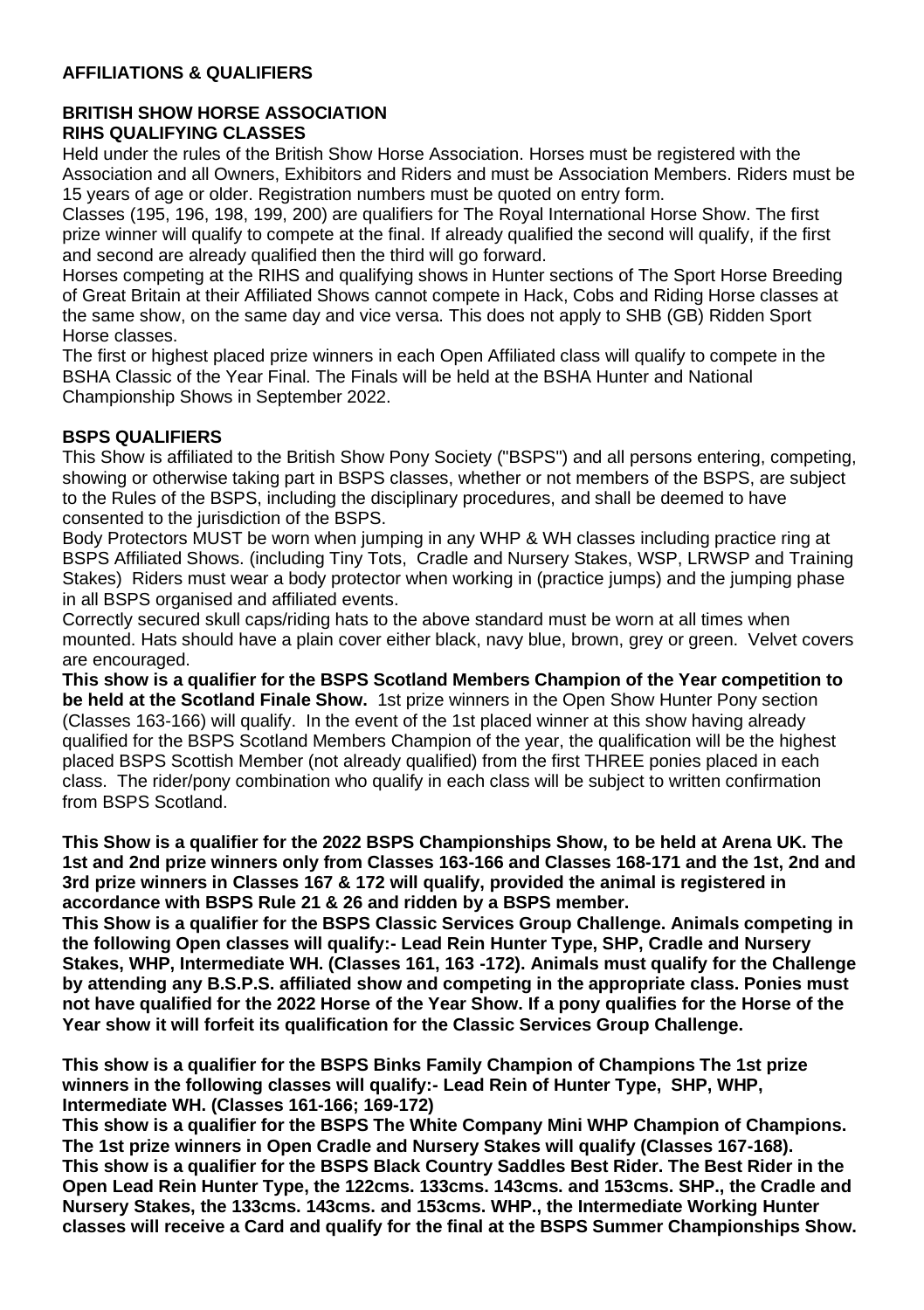#### **(Classes 161, 163-166, 167-172).**

**BSPS Rule 21: Ponies must be registered before the date of the Show at which they qualify for the BSPS Summer Championships, except in the case of exhibitors who have never been members before who are allowed 7 days in which to become members and register their ponies.**

#### **CALEDONIAN SHOWING CHAMPIONSHIPS 2022**

**To be held on 14/15/16 October 2022 at Highfield @ Howe EC, Ladybank, Fife.** This Show is a qualifier and every horse & pony placed 1<sup>st</sup> in all In-Hand, Ridden Showing classes (not fun classes) & Working Hunter/Pony classes will qualify to compete in any appropriate class at the Finals. All Champions & Reserves will qualify for the Champion & Reserves Stakes Finals. Qualification will be from placings, no qualification cards will be awarded in the ring, and no qualification can go down the line. Qualification is for the Horse & Pony except for Adult/Young Handler classes, where the Handler qualifies. All qualified horses and ponies will be listed on the Caledonian Showing Show's website www.caledonianchampionships.webs.com

#### **EQUIFEST 2022**

**This Show is affiliated to Equifest, taking place at the East of England Showground on the 18th - 20th August 2022. The two highest exhibits not already qualified in each affiliated class will qualify.** 

**Black Country Saddles/Equifest Ridden Hunters: Classes 139-141 R Crabtree Agri Services/Equifest Ridden Small Hunters: Class 142 Spillers/Equifest Mountain & Moorland In-Hand: Classes 143-146. Cavernoma Alliance UK/Equifest Mountain & Moorland Lead Rein: Class 149 Equifest Mountain & Moorland First Ridden: Class 150 Mountain & Moorland Open Ridden: Classes 151-152 Equifest Mountain & Moorland Working Hunter Ponies: Classes 154-157 New Reflexions/Equifest Ridden Part-Breds: Class 160 Equifest Show Hunter Pony Lead Rein: Class 161 Equifest Ridden Show Hunter Ponies: Classes 163-166 Eqiufest Working Hunter Ponies: Classes 169-172 Nupafeed/Equifest Riding Horses: Class 197 Nupafeed/Equifest Ridden Cobs: Class 201 Equifest Open Working Hunter: Class 203**

#### **NPS SCOTLAND FINALS (BLAIR CASTLE) RULES 2022**

**To be run under NPS SCOTLAND FINALS (BLAIR CASTLE) RULES 2022 which are on the NPS Scotland website www.npsscotland.co.uk These rules clarify areas particular to NPS Scotland. We also run to the Rules of the NPS and again these can be found on the website. Exhibitors are deemed to be conversant with these rules.**

#### **TSR SHOWING FINALS**

**This show is a qualifier for the 2022 TSR Showing Finals. All In Hand & Ridden classes are qualifiers. You Do Not have to be a TSR member to qualify or enter a final. The Rider/Handler qualifies and can enter any horse/pony in any number of Finals! The 4 highest placed handlers/riders will qualify in each class. Competitors MUST have their card signed by judge/steward/secretary, cards are available FREE from the TSR website. Full details at https://theshowingregister.co.uk/wp-content/uploads/2021/12/TSR-Qualifying-Flyer-2022.pdf**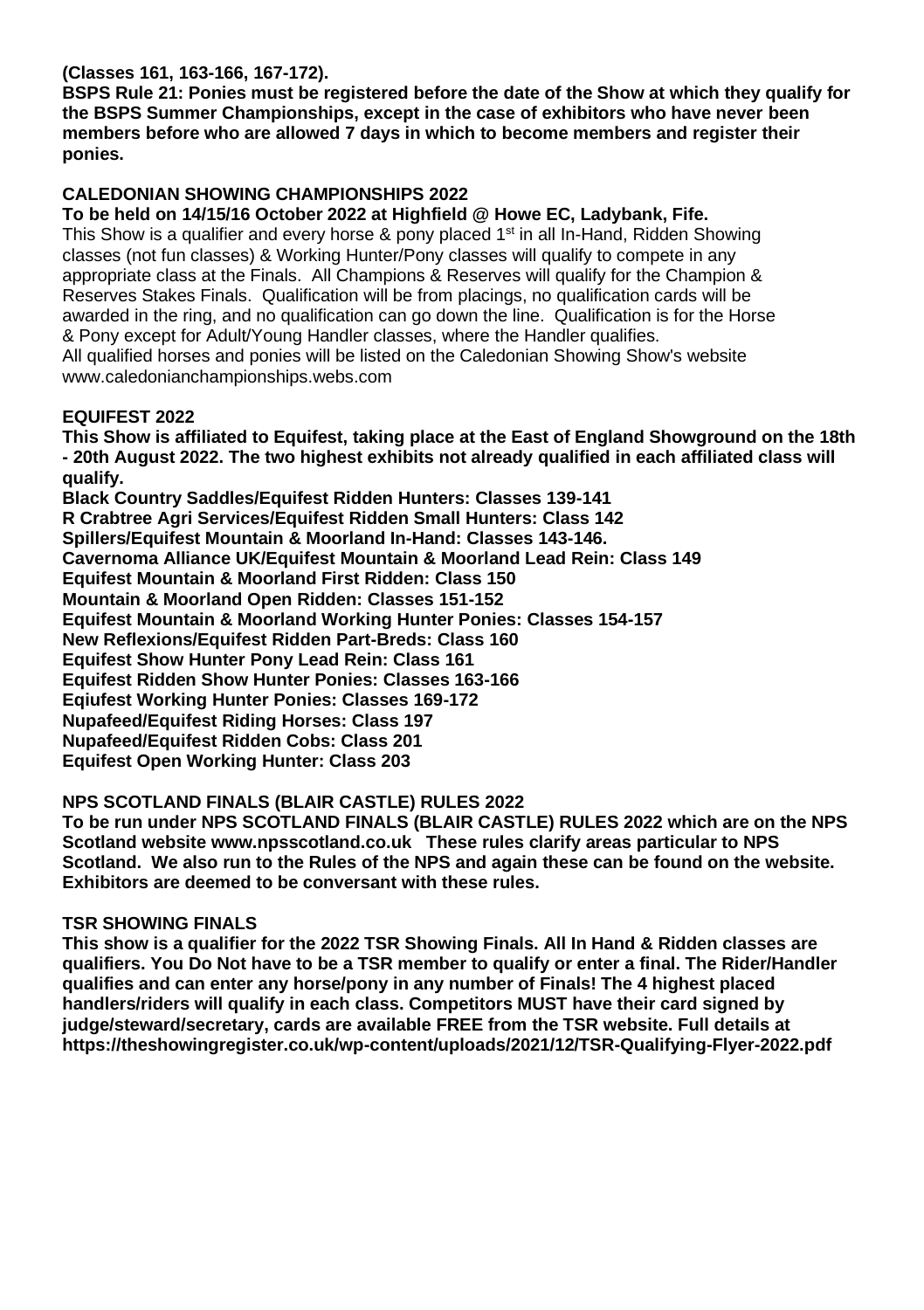#### **PRIVATE DRIVING Mr R Lanni, Perth (Judge)**

#### **Start: 11.15am in Main Ring**

#### **TROPHIES & PRIZES**

**Scotbeef Challenge Trophy** - presented by the Late Mr I J Galloway for the Overall Champion. **The British Driving Society** Champion and Reserve Champion Rosettes. Young Driver rosette for Best Young Driver (under 18yrs of age).

**The Victoria Foods Qualifier Rosette**.

**Prize Money**: 1st £12.00, 2nd £8.00, 3rd £5.00 per Class

#### **NOTES**

First and second prize winners in Classes 132-133 compete for Champion and Reserve.

#### **BRITISH DRIVING SOCIETY**

Run under BDS Rules. BDS Rules appertaining to Young Drivers and also the wearing of hard hats will apply.

This Show qualifies for the **BDS Scottish Branch "Whitehall Cup"** and **"Chairman's Cup",** which are presented annually to the member with the most points gained throughout the season in a Private Driving Turnout and an Exercise Turno**ut.**

**This Show qualifies for the BDS Scottish Showing Awards** which reward drivers who support and compete in driving classes at shows throughout Scotland. This is open to all turnouts - those who compete at 3 or 4 shows will receive a Bronze award, 5 or 6 shows will receive a Silver award and 7 or more shows will receive a Gold level award.

#### **Victoria Food Company**

**Class 132 is a Victoria Food Company Open Private Driving Championship Qualifier.** The Champion will qualify for the Grand Final to be held at The Victoria Foods Carriage Driving Extravaganza Show, Bury Farm Equestrian Club, New Bury Farm, Slapton, Bucks on Sunday 11th September 2022.

In the event that the Champion has already qualified then the Reserve Champion is to qualify. If the Reserve has also qualified, the rosette is to be awarded back to the Champion. Once qualified, the horse, whip and vehicle may not be changed.

#### **Entry Fees: £8 per Entry (£12 - 15th April - 11th May)**

- Class 132 Private Driving. Horse or pony, 4 years old or over, driven to a traditional or traditional type vehicle. A traditional vehicle means a vehicle of traditional profile and identifiable type to resemble the design of a carriage built prior to the First World War. The vehicle may be made from modern materials but must have traditional style springing and carriage lamps. Pneumatic tyred vehicles, trade turnouts and show wagons are not eligible. Class 133 Exercise vehicle class. Open to horses & ponies, 4 years old or over. A
- single, pair or tandem driven to a carriage of non-traditional type design and includes those with pneumatic tyres specifically designed for carriages (i.e. not car tyres). Lamps need not be carried. Judging will include general cleanliness, safety of turnout, correct fitting of harness and vehicle suitability.

(*Depending on number of entries, this class may be judged alongside the Private Driving Class*.)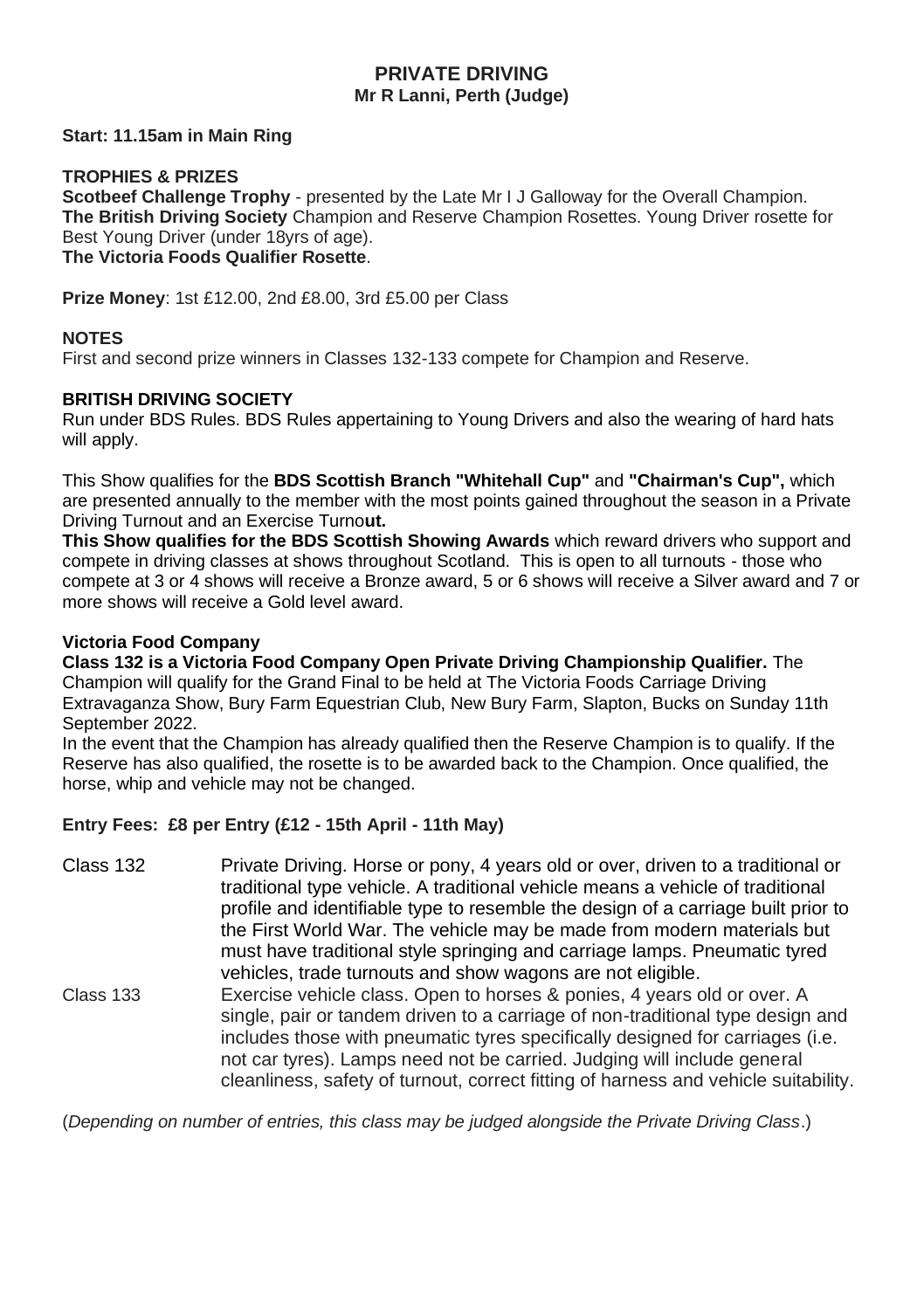#### **SHOW HUNTERS IN-HAND Ms K Mowat, Munlochy (Judge)**

**Start: 8.30 am prompt in Ring 5.**

#### **TROPHIES & PRIZES**

**The Fife Hunt Challenge Cup** for the Best Hunter.

**The Lt Col R G O Hutchison Challenge Cup** for the Best Brood Mare, presented by D Brown Esq. of Thornton as a Perpetual Trophy.

**The Barham Challenge Cup** for the Best Hunter In-Hand, presented by Major Sir Robert Spencer-Nairn Bt.

**The W P Roger Memorial (Perpetual) Trophy** for the Best Hunter Brood Mare shown by an exhibitor resident in Fife, presented by Mrs M Roger and Miss L Roger of Boarhills.

#### **Prize Money: 1st £12.00, 2nd £8.00, 3rd £5.00 per Class**

#### **NOTES**

First and Second prize winners in Classes 134-138 compete for In-Hand Champion and Reserve Hunter.

In-Hand and Ridden Champion and Reserve Champion Hunters compete for Overall Champion Hunter and Reserve Overall Champion Hunter (Ring 3).

The Champion In-Hand Hunter competes for The Supreme In-Hand Championship to be judged in Ring 6 at 1pm.

**TSR Qualifier -** see Notes at start of Horse section **Caledonian Showing Championships Qualifier** - **see Notes at start of Horse section**

#### **Entry Fee: £8 per Entry (£12 - 15th April - 11th May)**

Class 134 Brood mare with foal at foot or due to foal before 31 July in the current year. **(SEE NOTE Brood Mares)**

- Class 135 Foal to have been shown with its Dam in Class 134. Foal must be at least 3 weeks old on the day of the Show.
- Class 136 Hunter filly, colt or gelding yearling, foaled in preceding year<br>Class 137 Hunter filly colt or gelding 2 year old foaled 2 years previou
- Class 137 Hunter filly, colt or gelding 2 year old, foaled 2 years previously
	- Hunter filly, colt or gelding, 3 year old, foaled 3 years previously

#### **SHOW HUNTERS - RIDDEN Mr James Munro, Wick (Judge)**

**Start: 8.30 am prompt in Ring 3.**

#### **TROPHIES & PRIZES**

**The Fife Hunt Challenge Cup** for the Best Hunter.

**The Teases Challenge Cu**p for the Best Hunter, 4 years old and upwards, shown under saddle, confined to Fife and subscribers to Fife Fox Hounds.

**The Countess of Lindsay Cup** for the Best Weight Carrying Hunter, shown under saddle, confined to Fife and Kinross and subscribers to Fife Fox Hounds.

#### **Prize Money: 1st £12.00, 2nd £8.00, 3rd £5.00 per Class**

#### **NOTES**

First and Second prize winners in Classes 139-142 compete for Ridden Champion and Reserve Hunter.

In-Hand and Ridden Champion and Reserve Champion Hunters compete for Overall Champion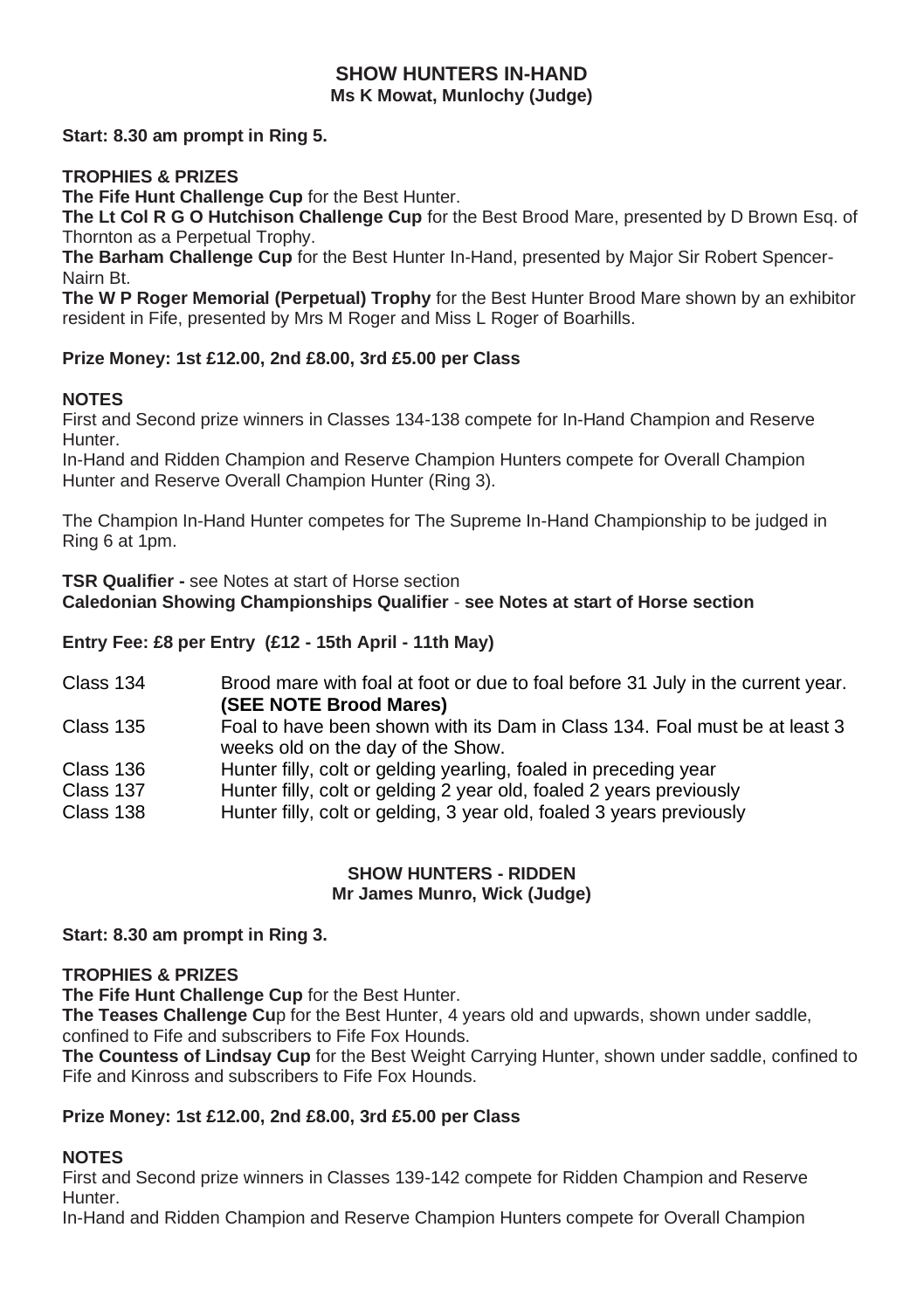Hunter and Reserve Overall Champion Hunter (Ring 3).

**Equifest Qualifier -** Classes 139-142. See Notes at start of Horse section. **TSR Qualifier -** see Notes at start of Horse section **Caledonian Showing Championships Qualifier** - **see Notes at start of Horse section**

**Entry Fee: £8 per Entry (£12 - 15th April - 11th May)**

- Class 139 Lightweight Hunter, mare or gelding, 4 years old and over, capable of carrying up to 12.7 stone.
- Class 140 Middleweight Hunter, mare or gelding, 4 years old and over, capable of carrying 12.7 stone but not 14 stone.
- Class 141 Heavyweight Hunter, mare or gelding, 4 years old and over, capable of carrying over 14 stone.
- Class 142 Open Small Hunter, mare or gelding, 4 years old and over, exceeding 148 cm but not exceeding 158 cm. Rider any age.

#### **REGISTERED MOUNTAIN & MOORLAND IN-HAND Mrs M Osborne, Kirriemuir (Judge)**

**Start: 8.30 am prompt in Ring 6.**

#### **TROPHIES & PRIZES**

**Balone Cup (Perpetual)** - presented by R L Graham Esq for the Best Welsh Pony (Section C or D) in Class 143.

**Balone Bowl (Perpetual)** - presented by R L Graham Esq, Balone Farm, St Andrews, for the Best Welsh Pony (Section A or B) in Class 144.

**The Gavin Reekie (Perpetual) Challenge Cup** for the best animal in the In-Hand Native Pony sections (Highland, Shetland, and Registered Pure-Bred Mountain & Moorland).

#### **Prize Money: 1st £12.00, 2nd £8.00, 3rd £5.00 per Class**

#### **NOTES**

First and second prize winners in Classes 143-146 compete for Champion and Reserve. The Champion In-Hand M&M competes for The Supreme In-Hand Championship to be judged in Ring 6 at 1pm.

Run under NPS Rules. All ponies to be registered in the main body of their Breed Society Stud Book.

Please note that Highland ponies entered in Appendices A, B or C are not eligible to qualify for the

NPS Scotland Championships (Classes 143, 145)

**Equifest Qualifier -** Classes 143-146. See Notes at start of Horse section

**TSR Qualifier -** see Notes at start of Horse section

**Caledonian Showing Championships Qualifier** - see Notes at start of Horse section

**NPS Scotland Finals (Blair Castle) Qualifier -** see Notes at start of Horse section.

**NPS Scotland/Townhead Pet n Pony In-Hand M & M Championship** - Classes 143-146. Handler any age, except stallions (see rules). Foals are not eligible. The Champion & Res. Champion will qualify for the Final which will take place at the Blair Castle International Horse Trials on Friday 26th August 2022 Qualification may go to  $3<sup>rd</sup>$  in the Championship (ie 1<sup>st</sup> Reserve Champion).

#### **Entry Fees: £8 per Entry (£12 - 15th April - 11th May)**

- Class 143 Colt, filly or gelding, 3 years and under. Connemara, New Forest, Welsh Section C & D, Fell, Dale, Highland
- Class 144 Colt, filly or gelding, 3 years and under. Shetland, Exmoor, Welsh Section A & B, Dartmoor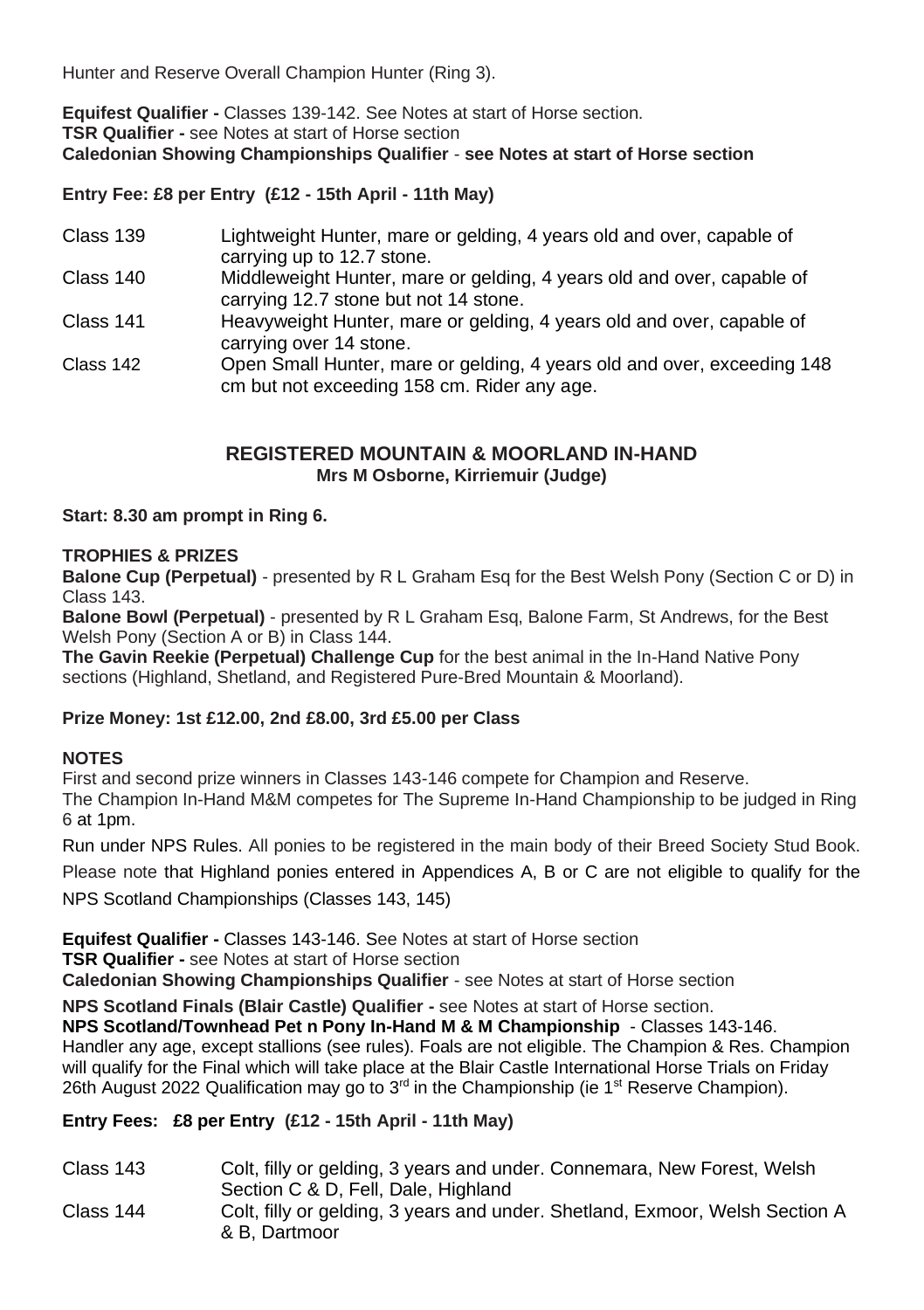Class 145 Stallion, mare or gelding, 4 years and over. Connemara, New Forest, Welsh Section C & D, Fell, Dale, Highland Class 146 Stallion, mare or gelding, 4 years and over. Shetland, Exmoor, Welsh Section A & B, Dartmoor

#### **NOVICE MOUNTAIN & MOORLAND RIDDEN Mrs M Taylor, Selby (Judge)**

#### **Start: Not before 2p.m in Ring 6.**

#### **PRIZES**

Prize Money: 1st £12.00, 2nd £8.00, 3rd £5.00 per Class

#### **NOTES**

First & second prize winners in Classes 147-148 compete for Champion & Reserve.

Run under NPS Rules. All ponies to be registered in the main body of their Breed Society Stud Book. Please note that Highland ponies entered in Appendices A, B or C are not eligible to qualify for the NPS Scotland Championships

**TSR Qualifier -** see Notes at start of Horse section

**Caledonian Showing Championships Qualifier** - see Notes at start of Horse section **NPS Scotland Qualifier -** see Notes at start of Horse section

**NPS Scotland/Kilmannan Stud Novice Ridden M & M Championship -** Classes 147, 148. The owner does not have to be an NPS Scotland member for the pony to enter this competition, but the owner must become a member to enter the final.

A pony is not eligible to compete if, before  $1<sup>st</sup>$  January in the current year, it has done any of the following:

- i Won an open affiliated mixed M&M Ridden class
- ii Qualified for Horse of the Year Show, BSPS LeMieux Final or RIHS Open M&M Ridden classes
- iii Qualified for the M&M Novice or Intermediate Ridden final at the NPS Summer Championship show and the NPS Scotland/Kilmannan Stud Novice Finals (Blair) (N.B. Ponies can compete as novices in this competition for two consecutive years provided they do not submit an entry to the final in the first year). 2020 is excluded when calculating consecutive years.
- iv. If a pony qualifies for Horse of the Year Show, Olympia or RIHS in its second year it is denoviced and cannot compete in the Kilmannan Final at Blair Final.

The 2 highest placed ponies, not already qualified, in each class will qualify for the Final which will take place at the Blair Castle International Horse Trials on Friday 26th August 2022. Qualifications to go no lower than 4<sup>th</sup>place.

#### **Entry Fee: £8 per Entry (£12 - 15th April - 11th May)**

Class 147 Novice stallion, mare or gelding, 4 years and over - small breeds (Exmoor, Dartmoor, Shetland, Welsh Section A or B) registered. Snaffle bridle only. Class 148 Novice stallion, mare or gelding, 4 years and over - large breeds (Connemara, New Forest, Dale, Fell, Highland, Welsh Section C or D) registered. Snaffle bridle only.

#### **OPEN MOUNTAIN & MOORLAND RIDDEN Mrs E Russell, Glasgow (Judge)**

**Start: To follow M & M In-Hand in Ring 6. PRIZES**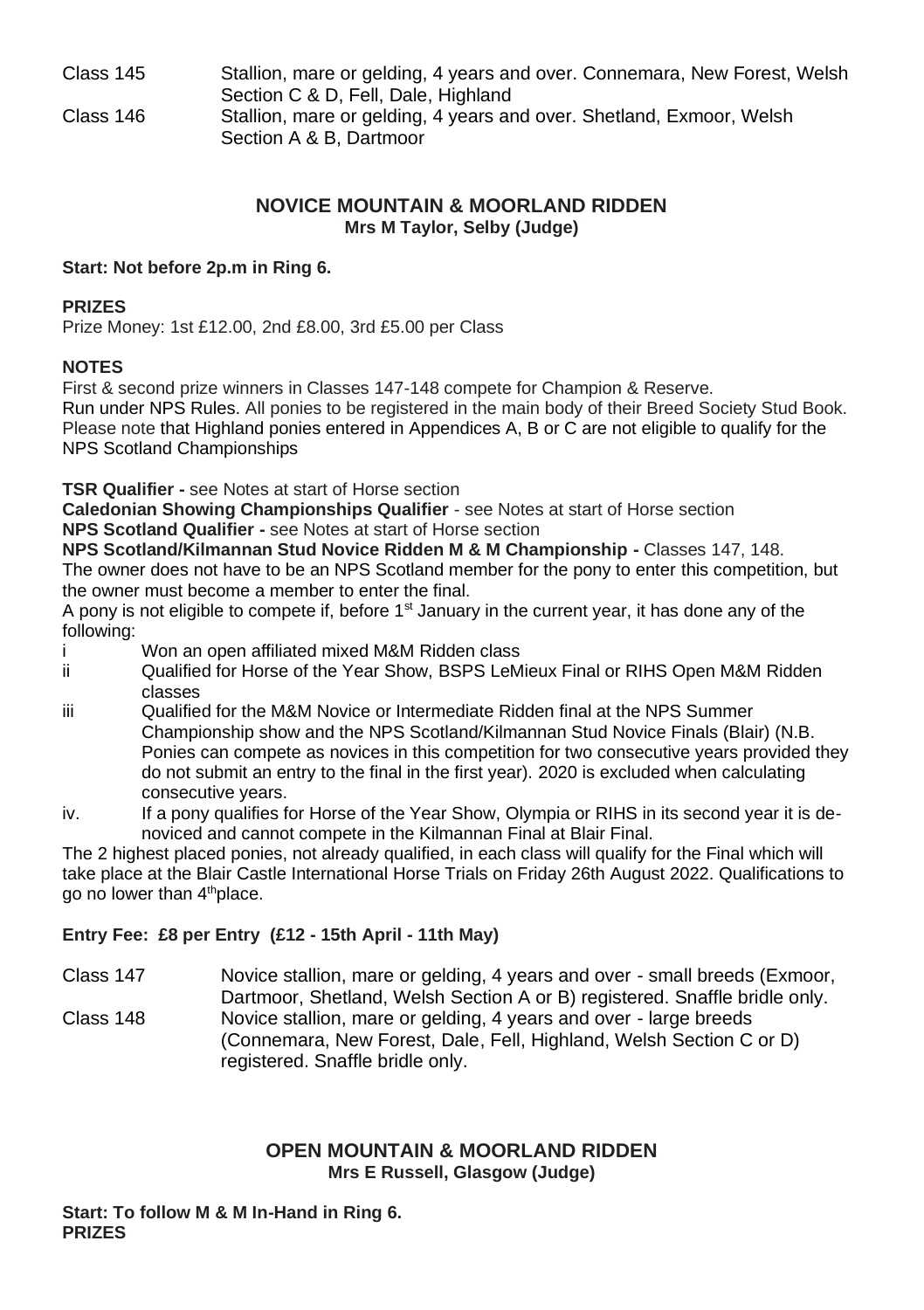The Highland Pony Society offers a Rosette for the Best Ridden Highland Pony.

**Prize Money** 1st £12.00, 2nd £8.00, 3rd £5.00 per Class

#### **NOTES**

First and second prize winners in Classes 149 and 150 compete for the Mini Champion and Reserve. This Championship will be judged before Class 151 commences.

First and second prize winners in Classes 151-152 compete for Champion and Reserve.

Run under NPS Rules. All ponies to be registered in the main body of their Breed Society Stud Book.

Please note that Highland ponies entered in Appendices A, B or C are not eligible to qualify for the NPS Scotland Championships.

**Equifest Qualifier -** Classes 149-152. See Notes at start of Horse section

**TSR Qualifier -** see Notes at start of Horse section

**Caledonian Showing Championships Qualifier** - see Notes at start of Horse section

**NPS Scotland Qualifiers -** see Notes at start of Horse section

**NPS Scotland/Kilgraston School M & M Lead Rein Championship -** Class 149.

The owner does not have to be an NPS Scotland member for the pony to enter this competition, but the owner must become a member to enter the final.

Ponies will not be stripped. Ponies must be shown in a snaffle bit with the lead rein attached to the noseband. Ponies must not be cantered. Ponies may not be ridden side saddle. Handles on saddles are permitted. The 2 highest placed ponies in the Lead Rein Class not already qualified will go forward to the final which will take place at the Blair Castle International Horse Trials on Friday 26th August 2022. Qualifications to go no lower than  $4<sup>th</sup>$  place.

**NPS Scotland/Kilgraston School M & M First Ridden Championship -** Class 150.

The owner does not have to be an NPS Scotland member for the pony to enter this competition, but the owner must become a member to enter the final. Ponies must not be cantered except in their individual show. Ponies will not be stripped. Ponies may not be ridden side saddle. Ponies may be shown in any suitable bridle. The 2 shown in any suitable bridle.

highest placed ponies in the First Ridden class not already qualified will go forward to the final which will take place at the Blair Castle International Horse Trials on Friday 26th August 2022. Qualifications to go no lower than 4th place. **NPS Scotland/Baileys Horse Feeds Open** 

**Ridden M & M Championship -** Classes 151,152.

Rider any age, except stallions (see rules in section A 3.2). The owner does not have to be an NPS Scotland member for the pony to enter this competition, but the owner must become a member to enter the final. To be shown in any suitable bridle. All the state of the state of the state of the state of the All

ponies must be stripped in the NPS Final.

The 2 highest placed ponies, not already qualified, in each class will qualify for the Final which will take place at the Blair Castle International Horse Trials on Friday 26th August 2022. Qualifications to go no lower than 4<sup>th</sup>place.

#### **Entry Fees: £8 per Entry (£12 - 15th April - 11th May)**

| Class 149 | Lead Rein pony, mare or gelding, 4 years old or over, not exceeding 122cms.<br>Shetland, Dartmoor, Exmoor, New Forest, Welsh Section A or B. Riders must be<br>at least 3yrs on the day of the Show and must not have reached their 9th birthday |
|-----------|--------------------------------------------------------------------------------------------------------------------------------------------------------------------------------------------------------------------------------------------------|
|           | by 1 January in the current year.                                                                                                                                                                                                                |
| Class 150 | First Ridden pony, mare or gelding, 4 years old or over, not exceeding 128cms.                                                                                                                                                                   |
|           | Shetland, Dartmoor, Exmoor, New Forest, Welsh Section A or B. Riders not to                                                                                                                                                                      |
|           | have reached their 12th birthday by 1 January in the current year.                                                                                                                                                                               |
| Class 151 | Fell, Dale, New Forest, Highland, Connemara or Welsh Pony Section C or D.                                                                                                                                                                        |
|           | Stallion, Mare or Gelding, 4 years old or over, registered in the main body of their                                                                                                                                                             |
|           | <b>Breed Society Stud-Book.</b>                                                                                                                                                                                                                  |
| Class 152 | Exmoor, Dartmoor, Shetland, Welsh Pony Section A or B, Stallion, Mare or                                                                                                                                                                         |
|           | Gelding, 4 years old or over, registered in the main body of their Breed Society                                                                                                                                                                 |
|           | Stud-Book.                                                                                                                                                                                                                                       |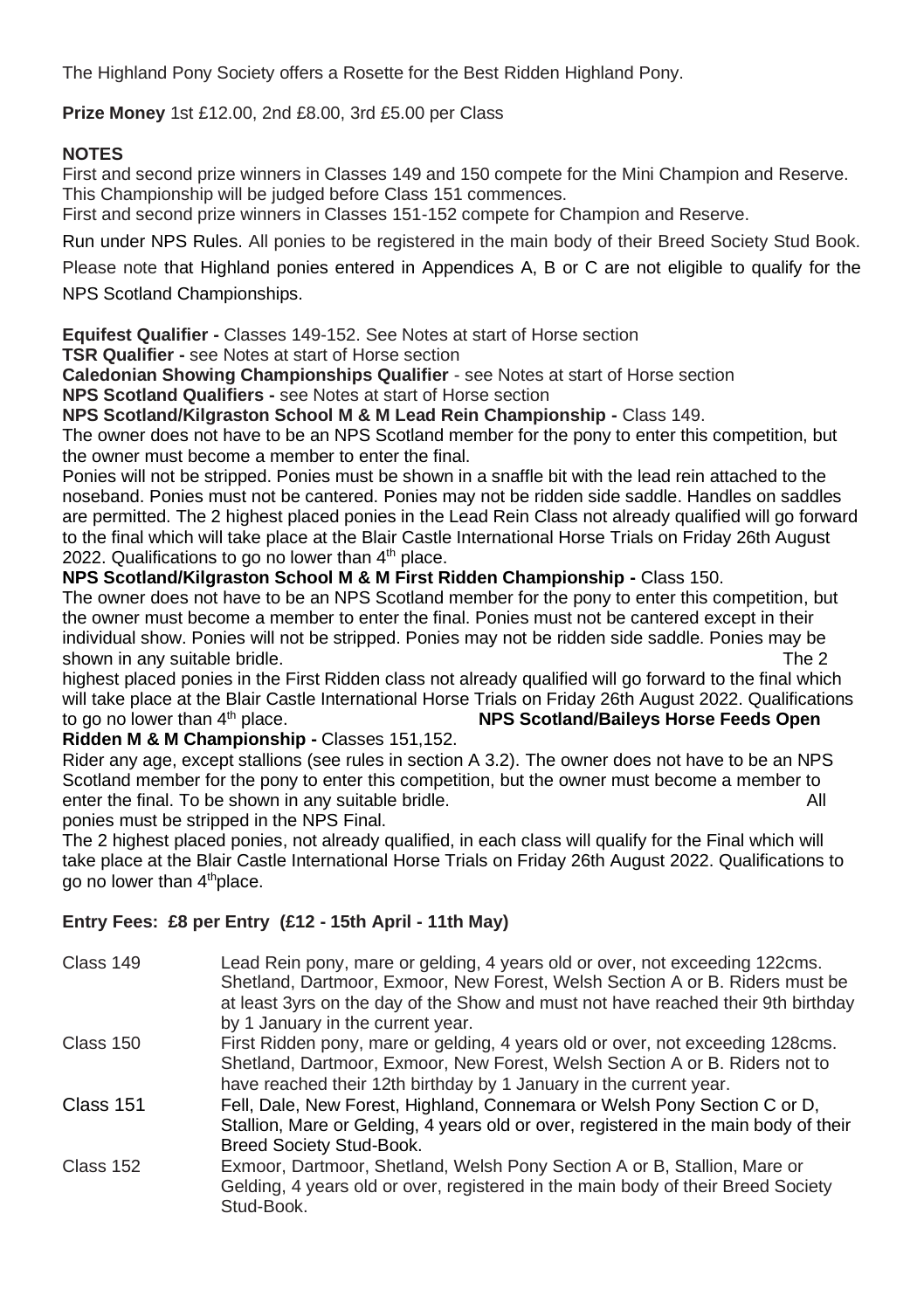#### **OPEN MOUNTAIN & MOORLAND WORKING HUNTER PONIES Mrs M Osborne, Kirriemuir (Judge); Mrs M Taylor, Selby (Judge)**

#### **Start: To follow Open WHP/WH in Rings 2a+b.**

#### **TROPHIES & PRIZES**

**The Aytounhill Trophy** for the Champion Mountain & Moorland Working Hunter Pony. The Highland Pony Society offers a Special Rosette for the Best Highland WHP.

Run under NPS Rules. All ponies to be registered in the main body of their Breed Society Stud Book. Please note that Highland ponies entered in Appendices A, B or C are not eligible to qualify for the NPS Scotland Championships. Ponies may be measured at the judge's discretion.

#### **Prize Money: 1st £12.00, 2nd £8.00, 3rd £5.00 per Class**

#### **NOTES**

Course Builder: Mr G Barclay, 30 Bryce Avenue, Carron, Falkirk. The following shows the minimum height, maximum height, maximum spread for each class: Class 154 - 55cms; 70cms; 55cms Class 155 - 65cms; 80 cms; 65cms Class 156 - 75cms; 90cms; 75cms Class 157 - 85cms; 100cms; 85cms

First and second prize winners in classes 154-157 compete for Champion and Reserve.

#### **Equifest Qualifier -** Classes 154-157. See Notes at start of Horse section

**TSR Qualifier -** see Notes at start of Horse section

**Caledonian Showing Championships Qualifier** - see Notes at start of Horse section **NPS Scotland Qualifier** (excluding Class 153)

**NPS Scotland/Kingfisher Building Products M & M Open WHP Championship -** Classes 154-157. Rider any age, except stallions (see rules). Riders may only ride one pony in each class. The owner does not have to be an NPS Scotland member for the pony to enter this competition, but the owner must become a member to enter the final. The course will consist of a minimum of seven fences, one of which must be a spread, a change of direction must be included. If a hazard is included, it will be numbered and judged as a fence. A water tray jump will be included at the final. Ponies may be shown in any suitable bridle. All ponies must be stripped in the NPS Final.

The 2 highest placed ponies, in each class not already qualified, will qualify for the Final which will take place at the Blair Castle International Horse Trials on Friday 26th August 2022. Qualifications to go no lower than  $4<sup>th</sup>$  place.

#### **Entry fee: £10 per Entry (£14 - 15th April - 11th May)**

| Class 153 | Nursery Stakes, Mare or Gelding, not exceeding 128 cm. Riders not to have<br>reached their 12th birthday by 1st January in the current year.                                               |
|-----------|--------------------------------------------------------------------------------------------------------------------------------------------------------------------------------------------|
| Class 154 | Pure Bred Registered Mountain & Moorland pony, Stallion, Mare or Gelding,<br>5 years and over, not exceeding 122 cms.                                                                      |
| Class 155 | Pure Bred Registered Mountain & Moorland pony, Stallion, Mare or Gelding,<br>5 years and over, exceeding 122 cms and not exceeding 133 cms.                                                |
| Class 156 | Pure Bred Registered Mountain & Moorland pony, Stallion, Mare or Gelding,<br>5 years and over, exceeding 133 cms and not exceeding 143 cms.                                                |
| Class 157 | Pure Bred Registered Mountain & Moorland pony, Stallion, Mare or Gelding,<br>5 years and over, exceeding 143 cms and not exceeding 148cm (no height<br>restriction for Welsh Sec D/Dales). |

#### **PART BRED MOUNTAIN & MOORLAND Mrs L McNaughton-Wells, Stanley (Judge)**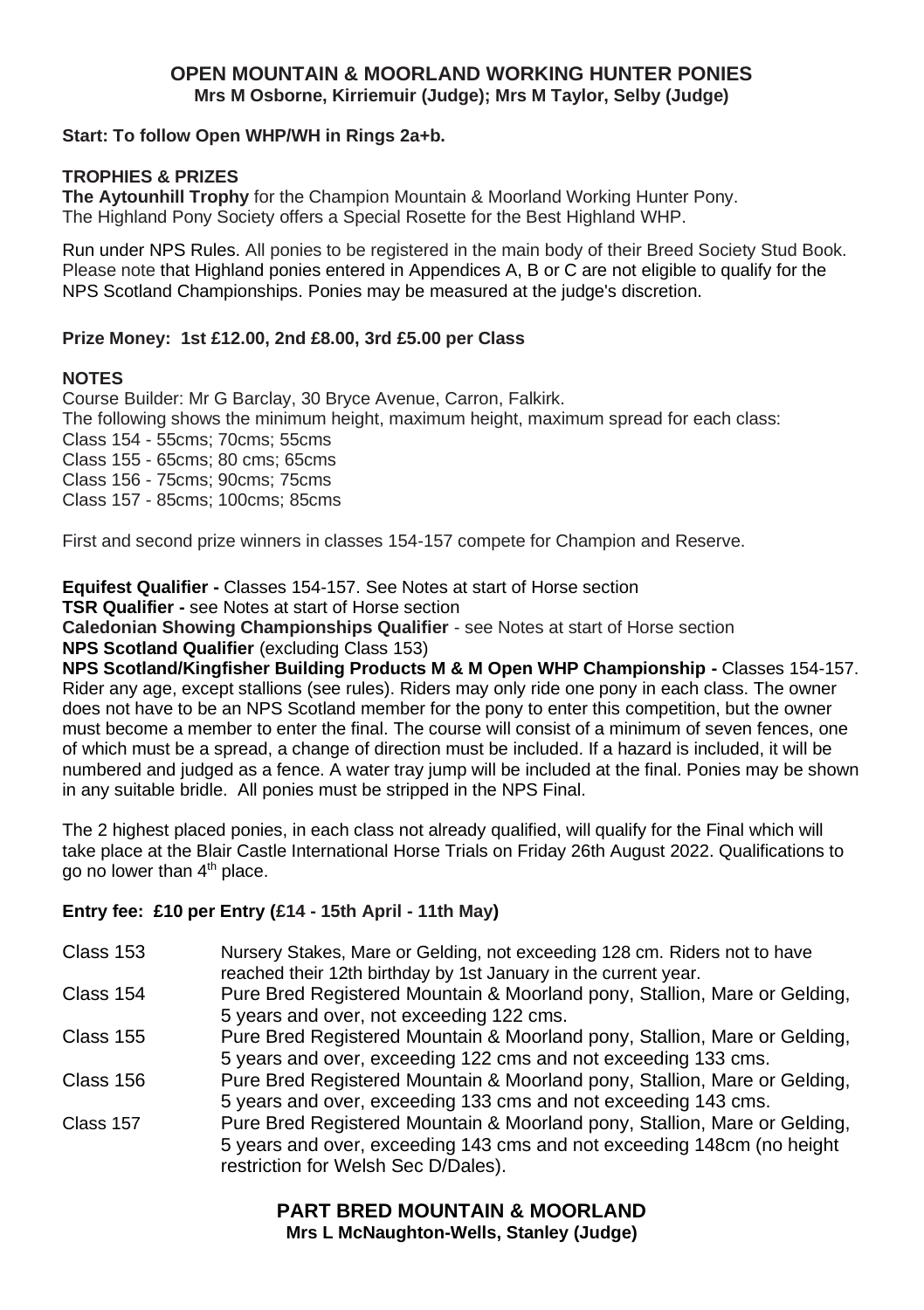#### **Start: To follow In-Hand Hunter in Ring 5**

#### **PRIZES**

Prize Money: 1st £12.00, 2nd £8.00, 3rd £5.00 per Class

#### **NOTES**

Run under NPS Rules - see Notes at start of Horse Section Classes 158-160 to compete for Champion & Reserve. If Champion comes from Class 158 or 159, winner to go forward to The Supreme In-Hand Championship to be judged in Ring 6 at 1p.m.

**Equifest qualifier -** Class 160. See Notes at start of Horse section **Caledonian Showing Championships Qualifier** - see Notes at start of Horse section **TSR Qualifier** - see Notes at start of Horse section

#### **Entry Fee: £8 per Entry (£12 - 15th April - 11th May)**

| Class 158 | M & M Part Bred In-Hand. Yearling colt, filly or gelding, 2 or 3 yr old filly or<br>qelding |
|-----------|---------------------------------------------------------------------------------------------|
| Class 159 | M & M Part Bred In-Hand. 4 yrs old or over, mare or gelding                                 |
| Class 160 | M & M Part Bred Ridden. Rider any age.                                                      |

### **OPEN SHOW HUNTER PONIES**

**Ms K Mowat, Munlochy (Judge)**

#### **Start: Not before 2 pm in Ring 4.**

**The owner and horse/pony need not be a Society member to enter these qualifying classes, but please check in "Affiliations & Qualifiers" at the start of the Light Horse section for rules regarding BSPS 2022 Finals.** 

#### **TROPHIES & PRIZES**

**The Pilkington Challenge Cup (Perpetual)** - presented by Miss Maude Pilkington of Whincraig, Newport-on-Tay, for the Champion Show Hunter Pony.

#### **Prize Money: 1st £12.00, 2nd £8.00, 3rd £5.00 per Class**

#### **NOTES**

First and second prize winners in classes 161-162 compete for BSPS Open Mini SHP Champion and Reserve.

First and second prize winners in classes 163-166 compete for BSPS Open SHP Champion and Reserve.

**BSPS Qualifier -** see Notes at start of Horse section **Equifest Qualifier -** Classes 161, 163-166. See Notes at start of Horse section **TSR Qualifier -** see Notes at start of Horse section **Caledonian Showing Championships Qualifier** - see Notes at start of Horse section

#### **Entry Fee: £8 per Entry (£12 - 15th April - 11th May)**

Class 161 The BSPS Open Lead Rein Pony of Hunter Type, mare or gelding, 4years old and over, not exceeding 122 cms. Suitable to be ridden by a rider not to have attained their 9th birthday before 1 January in the current year. To be shown in a suitable snaffle bridle.

### Class 162 The BSPS Open First Pony of Show Hunter Type, mare or gelding, 4 years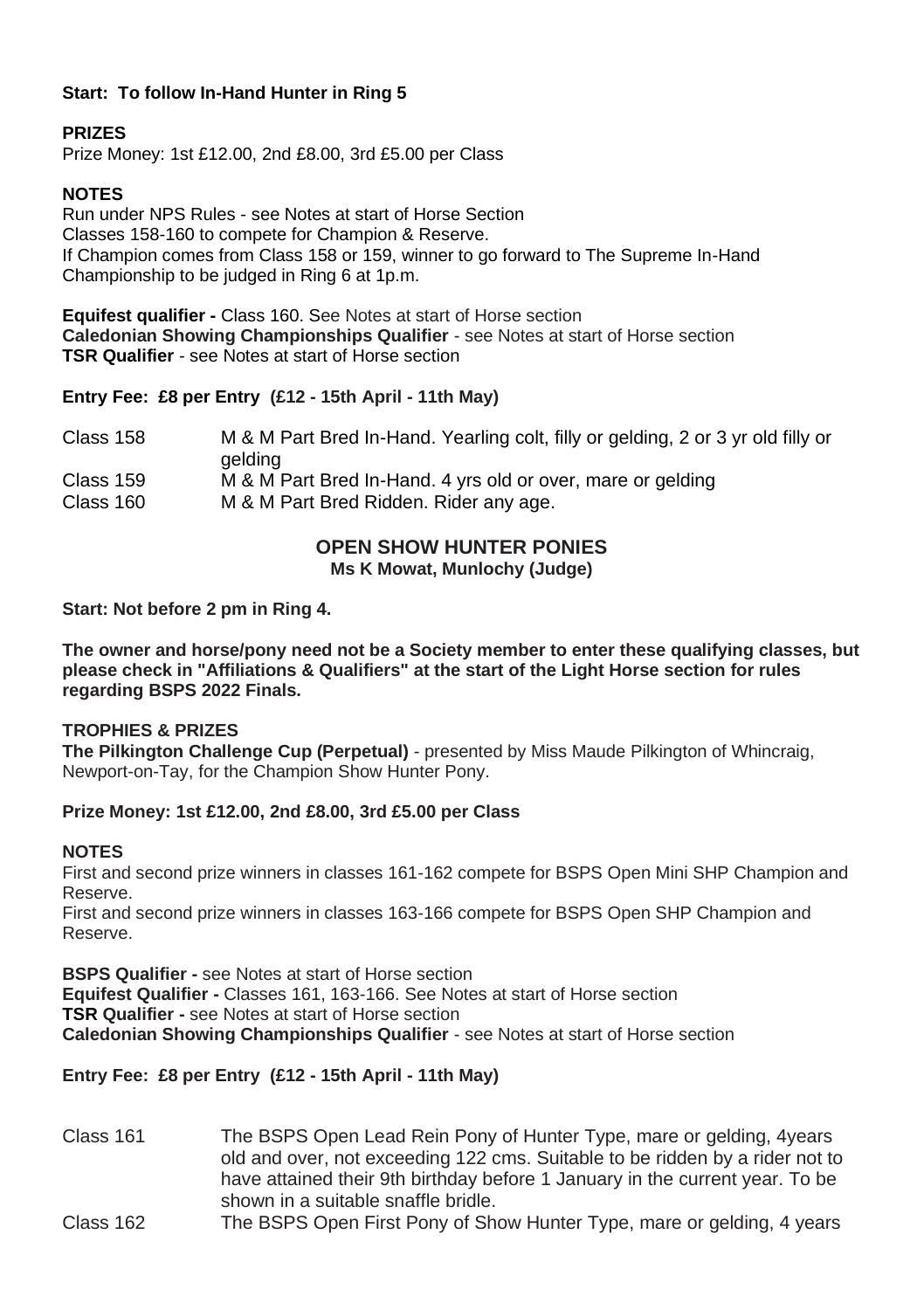|           | old and over, not exceeding 122 cms. Suitable to be ridden by a rider not to<br>have attained their 10th birthday before 1 January in the current year. (See<br>BSPS Rule 418). To be shown in a suitable snaffle bridle.                            |
|-----------|------------------------------------------------------------------------------------------------------------------------------------------------------------------------------------------------------------------------------------------------------|
| Class 163 | The BSPS Open Pony of Show Hunter Type, mare or gelding, 4 years old<br>and over, not exceeding 122 cms. Suitable to be ridden by a rider not to have<br>attained their 12th birthday before 1 January in the current year.                          |
| Class 164 | The BSPS Open Pony of Show Hunter Type, mare or gelding, 4 years old<br>and over, exceeding 122 cms and not exceeding 133 cms. Suitable to be<br>ridden by a rider not to have attained their 14th birthday before 1 January in<br>the current year. |
| Class 165 | The BSPS Open Pony of Show Hunter Type, mare or gelding, 4 years old<br>and over, exceeding 133 cms and not exceeding 143 cms. Suitable to be<br>ridden by a rider not to have attained their 17th birthday before 1 January in<br>the current year. |
| Class 166 | The BSPS Open Pony of Show Hunter Type, mare or gelding, 4 years old<br>and over, exceeding 143 cms and not exceeding 153 cms. Suitable to be<br>ridden by a rider not to have attained their 20th birthday before 1 January in<br>the current year. |

#### **OPEN WORKING HUNTER PONIES AND INTERMEDIATE WH Mrs P Stirling, Galashiels (Judge); Mr A Bowie (Judge)**

**Start: 8a.m. prompt in Rings 2a+b. Course will be available for walking at 7.45 am, Ring 2a. Conformation to be judged in Ring 2b, starting at 8.00 am.**

**The owner and horse/pony need not be a Society member to enter these qualifying classes, but please check in "Affiliations & Qualifiers" at the start of the Light Horse section for rules regarding BSPS 2022 Finals.**

#### **TROPHIES & PRIZES**

**The Marjorie Wilson Challenge Cup (Perpetual)** - presented by Mrs Marjorie Wilson, Hilton, Cupar, for the Champion Working Hunter Pony.

#### **Prize Money: 1st £12.00, 2nd £8.00, 3rd £5.00 per Class**

#### **NOTES**

Course Builder: Mr G Barclay, 30 Bryce Avenue, Carron, Falkirk.

The following shows the minimum height, maximum height, minimum spread, maximum spread for each class:

Class 167 - 45cms; 60cms; 45cms; 60cms

Class 168 - 60cms; 75 cms; 55cms; 85cms

Class 169 - 75cms; 90cms; 70cms; 100cms

Class 170 - 85cms; 100cms; 80cms; 110cms

Class 171 - 90cms; 105cms; 85cms; 115cms

Class 172 - 100cms; 115cms; 95cms; 125cms

First and second prize winners in Classes 167-168 compete for BSPS Open Mini WHP Champion and Reserve. This championship will be judged before classes 169-172 compete. First and second prize winners in Classes 169-172 compete for BSPS Open WHP/WH Champion and Reserve.

#### **BLAIR CASTLE WORKING HUNTER PONY CHAMPIONSHIPS**

Classes 169-171 are qualifiers for these Championships. Ponies placed first to fourth in the qualifying classes will qualify for the Championships held at the Blair Castle International Horse Trials on Thursday 25th August 2022. Qualification may go down to sixth place if higher placed ponies have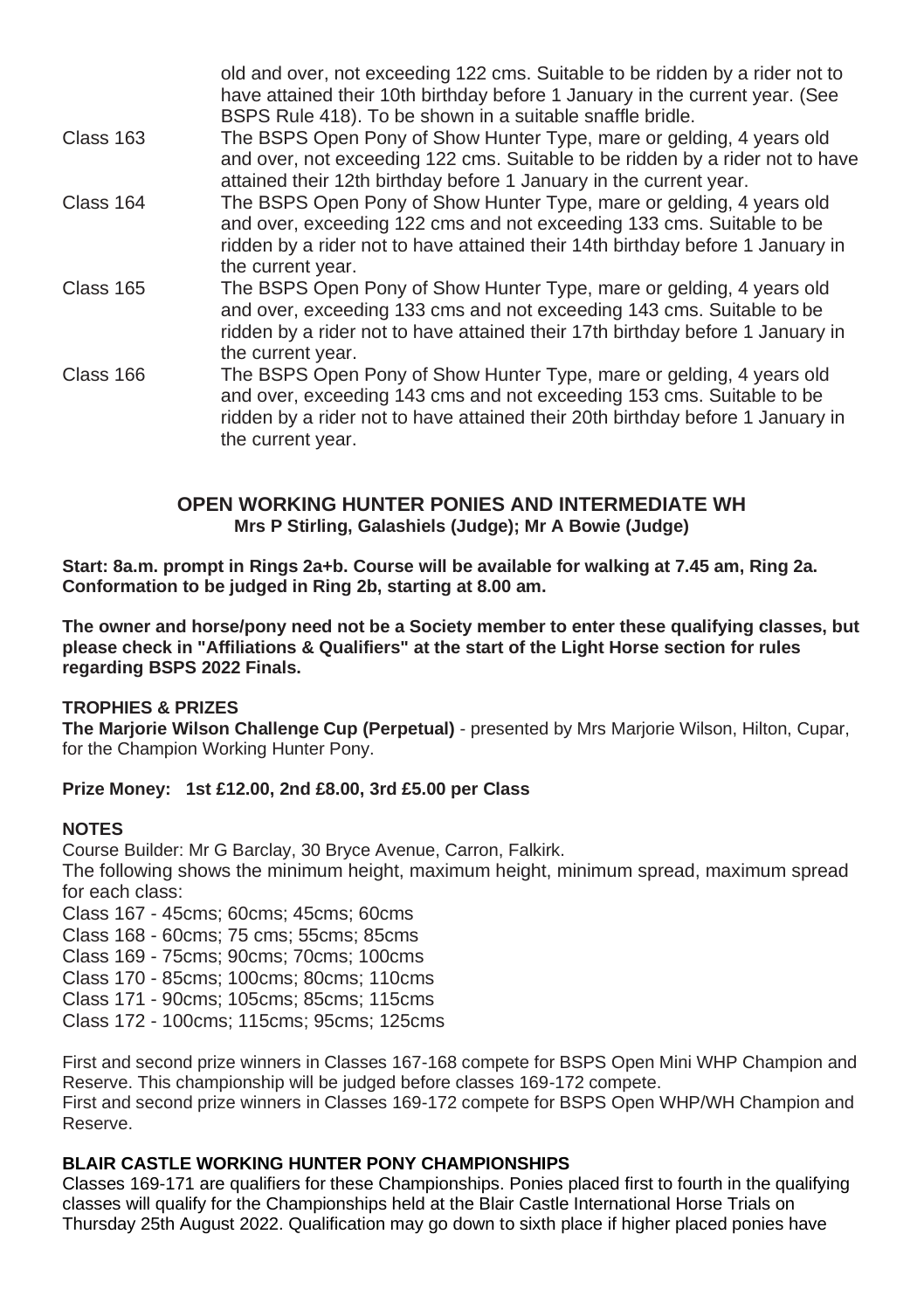previously qualified.

**BSPS Qualifier -** see Notes at start of Horse section

**Equifest Qualifier -** Classes 169-172. See Notes at start of Horse section **TSR Qualifier -** see Notes at start of Horse section **Caledonian Showing Championships Qualifier** - see Notes at start of Horse section

#### **Entry Fee: £10 per Entry (£14 - 15th April - 11th May)**

#### **Kindly sponsored by Loch Leven Equine Practice**

| Class 167 | The BSPS Cradle Stakes, mare or gelding, 4 years old and over, not<br>exceeding 122 cms. Suitable to be ridden by a rider not to have attained their<br>11th birthday before 1 January in the current year.<br>Riders 5 years to 8 years old will jump first; the course will then be increased<br>by 10 cm for riders 9-11 years old. Ages as of 1 <sup>st</sup> January. |
|-----------|----------------------------------------------------------------------------------------------------------------------------------------------------------------------------------------------------------------------------------------------------------------------------------------------------------------------------------------------------------------------------|
| Class 168 | The BSPS Nursery Stakes, mare or gelding, 4 years old and over, not<br>exceeding 133 cms. Suitable to be ridden by a rider not to have attained their<br>12th birthday before 1 January in the current year.                                                                                                                                                               |
| Class 169 | The BSPS Working Hunter Pony, mare or gelding, 4 years old and over, not<br>exceeding 133 cms. Suitable to be ridden by a rider not to have attained their<br>14th birthday before 1st January in the current year.                                                                                                                                                        |
| Class 170 | The BSPS Working Hunter Pony, mare or gelding, 4 years old and over,<br>exceeding 133 cms and not exceeding 143 cms. Suitable to be ridden by a<br>rider not to have attained their 17th birthday before 1 January in the current<br>year.                                                                                                                                 |
| Class 171 | The BSPS Working Hunter Pony, mare or gelding, 4 years old and over,<br>exceeding 143 cm and not exceeding 153 cms. Suitable to be ridden by a<br>rider not to have attained their 20th birthday before 1 January in the current<br>year.                                                                                                                                  |
| Class 172 | The BSPS Open Intermediate Working Hunter, mare or gelding, 4 years old<br>and over, exceeding 148 cm and not exceeding 158 cms. Suitable to be<br>ridden by a rider not to have attained their 25th birthday before 1 January in<br>the current year.                                                                                                                     |

#### **FIFE PONY CLASSES Mr A Bowie (Judge)**

#### **Start: To follow Veterans in Ring 4.**

#### **PRIZES**

Prize Money: 1st £12.00, 2nd £8.00, 3rd £5.00 per Class

#### **NOTE**

First and second prize winners in classes 173-175 compete for Champion and Reserve.

**TSR Qualifier -** see Notes at start of Horse section **Caledonian Showing Championships Qualifier** - see Notes at start of Horse section

#### **Entry Fee: £8 per Entry (£12 - 15th April - 11th May)**

#### **Class 175 Kindly sponsored by Deebees Rosettes**

Class 173 Leading Rein. Open to riders resident in Fife, not to have reached their 9th birthday by 1 January in the current year, riding a pony not exceeding 138 cms. To be judged on dress, turnout and manner of going of pony and rider.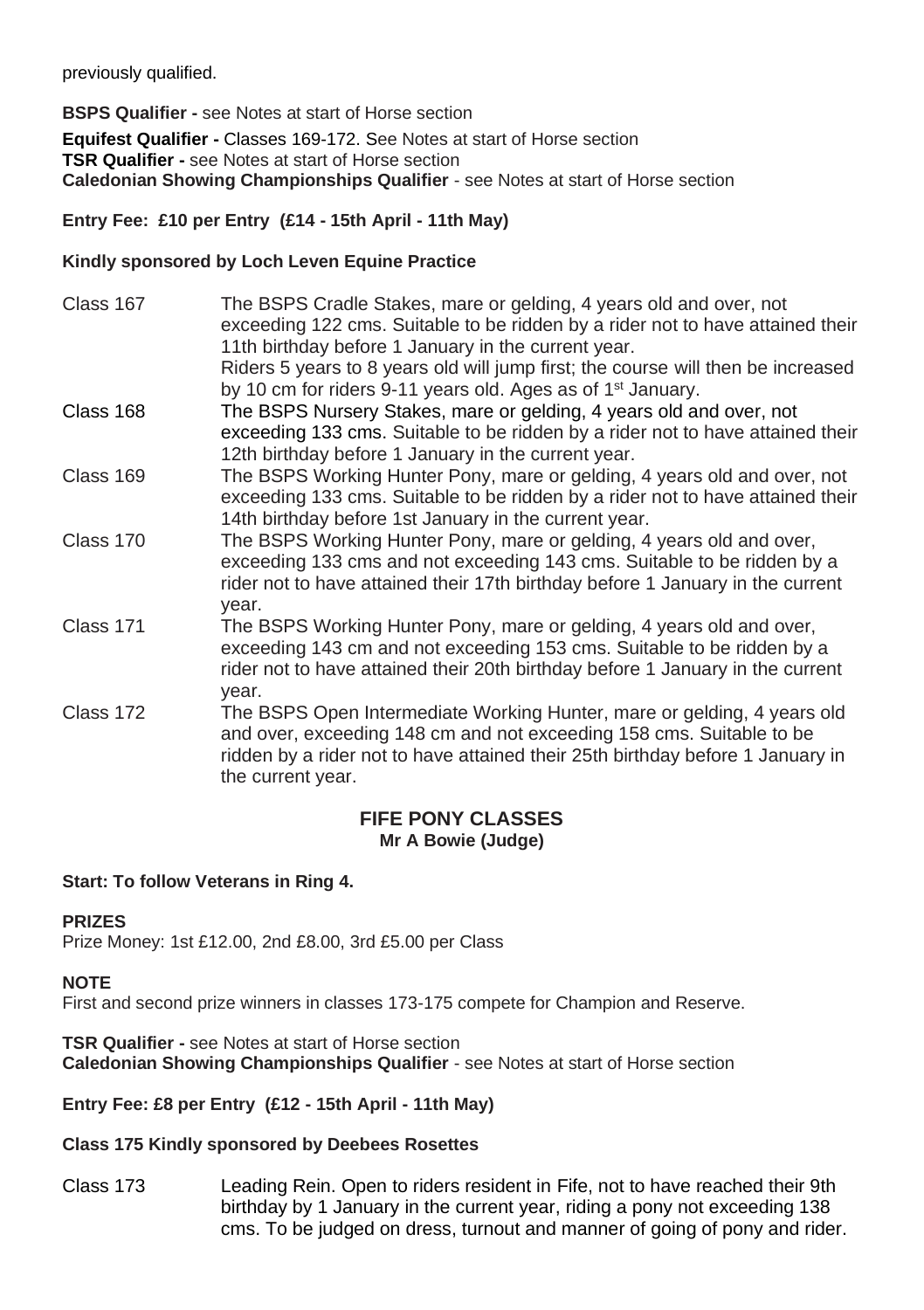- Class 174 Open to riders resident in Fife, 8-12 years old on the day of the Show, riding a pony not exceeding 148 cms (no leading reins permitted). To be judged on dress, turnout, manner of going of pony and rider.
- Class 175 Open to riders resident in Fife, 13-16 years old on the day of the Show, riding a pony not exceeding 158 cms. To be judged on dress, turnout and manner of going of pony and rider.

**FIFE RIDDEN HORSE Mrs E Russell, Glasgow (Judge)**

**Start: Not before 2p.m in Ring 3** 

**Prize Money: 1st £12.00, 2nd £8.00, 3rd £5.00** 

#### **NOTES**

**This Class may be split by height, if numbers dictate TSR Qualifier -** see Notes at start of Horse section **Caledonian Showing Championships Qualifier** - see Notes at start of Horse section

#### **Entry fee: £8 per Entry (£12 - 15th April - 11th May)**

Class 176 Fife Ridden Horse. Open to horses and ponies of any type and height, with riders resident in Fife, over 16yrs of age. To be judged on dress, turnout and manner of going of horse and rider.

#### **RIDDEN COMPETITION/DRESSAGE HORSE/PONY Mrs L McNaughton-Wells, Stanley (Judge)**

**Start: Not before 2.00 pm in Ring 5.**

#### **PRIZES**

#### **Prize Money: 1st £12.00, 2nd £8.00, 3rd £5.00 per Class**

#### **NOTES**

Horses and ponies enter the ring individually and will be judged following Sport Horse Breeding of Great Britain, Flat Ridden Sport Horse Classes, Rule 57 sections e, f, i, k, l. Individual show of walk, trot and canter (20 marks each). Conformation assessment (50 marks). Type & temperament (20 marks).

The individual free style show must include the following movements (arena no larger than 40m by 60m). Halt, walk on a long rein, 3 loop trot serpentine, lengthened trot across the diagonal, 3 loop canter serpentine with change of lead, lengthened canter across the diagonal. Not to exceed 2 minutes and snaffle bridles must be worn as per rules for British Eventing dressage. Bitless bridles and Wilkie snaffles are not allowed. No martingales, but neckstraps may be worn.

First and second prize winners in Classes 177-178 compete for Champion and Reserve.

**TSR Qualifier -** see Notes at start of Horse section **Caledonian Showing Championships Qualifier** - see Notes at start of Horse section

**Entry Fee: £8 per Entry (£12 - 15th April - 11th May)**

- Class 177 Competition Horse, stallion, mare or gelding, 4 years old and over, exceeding 148 cms. Riders any age.
- Class 178 Competition Pony, stallion, mare or gelding, 4 years old and over, not exceeding 148 cms. Riders any age.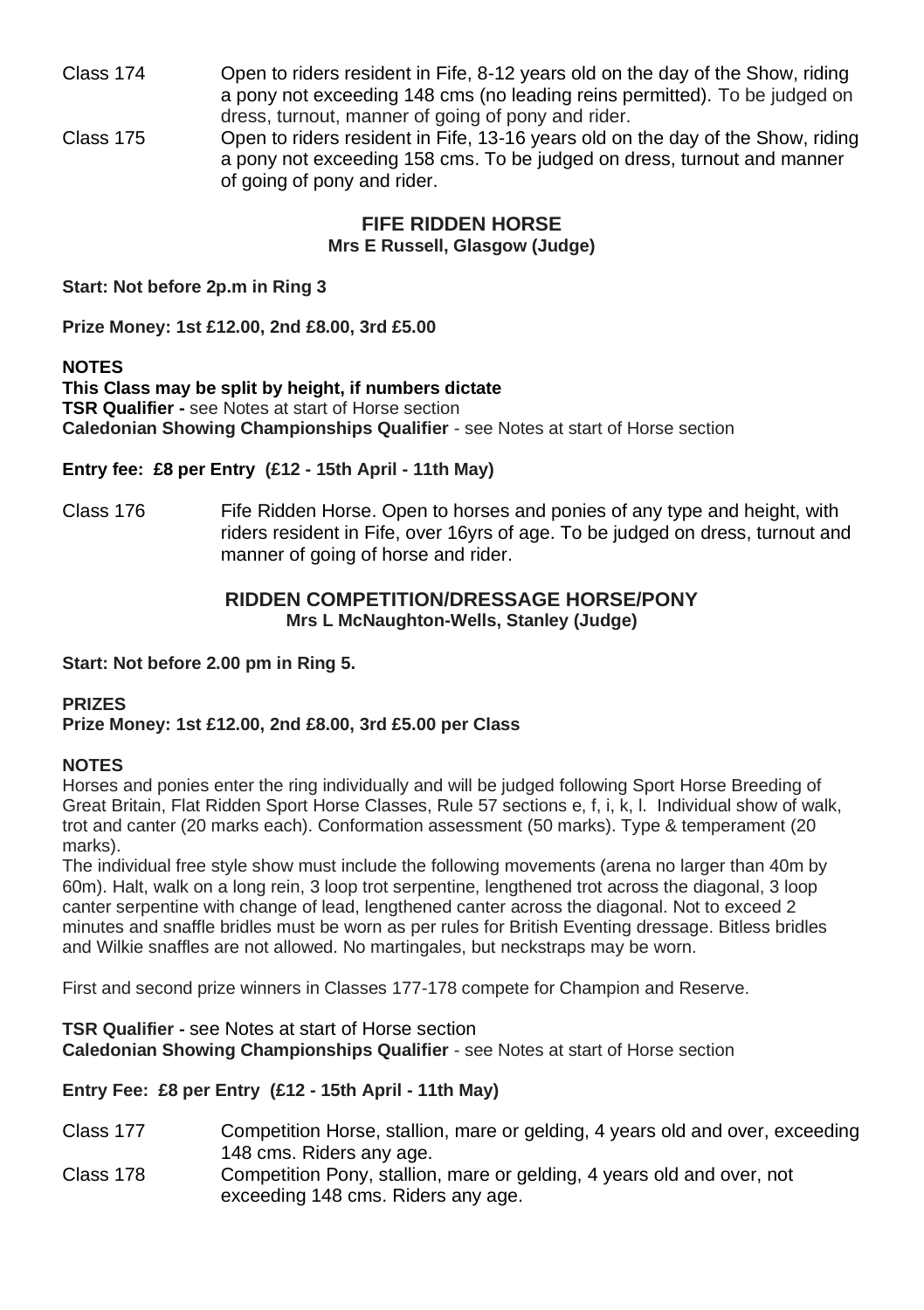#### **COLOURED HORSES Mr A Townend, Carlisle (Judge)**

#### **Start: 8.30 am prompt in Ring 4.**

#### **PRIZES**

#### **Prize money: 1st £12.00, 2nd £8.00, 3rd £5.00 per Class**

#### **NOTES**

First and second prize winners in Classes 179-182 compete for In-Hand Champion and Reserve. The Champion Coloured In-Hand competes for The Supreme In-Hand Championship to be judged in Ring 6 at 1pm.

First and second prize winners in Classes 183-184 compete for Ridden Champion and Reserve. In-Hand Champion and Ridden Champion compete for Overall Coloured Champion.

**TSR Qualifier -** see Notes at start of Horse section **Caledonian Showing Championships Qualifier** - see Notes at start of Horse section

#### **Entry Fee: £8 per Entry (£12 - 15th April - 11th May)**

#### **Kindly sponsored by Sinclair Photography**

- Class 179 Non-native In-hand. Any height, sex or type, 1 to 3 years old. To be shown plaited and trimmed.
- Class 180 Native/cob/traditional type In-hand. Any height, sex or type, 1 to 3 years old. To be shown in natural state or fully trimmed and hogged.
- Class 181 Non-native In-hand. Any height, sex or type, 4 years old and over. To be shown plaited and trimmed.
- Class 182 Native/cob/traditional type In-hand. Any height, sex or type, 4 years old or over. To be shown in natural state or fully trimmed and hogged.
- Class 183 Non-native Ridden. Any height, sex or type, 4 years old and over. Display required, judge will not ride any exhibit. To be shown plaited and trimmed.
- Class 184 Native/cob/traditional type Ridden. Any height, sex or type, 4 years old and over. Display required, judge will not ride any exhibit. To be shown in natural state or fully trimmed and hogged.

#### **VETERANS**

#### **Mr A Townend, Carlisle (Judge)**

#### **Start: To follow Coloured horse classes in Ring 4.**

#### **PRIZES**

Prize Money: 1st £12.00, 2nd £8.00, 3rd £5.00 per Class

#### **NOTES**

First and second prize winners in Classes 185-187 compete for In-Hand Champion and Reserve. In-Hand Champion competes for The Supreme In-Hand Championship to be judged Ring 6 at 1p.m First and second prize winners in Classes 188-190 compete for Ridden Champion and Reserve. In-Hand Champion and Ridden Champion compete for Overall Veteran Champion.

#### **VETERAN HORSE SOCIETY - AREA QUALIFIER 2022**

This Show is a first round qualifier for the Veteran Horse Society Supreme Final: VETERAN HORSE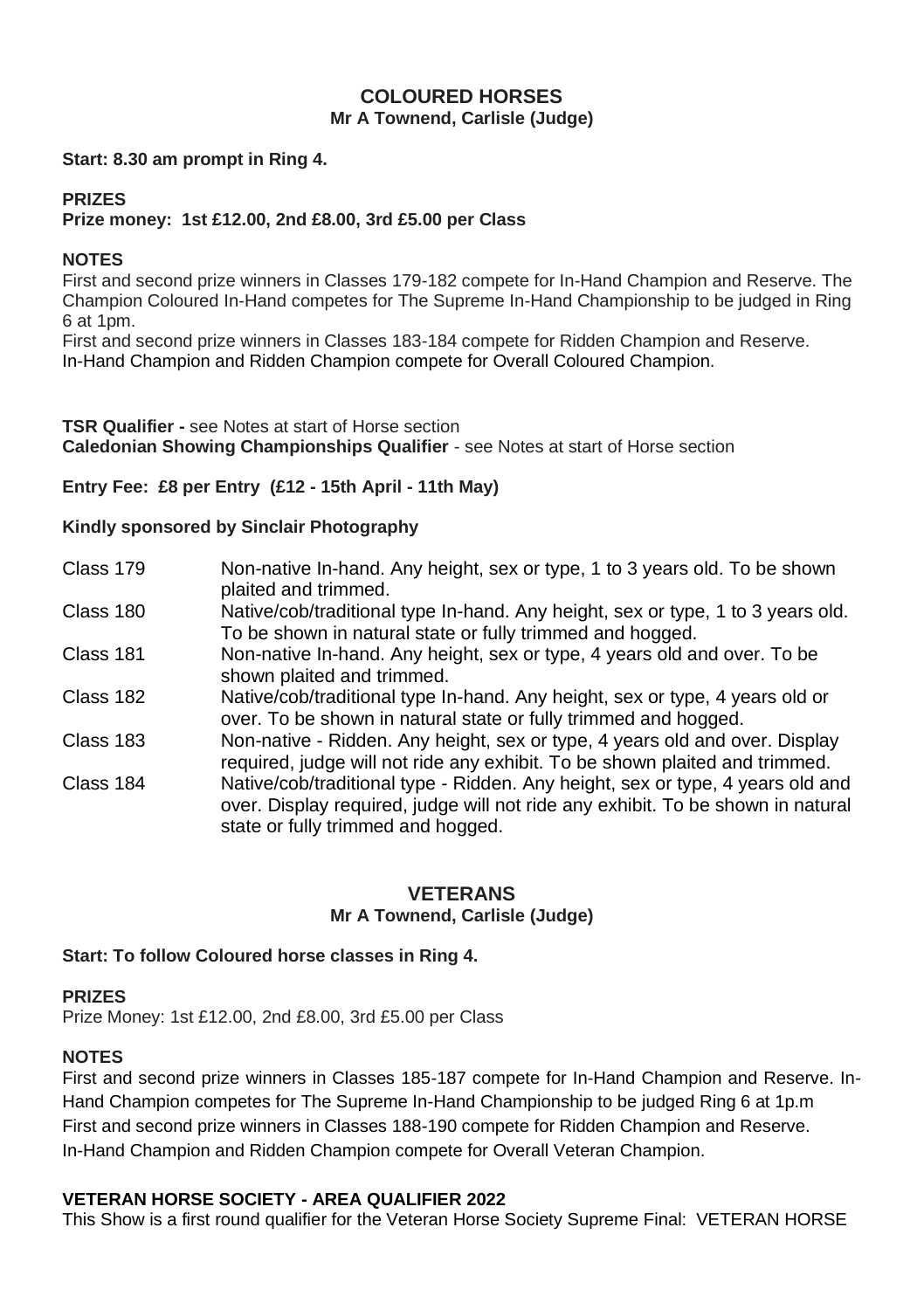OF THE YEAR 2022. Kindly sponsored by Allen & Page.

Open to members and non-members. All competitors and grooms must adhere to VHS Rules in all circumstances. Failure to do so may result in immediate disqualification.

**VHS Regional Final qualification**. All competitors placed 1<sup>st</sup> to 4<sup>th</sup> in each Area Qualifier class will qualify for the corresponding class at VHS Regional Finals. Members must carry their card in the ring at all times and have their showing card signed by the judge as proof of qualification. Non-members will receive a red qualification card which can be exchanged for signed showing card when applying for VHS membership - this must be done within 21 days of qualification. It is the competitor's responsibility to present their Showing card to the judge.

#### **Regional Finals are open to members only**.

All competitors are eligible to enter open classes at the National Veteran Championships, to be held at Arena UK Lincolnshire on 30th September - 2nd October 2022*.* No qualification or membership necessary. See VHS website for schedule.

**TSR Qualifier -** see Notes at start of Horse section

**Caledonian Showing Championships Qualifier** - see Notes at start of Horse section

#### **Entry Fee: £8 per Entry (£12 - 15th April - 11th May)**

#### **Kindly sponsored by Blackadders**

| Class 185 | Diamond Veteran (25 years and over) In-hand. Open to horses and ponies<br>any breed or height. |
|-----------|------------------------------------------------------------------------------------------------|
| Class 186 | Veteran (20-24 years) In-hand. Open to horses and ponies any breed or<br>height.               |
| Class 187 | Pre-Veteran (15-19 years) In-hand. Open to horses and ponies any breed or<br>height.           |
| Class 188 | Diamond Veteran (25 years and over) Ridden. Open to horses and ponies<br>any breed or height.  |
| Class 189 | Veteran (20-24 years) Ridden. Open to horses and ponies any breed or<br>height.                |
| Class 190 | Pre-Veteran (15-19 years) Ridden. Open to horses and ponies any breed or<br>height.            |

#### **RETRAINING OF RACEHORSES**

**Miss Claire Chisman, Fraserburgh (Conformation); Miss V Campbell, Auchengray (Ride)**

#### **Start: To follow Part Bred M & Ms in Ring 5.**

#### **PRIZES**

Prize Money: 1st £12.00, 2nd £8.00, 3rd £5.00 per Class

#### **RoR Prizes**:

Class 191 - Rosettes  $1<sup>st</sup> - 4<sup>th</sup>$ . Prizes - 1<sup>st</sup> £30 plus RoR Prize, 2<sup>nd</sup> £20, 3<sup>rd</sup> £10 **Class 192** - Rosettes  $1^{st}$  to  $4^{th}$  place, Vouchers  $1^{st}$  to  $3^{rd}$  place. Prizes - 1<sup>st</sup> £40 plus voucher for jacket, 2<sup>nd</sup> £30, 3<sup>rd</sup> £20 **Class 193 - Rosettes**  $1<sup>st</sup> - 4<sup>th</sup>$ **.** Prizes - 1<sup>st</sup> £30 plus RoR Gift 2<sup>nd</sup> £20, 3<sup>rd</sup> £10

#### **RoR prizes will not be awarded to RoR qualifiers with numbers forward of two or less, however qualification for the final will stand.**

#### **NOTES**

All entries should include their Show Registration Number and state sire and dam on their entry form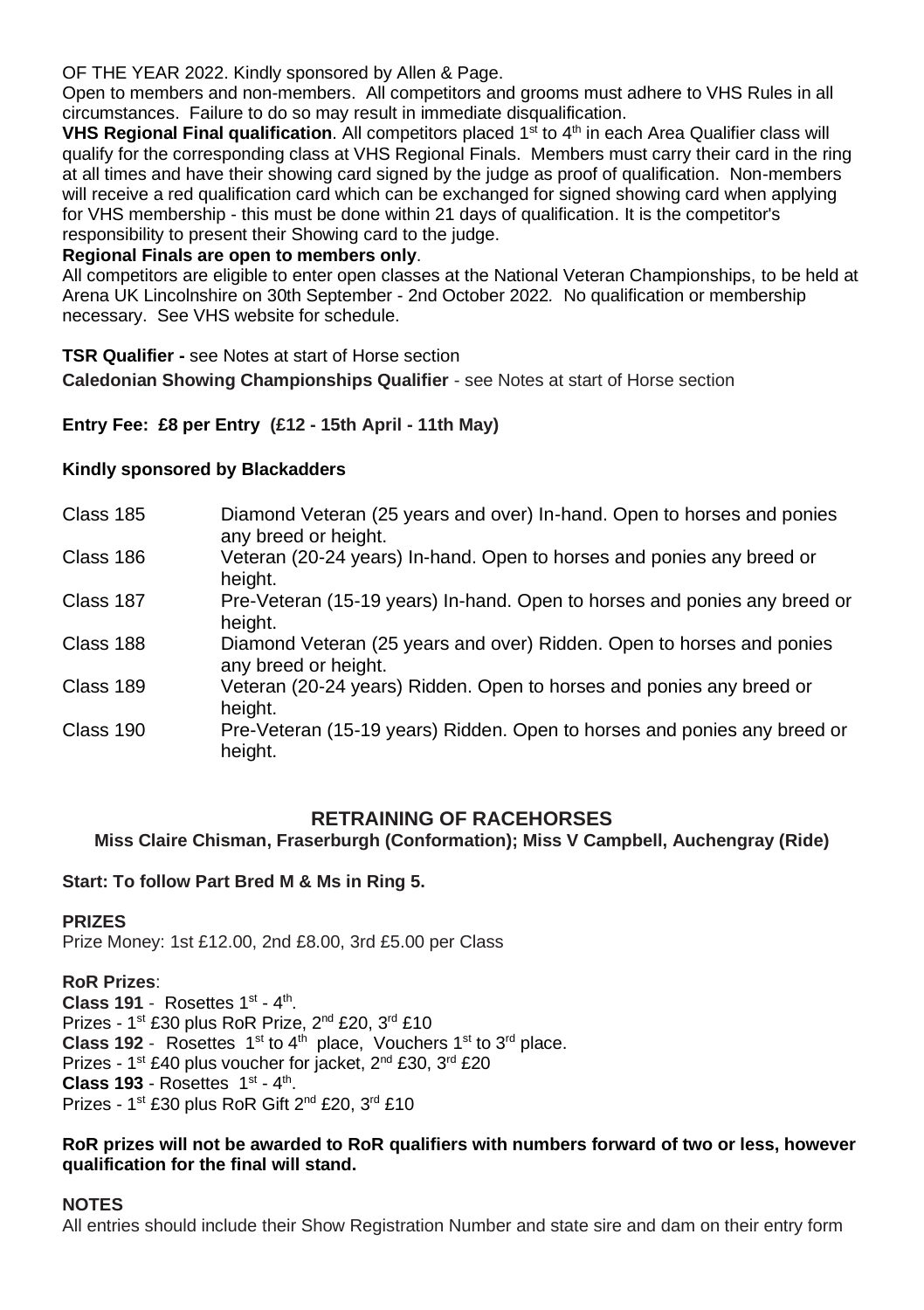or by email to the Secretary before the day of the Show. First and second prize winners in Classes 191-193 compete for Champion and Reserve. If Champion comes from Class 191, it will go forward to compete in The Supreme In-Hand Championship to be judged in Ring 6 at 1p.m.

#### **RETRAINING OF RACEHORSES**

All those entering horses and/or participating in the show agree to be bound by the Retraining of Racehorses Rules and Regulations from time to time in force. All entries must have current RoR competition membership which can be obtained online at https//www.ror.org.uk/registration. Riders must be 15 yrs old or over on 1<sup>st</sup> January of the Show year.

**Class 191** is a qualifier for the **Tattersalls RoR OPEN In Hand Showing Series FINAL** Blemishes caused through racing will be ignored. Horses do not need to be shod to compete in the RoR Open In-Hand class. Horses can be shown in a Bitless/In Hand Bridle.

**The first three go forward to the final at The Jockey Club RoR National Championships at Aintree in August 27th 2022.**

#### **Class 192** is a **Tattersalls RoR Scottish Open Show Series Qualifier 2023**

Horses should be ridden in a snaffle, pelham or simple double bridle with a plain cavesson noseband. Horses should be plaited. **The first three go forward to the championship at the Royal Highland Show 2023.** In the event that the first three are already qualified, the qualification will go down the line to fourth.

All entries **MUST** have **current competition registration** with the RoR and have **RACED in GB.**  There will be a prize for the highest placed veteran 15 years or over. The class will be run under the rules of RoR. Horses to be ridden by the judge. **Competitors must wear a safety/kite mark hard hat with a chinstrap. Racing injuries and blemishes will NOT be ignored in this series**.

Veteran prize, £20 voucher to be redeemed from RoR office and qualification for the Veteran final at The Jockey Club RoR National Championships, Aintree, August 2022.

**Class 193 -** This class is a qualifier for the **Tattersalls RoR Amateur Ridden Show Series FINAL.** Horses should be ridden in a snaffle, Pelham or simple double bridle with a plain cavasson noseband. Horses should be plaited.

The Series is open to AMATEURS only - those employed in racing will be allowed to compete. Class will be judged under 'riding horse' format without 'type' being taken into consideration.

Racing injuries and blemishes ARE IGNORED in this series.

**The Judge will not ride at the qualifiers but will ride in the final.** 

#### **The first three go forward to the final to be held at the Hickstead Derby Meeting, June 26th 2022 Amateur definition:**

The rules are as in the rulebook with the following addition that an amateur may not show a horse owned or sponsored by a company or commercial firm. In addition, a person classed as amateur must not be supported by a company in any way or act as brand ambassador whether financially or in-kind. An amateur is a person who for the purpose of RoR classes does not/has not during the current season or previous season:

Engage (d) in breeding, livery, buying or selling, dealing or hiring horses in a commercial capacity.

Horses must not have been stabled at or reside in a Professional Producer's/Trainer's yard from January 1st 2021

Riders must not have ridden any animals produced by a Professional/Trainer in the current or previous season.

Horses and riders must not receive any help from a Professional Producer/Trainer at a SHOW in the current season.

A rider who has ridden for a Professional/Producer Trainer in the current or previous season must not have ridden horses at a show.

Any breaches of this ruling will be taken seriously and will result in disqualification from future classes.

**TSR Qualifier -** see Notes at start of Horse section

**Caledonian Showing Championships Qualifier** - see Notes at start of Horse section

**Entry Fee: £8 per Entry (£12 - 15th April - 11th May)**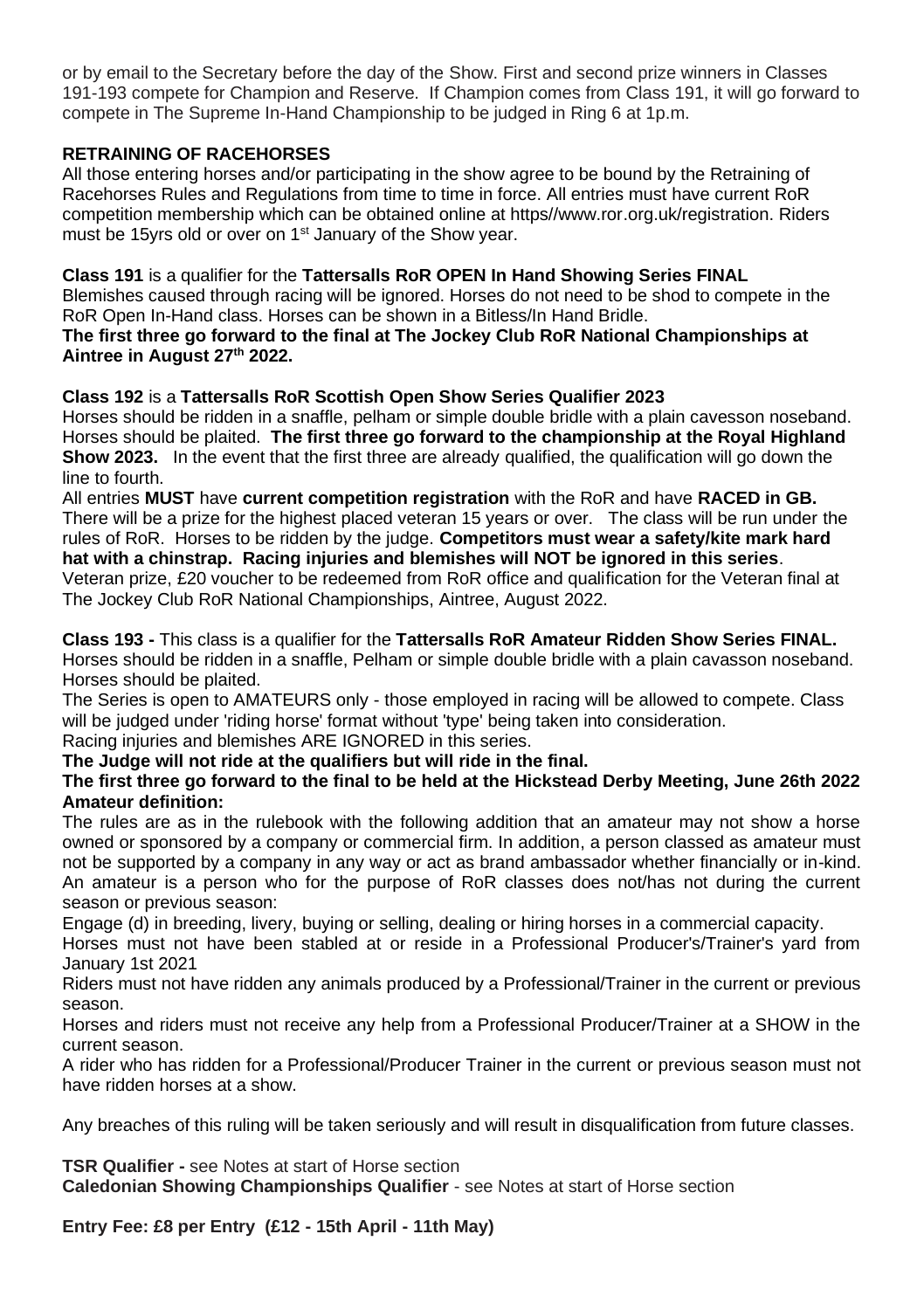#### **Kindly sponsored by Kinneston**

| Class 191 | Tattersalls RoR OPEN In-Hand Show Series Qualifier 2022                                                                               |
|-----------|---------------------------------------------------------------------------------------------------------------------------------------|
|           | Open to all RoR and NR competition registered horses, 3yrs and over, fillies,                                                         |
|           | mares and geldings.                                                                                                                   |
| Class 192 | <b>Tattersalls RoR Scottish Show Series Qualifier 2023</b>                                                                            |
|           | Thoroughbred mare or gelding, 4 years old or over, any height.                                                                        |
| Class 193 | Tattersalls RoR AMATEUR Ridden Show Series Qualifier 2022                                                                             |
|           | Open to all RoR and NR competition registered horses, 4yrs and over, mares<br>and geldings, owned, produced and ridden by an Amateur. |

#### **1931 HANDY HUNTER Mrs P Stirling, Galashiels (Judge)**

#### **Start: To follow RoR in Ring 5 \*\*\*PLEASE NOTE THIS RING MAY CHANGE\*\*\***

#### **PRIZES**

1-6th Rosettes

#### **NOTES**

This Class first took place at the East of Fife Show at Colinsburgh in 1931 and was originally split into 2 sections – side saddle and astride. Limited to a maximum of 30 entries. Competitors will have a maximum of 4 minutes to complete the course. Rules and obstacles will be similar to those in the diagram shown (**see end of Schedule**) - course details will be available on Show Day.

**Entry Fee: £4 per Entry (£6 - 15th April - 11th May)**

Class 194 1931 Handy Hunter Competition

#### **RIDING HORSES Mrs F Preston-Smith, Inverary (Judge)**

#### **Start: To follow Ridden Hunters in Ring 3.**

#### **TROPHIES & PRIZES**

**The Anthony's Boy Cup (Perpetual)** presented by Mrs Hilary Mactaggart, for the Champion Riding Horse.

The BSHA offer a Novice, Young Rider and Amateur rosette in each Open class and a Champion rosette for each section

**Prize Money**: Open 1st £12.00, 2nd £8.00, 3rd £5.00 RIHS 1st £25, 2nd £8.00, 3rd £5.00

#### **NOTES**

First and second prize winners in Classes 195-197 compete for Riding Horse Champion and Reserve.

**BSHA RIHS Qualifier** (Classes 195, 196) **-** see Notes at start of Horse section

**Equifest Qualifier** (Class 197) - see Notes at start of Horse section **TSR Qualifier** (Class 197) **-** see Notes at start of Horse section **Caledonian Showing Championships Qualifier** - see Notes at start of Horse section

#### **Entry Fee: Classes 195 & 196 - £30 (incl RIHS Levy) (£38 - 15th April - 11th May) Class 197 - £8 (£12 - 15th April - 11th May)**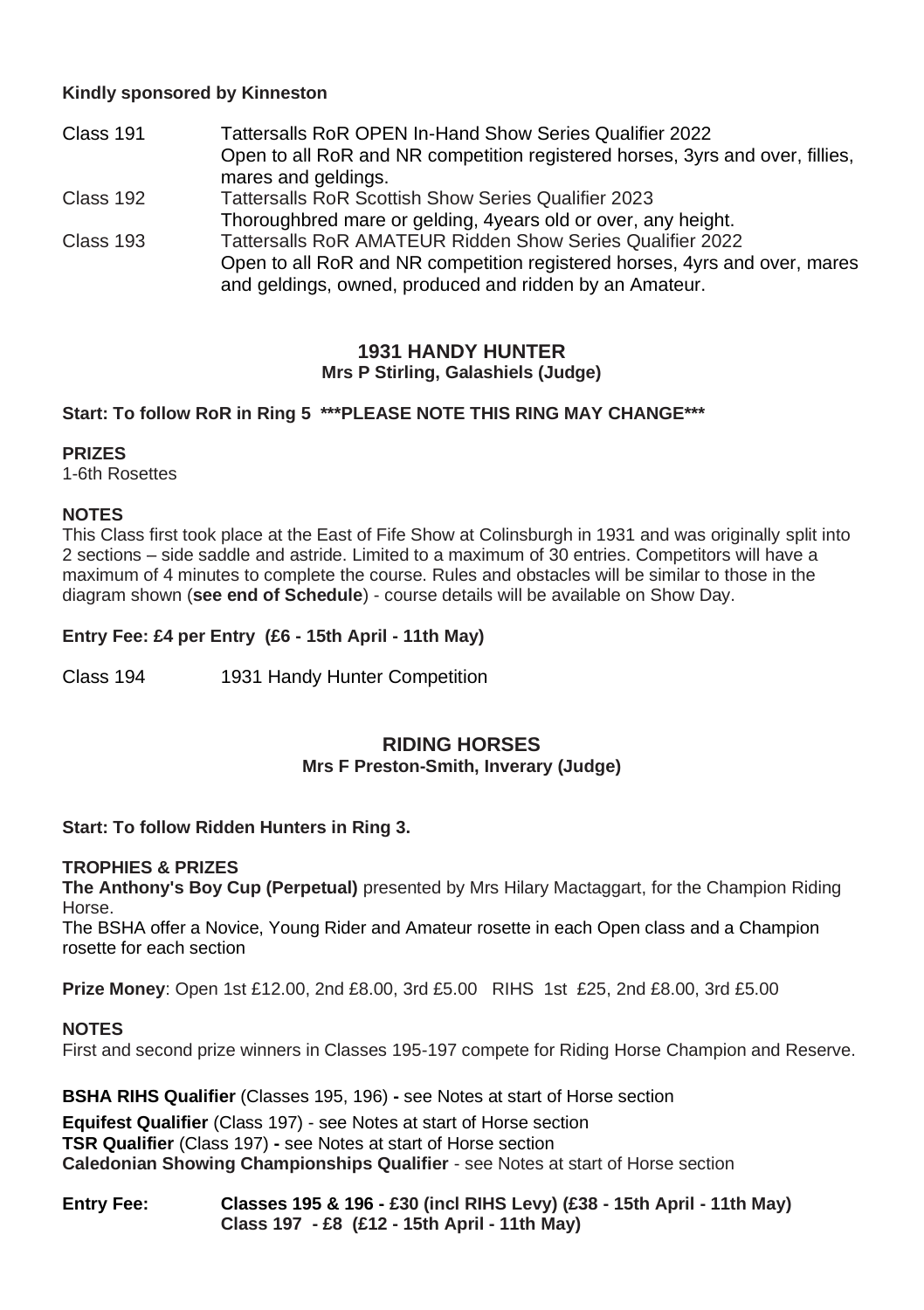#### **Kindly sponsored by Lawrie Estate Agents**

- Class 195 RIHS Small Riding Horse. Mare or gelding, 4 years old and over, exceeding 148 cms but not exceeding 158 cms. Rider to be 15 years and over.
- Class 196 RIHS Large Riding Horse. Mare or gelding, 4 years old and over, exceeding 158 cm. Rider to be 15 years and over.
- Class 197 Open Riding Horse. Mare or gelding, 4 years old and over, any height. Riders any age.

#### **RIDDEN COBS Mrs F Preston-Smith, Inverary (Judge)**

#### **Start: To follow Riding Horses in Ring 3.**

#### **TROPHIES & PRIZES**

**The Tinnakill Trophy (Perpetual)** - presented by Mr & Mrs ID Elliot, for the Champion Ridden Cob. The BSHA offer a Novice, Young Rider and Amateur rosette in each Open class and a Champion rosette for each section

**Prize Money: Classes 198-200 1st £25, 2nd £8.00, 3rd £5.00; Class 201 1st £12.00, 2nd £8.00, 3rd £5.00**

#### **NOTES**

First and second prize winners in Classes 198 - 201 compete for Ridden Cobs Champion and Reserve.

**BSHA RIHS Qualifier** (Classes 198-200) - see Notes at start of Horse section **Equifest Qualifier** (Class 201) - see Notes at start of Horse section **TSR Qualifier** (Class 201) **-** see Notes at start of Horse section **Caledonian Showing Championships Qualifier** - see Notes at start of Horse section

**Entry Fee: Classes 198-200** RIHS Entry Fee £30 (incl RIHS Levy) (£38 - 15th April - 11th May) Class 201 £8 (£12 - 15th April - 11th May)

#### **Kindly sponsored by Lawrie Estate Agents**

| Class 198 | RIHS Lightweight Cob. Mare or gelding - 4 years old and over, exceeding<br>148 cms, but not exceeding 155 cms, capable of carrying up to 14 stone. |
|-----------|----------------------------------------------------------------------------------------------------------------------------------------------------|
|           | Rider to be 15 years and over.                                                                                                                     |
| Class 199 | RIHS Heavyweight Cob. Mare or gelding - 4 years old and over, exceeding                                                                            |
|           | 148 cms, but not exceeding 155 cms, capable of carrying more than 14                                                                               |
|           | stone. Rider to be 15 years and over.                                                                                                              |
| Class 200 | RIHS Maxi Cobs. Mare or gelding - 4 years old and over, exceeding 155 cms                                                                          |
|           | - to be judged as Cobs. Judges must pay particular attention to type (i.e.                                                                         |
|           | short legged animals of COB type). To be shown hogged. Rider to be 15                                                                              |
|           | years and over.                                                                                                                                    |
| Class 201 | Open Ridden Cob. Mare or gelding - 4 years old and over, exceeding 148                                                                             |
|           | cms, any height. Riders any age. Open to traditional and hogged horses -                                                                           |
|           | this class may be split if numbers dictate.                                                                                                        |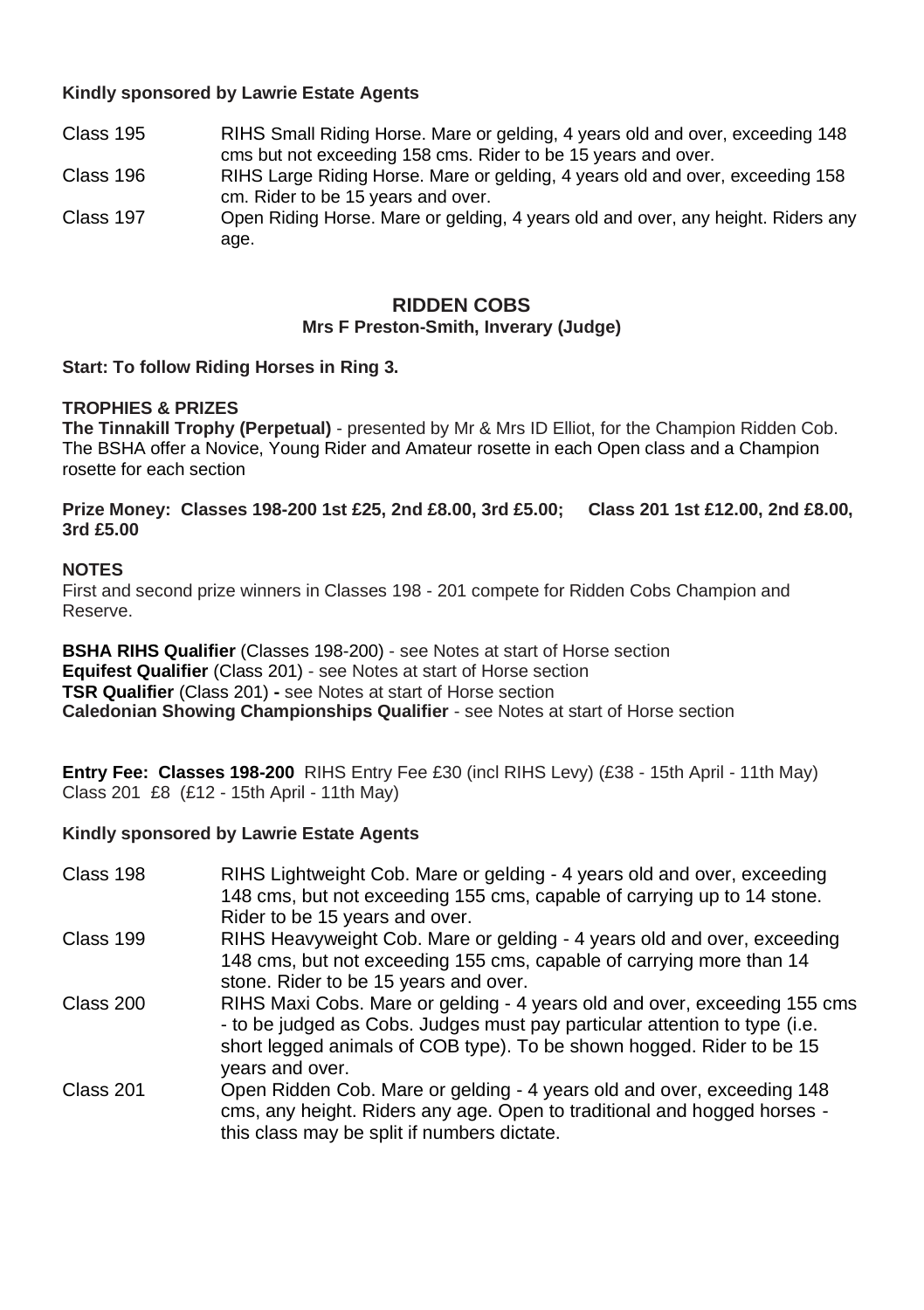### **WORKING HUNTERS**

**Mr James Munro, Wick (Judge); Mr Russell Skelton, Wick (Judge)**

**Start: Not before 2p.m in Ring 2a**

#### **TROPHIES & PRIZES**

**The Dunvegan Equestrian Training Perpetual Trophy** - presented by Mr & Mrs J Armour, for the Best Open Working Hunter in Class 203.

**The Bruce Sutherland Hair Design Perpetual Trophy** - presented by Mr & Mrs Sutherland, for the Best Novice Working Hunter in Class 202.

#### **Prize Money: Class 202 1st £15.00, 2nd £10.00, 3rd £7.00, 4th £5.00 Class 203 1st £25, 2nd £15, 3rd £10, 4th £7**

#### **NOTES**

Course Builder: Mr G Barclay, 30 Bryce Avenue, Carron, Falkirk.

To be judged 60% for Jumping - of which 40% to be for actual jumping and 20% for style - the remaining 40% to be for ride and conformation, allocated 20% to each part. Penalty points incurred as follows: 1st refusal 15, 2nd refusal 20, 3rd refusal Elimination; fence knocked down 10; landing with fore feet in the water 10, fall of horse and/or rider Elimination.

First and second prize winners in classes 202-203 compete for Champion and Reserve.

#### **PERTH EQUINE VETS/BHS SCOTLAND OPEN WORKING HUNTER SERIES 2022**

**Class 203** is a qualifier. The first THREE qualify for the final, even if they did not jump clear. If one of the first 3 has already qualified the qualifying card can be passed down to 4th place provided the 4th placed rider jumped clear. If a Class has less than 4 entries, only the winner will qualify for the Championships. Run under the rules of Sport Horse Breeding of Great Britain. Please note Rule 51. Maximum height of jumps - 3ft 6ins; maximum spread - 3ft 9ins.

**Equifest Qualifier** (Class 203) **-** see Notes at start of Horse section **TSR Qualifier -** see Notes at start of Horse section **Caledonian Showing Championships Qualifier** - see Notes at start of Horse section

#### **Entry Fee: Class 202 - £10 (£14 - 15th April - 11th May) Class 203 - £15 (£18 - 15th April - 11th May)**

#### **Kindly sponsored by Netherton & Westbank Equestrian**

Class 202 Novice Working Hunter - 4 years old or over. Riders to be 14 or over on the day of the competition. Horses to be over 153 cms and not having won more than £15 in jumping competitions. Jumps approximately 0.84 m (2'8") in height. Class 203 Perth Equine Vets/BHS Scotland Open Working Hunter Series 2022. Horses must be 15hh or over, 4 years old and over. Riders must be 18 years old or over. The rider must be a member of the BHS. Course: 8-12 fences, max 3'6" height, 3'9" spread, judged in line with Sports Horse GB rules.

## **MOUNTED FANCY DRESS**

## **Mrs Jessica Stevenson, Anstruther (Judge)**

#### **Start: To follow Fife Ridden Horse in Ring 3**

#### **PRIZES**

Rosettes and prizes in kind to sixth place.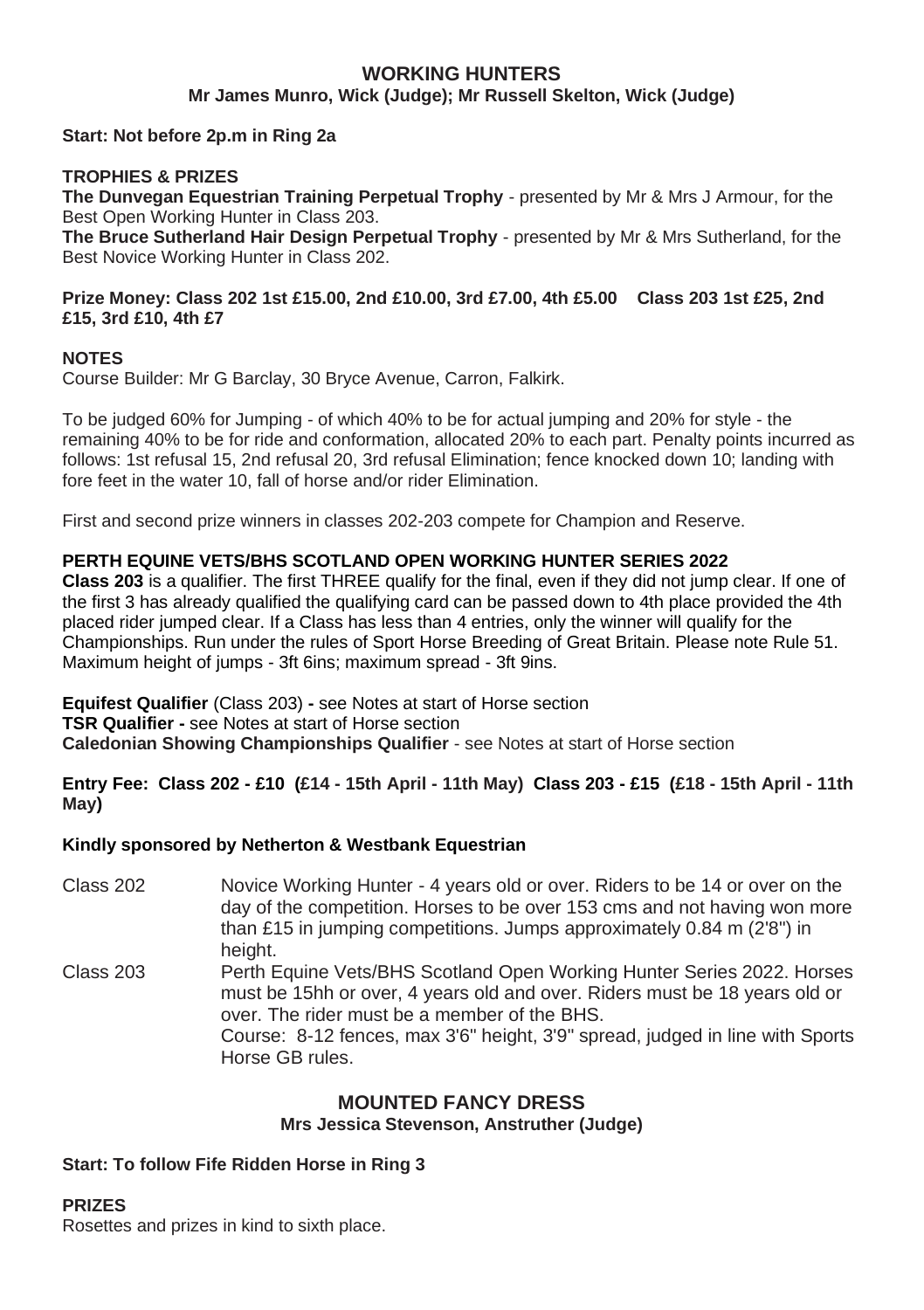## **NOTES**

**ENTRY FEE - FREE!** But please complete an entry form to ensure your inclusion in the catalogue.

- Class 204 To be judged on originality and comic appeal. Rider less than 12 years of age. Riding hats to current British Standard must be worn.
- Class 205 To be judged on originality and comic appeal. Rider 12 years of age or over. Riding hats to current British Standard must be worn.

## **SUNDAY 22nd MAY 2022**

**Clear Round Jumping - Sunday 22nd May. Start 9a.m Closing date for entries: Noon on Monday 16th May**

**Pre entry only - no entries taken on the day. NO ADMISSION TICKETS REQUIRED FOR SUNDAY CLASSES.**

From X poles to 60cm - open to all. Competitors can enter the same class more than once.

Dress - informal, safe, suitable riding attire - hats to current British Standard must be worn.

Check https://fifeshow.com/exhibitor-information/entry-forms for timings/number of entries.

#### **Rosette for all Clear Rounds.**

#### **Entry fee: £5. One paramedic fee (£2) payable per rider.**

- Class 600 X Poles Mini Clear Round Jumping Can be done on lead rein
- Class 601 40cm Clear Round Jumping
- Class 602 50cm Clear Round Jumping<br>Class 603 60cm Clear Round Jumping
- 60cm Clear Round Jumping

**CATALOGUE ENTRIES FOR SATURDAY'S SHOW CLOSE 14th April. Late entries will be accepted at a higher fee, shown in brackets, until 11th May but will not be in the main Catalogue.**

**\*\*\*NO ENTRIES TAKEN ON SHOW DAY\*\*\***

#### **\*\*\*Please note\*\*\***

**No tickets will be available to purchase at the Gates on Show Day – all tickets must be purchased in advance at https://fifeshow.com/book-your-2022-tickets**

**Admission for Under 14yr olds is still free but a ticket must be claimed for them.**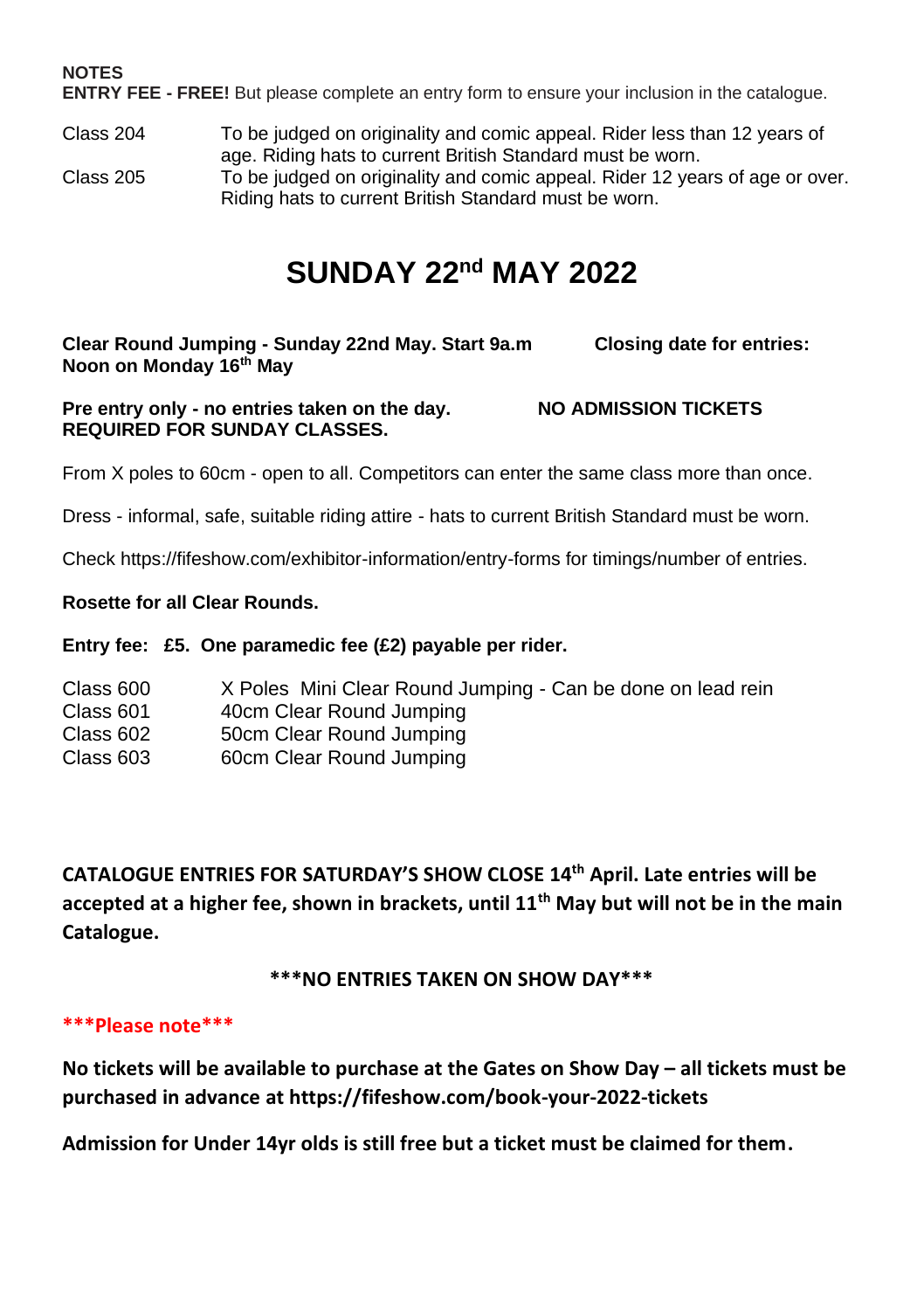## **SHOW JUMPING**

**Held under British Showjumping Rules. PLEASE SEE SEPARATE SCHEDULE FOR FULL DETAILS OF BOTH DAYS.** 

**ONLINE ENTRIES ONLY. PRE-ENTRY ONLY BY NOON ON 16 MAY 2022. ALL CLASSES WILL BE DRAWN ORDER. Order will be available on www.fifeshow.com on Friday 20th May. No Late entries will be taken.** 

**Queries on classes to S. Low-Mitchell, 07715 545769. Queries on entry system to Fife Show 07910 072409.** 

**No member shall allow a stallion for which he/she is responsible as owner, lessee, authorised agent or rider to compete or be prepared to compete, in any show jumping competition without taking adequate precautions to ensure other members of the public are not put at risk of injury.**

**Please make sure you pay one paramedic fee for each rider entered. Each rider in Saturday classes will receive 2 admission E-tickets in advance. Further tickets may be purchased. No tickets will be available to purchase at the Gate on Show day. Youngsters aged 14yrs or under are admitted to the Show free of charge BUT a ticket must be claimed for them when you make your entries.** 

**No tickets are required for Sunday.** 

## **SATURDAY 21st MAY 2022**

## **START 9.30A.M. PROMPT IN SHOWJUMPING RING**

**JUDGES: Miss J Pelly, Solsgirth, By Dollar; Mrs A Bradford, Alford; Mrs J Calder, Dunfermline COURSE BUILDER: Mr N Jess, Dromore, Co Down**

## **BRITISH SHOWJUMPING CLASSES**

Entries in Classes 701-706 are confined to registered horses ridden by members of British Showjumping in accordance with BS Rule 79.

## **Class 701 Equitop GLME Senior Foxhunter First Round/1.20m Open**

Rule 310. Single Phase. Speed 350mpm. Start Height 1.20m. DRAWN ORDER

#### **Prize money kindly sponsored by D-Mac Tanks & Construction Ltd**

Prizes: 1st £80, 2nd £60, 3rd £45, 4th £30, 5th £25 Total: £ 240 Entry Fee - £23.00 each entry.

#### **Class 702 The Andrew Hamilton Coach, RHS Novice Qualifier** Table A10. Speed 350mpm. Start Height 1.20m. DRAWN ORDER

#### **Prize money kindly sponsored by Edenside Stables**

Prizes: 1st £100, 2nd £70, 3rd £50, 4th £30, 5th £25, 6th £25 Total: £300 Entry Fee - £25.00 each entry.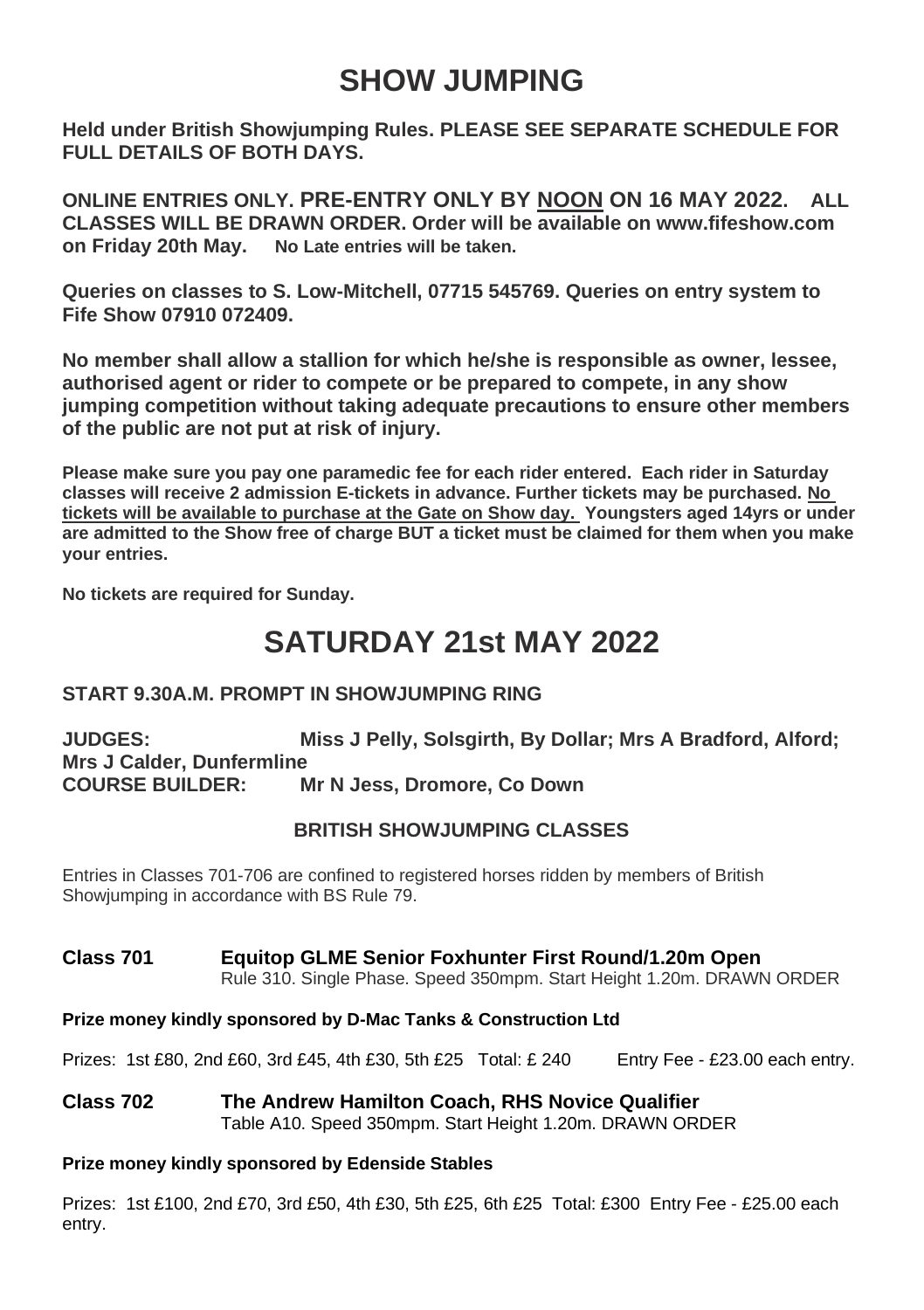## **Class 703 The RHS William Sheret MBE B & C Championship Qualifier**

Table A10. Speed 350mpm. Start Height 1.25m. DRAWN ORDER

#### **Prize money kindly sponsored by Allen & Page; Bedmax and Silvermoor**

Prizes: 1st £150, 2nd £110, 3rd £80, 4th £50, 5th £30, 6th £30 Total: £450 Entry Fee - £27.00 each entry.

**Class 704 Scottish Branch Central Championship incorporating The Wright , Johnston & Mackenzie LLP RHS Young Masters Qualifier** Table A10. Speed 375mpm. Start Height 1.30m. DRAWN ORDER

#### **Prize money kindly sponsored by Hendry Equestrian Shop & North Lodge Caravan Park**

Prizes: 1st £250, 2nd £200, 3rd £140, 4th £80, 5th £40, 6th £40 Total: £750 Entry Fee - £40.00 each entry.

## **Class 705 Senior Newcomers First Round/1.10m Open** Rule 312. Table A7. Speed 325mpm. Start Height 1.10m. **DRAWN ORDER**

#### **Prize money for the Newcomers section kindly sponsored by Cults Mill Livery Prize money for the Open section kindly sponsored by Eden Veterinary Practice**

Prizes: 1st £70, 2nd £50, 3rd £35, 4th £20, 5th £18, 6th £18 Total: £211 Entry fee - £18.00 each entry.

#### **Class 706 The RHS Equikro Equestrian Classic Championship Qualifier** Table A7. Speed 350mpm. Start Height 1.20m. DRAWN ORDER

#### **Prize money kindly sponsored by Mr G Harley.**

Prizes: 1st £100, 2nd £70, 3rd £50, 4th £30, 5th £25, 6th £25 Total: £300 Entry fee - £25.00 each entry.

## **SUNDAY 22nd MAY 2022**

**Start 9a.m prompt. NO TICKETS REQUIRED FOR SUNDAY CLASSES. One paramedic fee per rider to be paid.** 

**JUDGES: Mrs A Bradford, Alford, Mrs Jane Calder, Dunfermline COURSE BUILDER: Mr N Jess, Dromore, Co Down**

## **MIXED CLUB CLASSES - OPEN TO HORSES & PONIES**

Open to non-registered or British Showjumping Club competitors on horses and ponies. Senior riders should be turning 17 years old or older in the current year. Junior riders should be turning 16 years old or younger in the current year. Stallions are not permitted to jump in any Club classes. Qualifying period: 1st July 2021 to 30th June 2022

Numbers to qualify: The Top 20 from each of the four height category league tables, will qualify for the National Club Championships held at the British Showjumping National Championships. Club registered horse(or pony)/rider combinations are eligible to qualify and in more than one height category.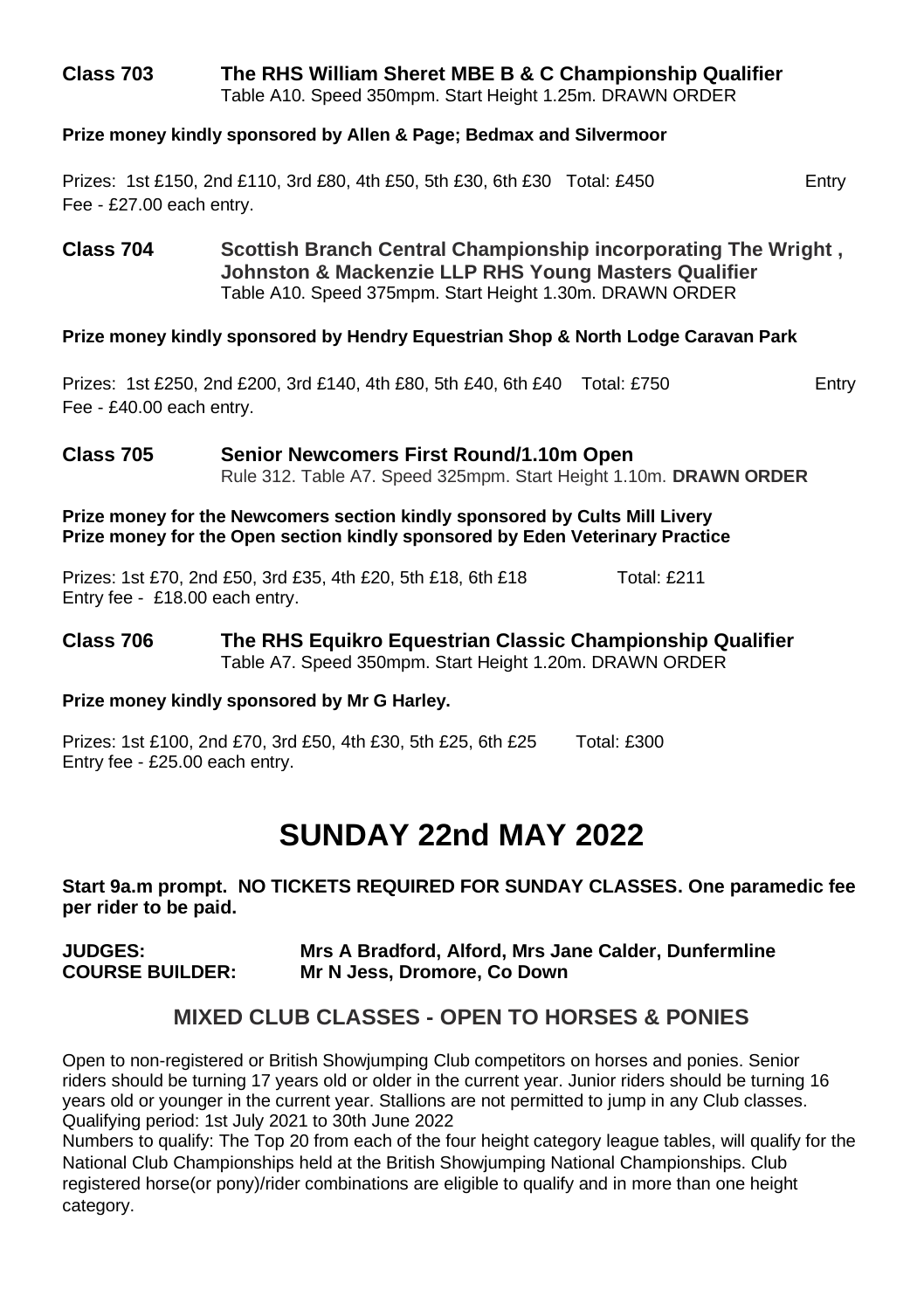Points:  $1st = 12$ ,  $2nd = 10$ ,  $3rd = 8$ ,  $4th = 6$ ,  $5th = 4$ ,  $6th = 3$ . Double Clear Points = 3.

Points are allocated depending on the number of starters; every one in five registered starters is eligible for points. If you gain a double clear you will receive three points regardless of starters. If a combination competes in more than two consecutive height classes per show day only the points from the bigger classes will be graded.

#### **British Showjumping Boots / Leg Protection Ruling applies to these classes, in accordance with Rule 102.15. Failure to comply will incur disqualification.**

#### **Prizes kindly donated by Collessie Feeds**

- **Class 707 Club Mixed 70cm (Horses & Ponies)** Club (Single Phase). Speed 300mpm. Start Height 70cm. **DRAWN ORDER**
- **Limited to 35 entries. Entry Fee = £12.00**
- **Class 708 Club Mixed 80cm (Horses & Ponies)** Club (Single Phase). Speed 300mpm. Start Height 80cm. **DRAWN ORDER**

**Limited to 35 entries. Entry Fee = £12.00**

## **BRITISH SHOWJUMPING CLASSES**

#### **Class 709 Dodson & Horrell 85cm National Amateur Championship Qualifier - First Round** Rule 318. Single Phase. Speed 325mpm. Start Height 85cm. DRAWN ORDER **Limited to 35 entries**.

#### **Prize money kindly sponsored by Strawmax**

Prizes: 1st £25, 2nd £20, 3rd £15, 4th £15, 5th £15, 6th £15 Total: £105 Entry fee: £15.00 each entry.

## **Class 710 Equissage PulseSenior British Novice Championship - First Round/90cm Open**

Single Phase. Speed 325mpm. Start Height 90cm. DRAWN ORDER **Limited to 35 entries.** 

#### **Prize money kindly sponsored by CN Fencing**

Prizes: 1st £35, 2nd £27, 3rd £18, 4th £16, 5th £16, 6th Total: £128 Entry fee: £16.00 each entry.

#### **Class 711 Nupafeed Supplements Senior Discovery First Round/1m Open** Rule 314. Two Phase. Speed 325mpm. Start Height 1.00m. DRAWN ORDER **Limited to 35 entries**.

#### **Prize money kindly sponsored by Claverhouse Equestrian**

| Prizes: 1st £40, 2nd £27, 3rd £20, 4th £18, 5th £17, 6th £17 | Total: £139 | Entry |
|--------------------------------------------------------------|-------------|-------|
| fee: £17.00 each entry.                                      |             |       |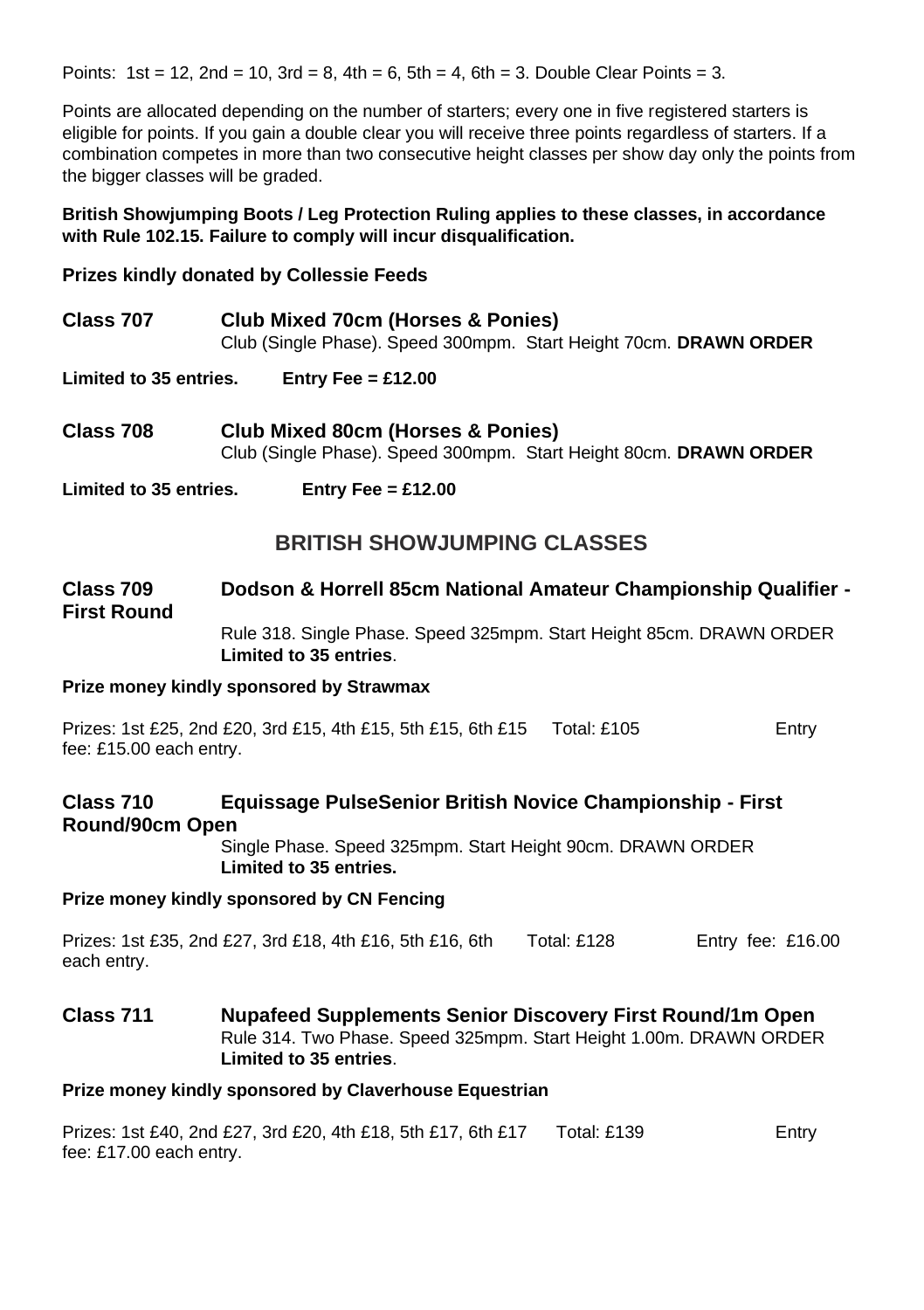## **Class 712 Dodson & Horrell 1.05m National Amateur Championship Qualifier - First Round**

Rule 322. Two Phase. Speed 325mpm. Start Height 1.05m. DRAWN ORDER **Limited to 35 entries**.

#### **Prize money kindly sponsored by Top Tyres**

Prizes: 1st £40, 2nd £27, 3rd £20, 4th £17, 5th £17, 6th £17 Total: £138 Entry fee: £17.00 each entry.

## **Class 713 Lord & Lady Equestrian Senior Newcomers First Round/1.10m Open**

Rule 312. Two Phase. Speed 325mpm. Start Height 1.10m. **DRAWN ORDER Limited to 35 entries.** 

Prizes: 1st £50, 2nd £35, 3rd £25, 4th £20, 5th £20 Total: £150 Frances: 1st £60, 2nd £35, 3rd £25, 4th £20, 5th £20 fee: £20.00 each entry.

## **SHOWJUMPING ENTRIES CLOSE NOON MONDAY 16th MAY.**

## **\*\*\*NO ENTRIES TAKEN ON SHOW DAY\*\*\***

## **\*\*\*Please note\*\*\***

**Each rider in Saturday SJ Classes will receive 2 admission E-tickets in advance. Further tickets may be purchased. All grooms, owners etc require a ticket to be admitted to the Showfield.** 

**No tickets will be available to purchase at the Gates on Show Day – all tickets must be purchased in advance.** 

**Admission for Under 14yr olds is still free but a ticket must be claimed for them when you are making your entries.** 

**No admission tickets are required for Sunday Classes.**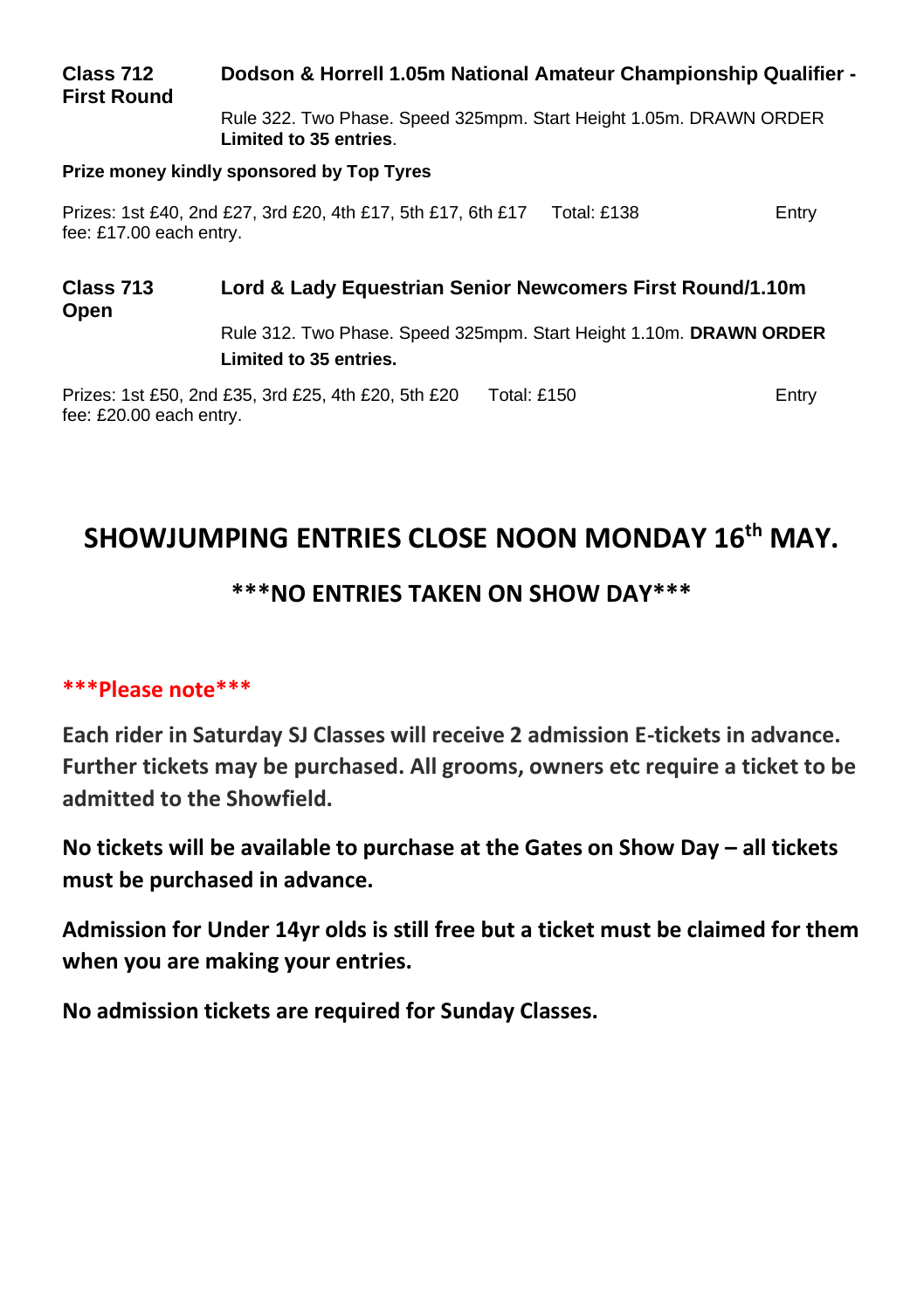## **SHEEP Senior Convener: M. Black Convener: C. Maitland**

#### **Start: 10.00 am**

**Interbreed will be judged at 1.00 pm by Mr Raymond Irvine, Tomintoul.**

The Sheep Interbreed Champion will be awarded £40 prize money, kindly sponsored by **Downfield Farm**.

#### **OVERALL TROPHIES**

**The John Bell (Perpetual) Challenge Cup** for the exhibitor gaining the most points in the Sheep Classes. Class award only. First - 3 points; second - 2 points; third - 1 point.

**The Angle Park Sand & Gravel (Perpetual)** - presented by Angle Park Sand & Gravel Co, Ladybank for the Best Exhibit in the Sheep classes.

#### **NOTES**

No approved facility exists at this Show for exhibits from Scrapie Monitored flocks. Exhibitors must have an attendant with each exhibit during judging, otherwise the stock cannot be judged.

**MV Health Declarations will now be collected before sheep are unloaded, validated and returned to SAC.** 

**Grand Parade of Prizewinners, kindly sponsored by Kingdom Carpets, will be at 3.30 pm in the Main Ring.**

**Entry Fee for Classes 250-312: £5 per entry (£8 - 15th April - 11th May) NO Entry Fee for Classes 313 & 314**

**PRIZE MONEY FOR CLASSES 250-312** 

**1st - £15, 2nd - £12, 3rd - £9 per Class. Classes 313 & 314 - 1st £10.00, 2nd £8.00, 3rd £6.00, 4th £4.00, 5th £3.00, 6th £2.00** 

#### **BORDER LEICESTER Mr N Howie, Alnwick (Judge)**

#### **TROPHIES & PRIZES**

**The Markinch Burgh Cup (Perpetual)** - presented by the Town Council, Merchants and Traders of the Burgh of Markinch and District for the Best Exhibit in the Border Leicester classes. **The Willie Adams Memorial Cup (Perpetual)** for the Best Pair of Border Leicester Lambs (Tup and Ewe) bred by exhibitor.

This Show qualifies for the Exhibitor of the Year Award.

The Society of Border Leicester Sheep Breeders offers a Rosette for the Best Exhibit.

#### **Kindly sponsored by Angle Park Sand & Gravel Co Ltd**

- Class 250 Border Leicester Tup one shear or over.
- Class 251 Border Leicester Tup Lamb.
- Class 252 Border Leicester Ewe nursing or having nursed its lamb.
- Class 253 Border Leicester Gimmer.
- Class 254 Border Leicester Ewe Lamb.
- Class 255 Group of 3 Border Leicesters 1 male and 2 females.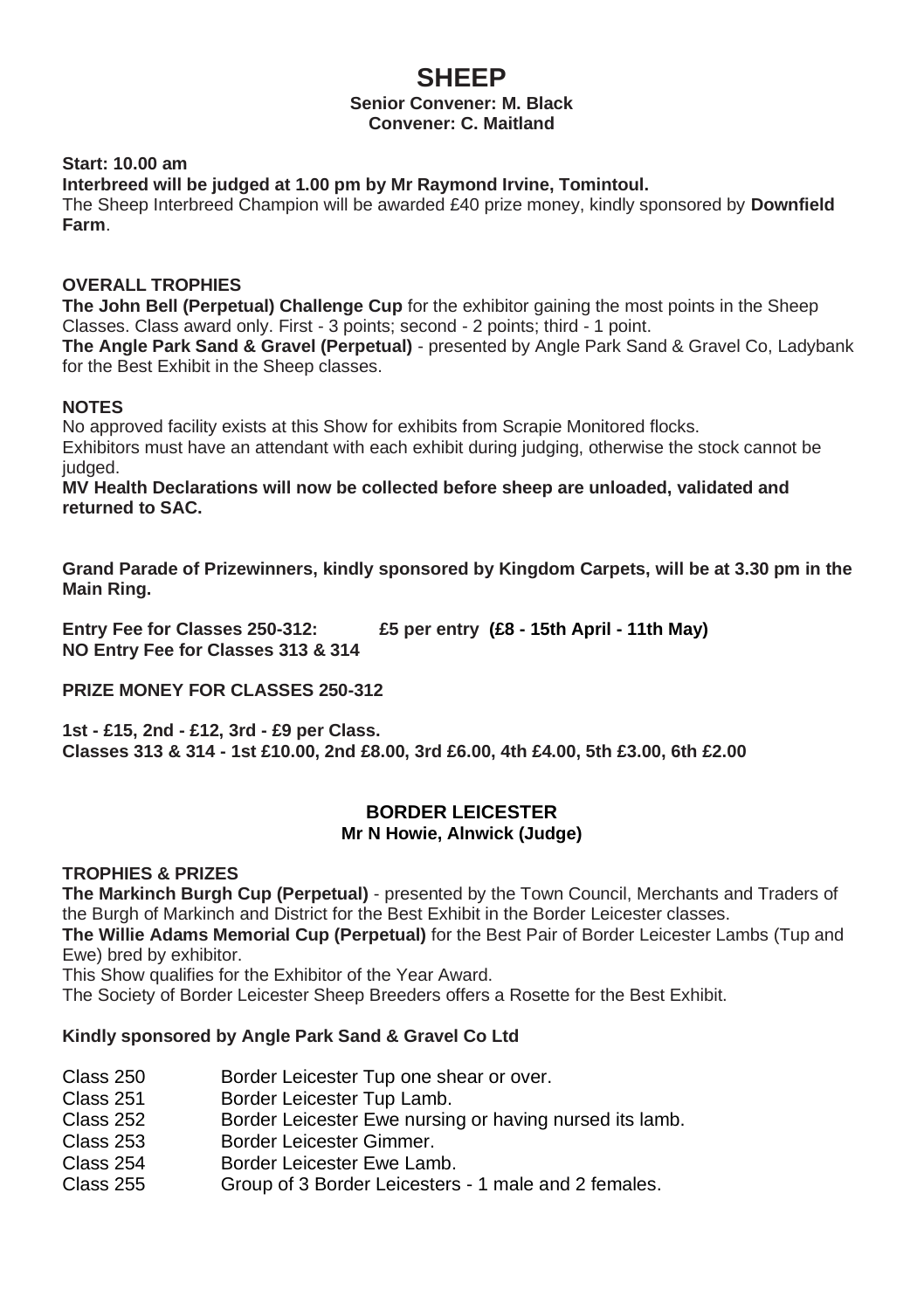#### **SUFFOLK Mr M Stuart, Ellon (Judge)**

#### **TROPHIES & PRIZES**

**The George C Knight Cup (Perpetual)** for the Best Exhibit, male or female, in the Suffolk Sheep classes.

The **Suffolk Sheep Society** offers a Rosette for the Best Exhibit & Reserve from a Registered Flock. **Class 261:** The Tayside Suffolk Breeders Club offers rosettes for 1st-3rd placed pairs. Entrants must be members of the Tayside Suffolk Breeders' Club, lambs must be bred by the exhibitor, entries in this class must be different animals to those entered in classes 257 and 260.

#### **Kindly sponsored by Mr Derek Chapman-Wood**

| Class 256 | Suffolk Tup one shear or over.                 |
|-----------|------------------------------------------------|
| Class 257 | Suffolk Tup Lamb.                              |
| Class 258 | Suffolk Ewe nursing or having nursed its lamb. |
| Class 259 | Suffolk Gimmer.                                |
| Class 260 | Suffolk Ewe Lamb.                              |
| Class 261 | A Pair of Untrimmed Suffolk Lambs. (SEE NOTE)  |
| Class 262 | Group of 3 Suffolks - 1 male and 2 females.    |
|           |                                                |

#### **TEXEL Mr M Coubrough, Biggar (Judge)**

#### **TROPHIES & PRIZES**

**SAI Trophy (Perpetual)** for the Champion Texel.

#### **Kindly sponsored by Johnston Carmichael**

| Texel Tup one shear or over.                 |
|----------------------------------------------|
| Texel Tup Lamb.                              |
| Texel Ewe nursing or having nursed its lamb. |
| Texel Gimmer.                                |
| Texel Ewe Lamb.                              |
| Group of 3 Texels - 1 male and 2 females.    |
|                                              |

#### **AOB**

Mr A Morton, Denny (Judge)

#### **TROPHIES & PRIZES**

**The Wellside Trophy (Perpetual)** - presented by the Maddock Family, Wellside Ryelands, Kingswells, Aberdeen for the Champion in the Any Other Breed section.

NOTE: AOB Classes 269-274 will be split into long wool and short wool breeds if numbers forward warrant it.

- Class 269 Any other breed Tup one shear or over.<br>Class 270 Any other breed Tup Lamb.
- Any other breed Tup Lamb.
- Class 271 Any other breed Ewe nursing or having nursed its lamb.
- Class 272 Any other breed Gimmer.<br>Class 273 Any other breed Ewe Lam
- Any other breed Ewe Lamb.
- Class 274 Any other breed group of 3 1 male and 2 females.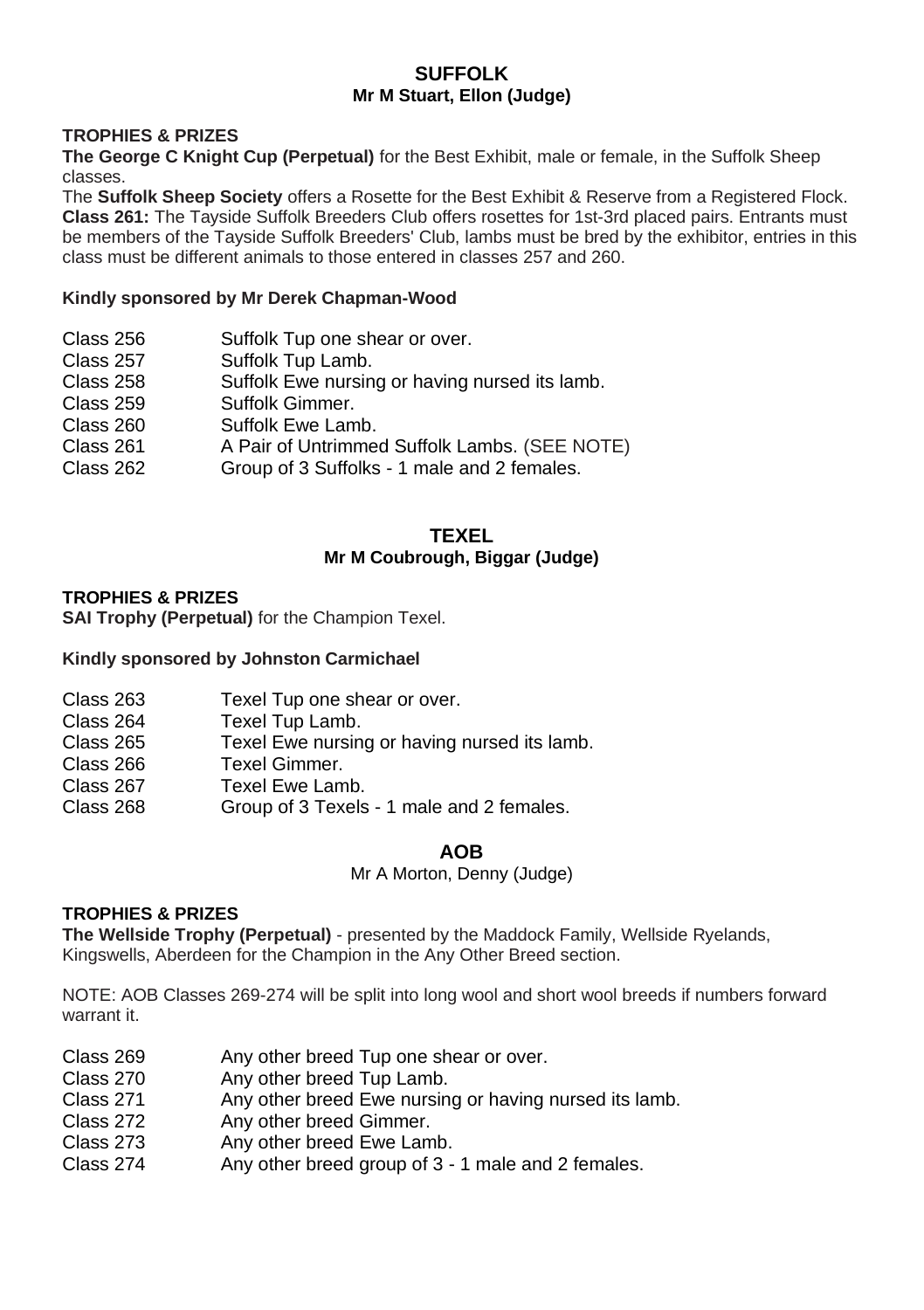## **BLUEFACED LEICESTER Mr M Coubrough, Biggar (Judge)**

#### **TROPHIES & PRIZES**

**The J G Riddell & Sons Trophy (Perpetual)** - presented by Messrs J G Riddell & Sons, Ladybank, for the Champion Bluefaced Leicester.

#### **Kindly sponsored by Virgin Money**

- Class 275 Bluefaced Leicester Tup one shear or over.<br>Class 276 Bluefaced Leicester Tup Lamb
- Class 276 Bluefaced Leicester Tup Lamb.<br>Class 277 Bluefaced Leicester Ewe nursin
- Class 277 Bluefaced Leicester Ewe nursing or having nursed its lamb.<br>Class 278 Bluefaced Leicester Gimmer.
- Class 278 Bluefaced Leicester Gimmer.<br>Class 279 Bluefaced Leicester Ewe Lam
- Class 279 Bluefaced Leicester Ewe Lamb.<br>Class 280 Group of 3 Bluefaced Leicesters
- Group of 3 Bluefaced Leicesters 1 male and 2 females.

### **CHEVIOT Mrs M Davidson, Falkirk (Judge)**

#### **TROPHIES & PRIZES**

**The Association Cup (Perpetual)** for the Best Exhibit, male or female, in the Cheviot classes. Champion & Reserve Champion Rosettes from North Country Cheviot Sheep Society.

#### **Kindly sponsored by Thorntons Solicitors & Estate Agents**

- Class 281 Cheviot Tup one shear or over.<br>Class 282 Cheviot Tup Lamb
- Class 282 Cheviot Tup Lamb.<br>Class 283 Cheviot Ewe with La
- Cheviot Ewe with Lamb at foot.
- Class 284 Cheviot Gimmer.<br>Class 285 Cheviot Ewe Lam
- Class 285 Cheviot Ewe Lamb.<br>Class 286 Group of 3 Cheviots
- Group of 3 Cheviots 1 male and 2 females.

#### **HALF BREDS Mrs M Davidson, Falkirk (Judge)**

#### **TROPHIES & PRIZES**

**The Association Cup (Perpetual**) for the Best Exhibit in the Half-Bred classes.

#### **Kindly sponsored by James Hair & Co**

| Class 287 | Half-bred Ewe nursing or having nursed its Lamb. |
|-----------|--------------------------------------------------|
| Class 288 | Half-bred Gimmer.                                |

#### **CROSSES Mr A Morton, Denny (Judge)**

#### **TROPHIES & PRIZES**

**The Bob Graves Memorial Trophy (Perpetual)** for the best non pedigree ewe with pair of lambs at foot.

- Class 289 Pen of 3 Gimmers, any cross. Class 290 Continental Cross Gimmer or Ewe nursing or having nursed its Lamb. Class 291 Down Cross Gimmer or Ewe nursing or having nursed its Lamb.
- Class 292 Ewe, non-pedigree, with pair of Lambs at foot.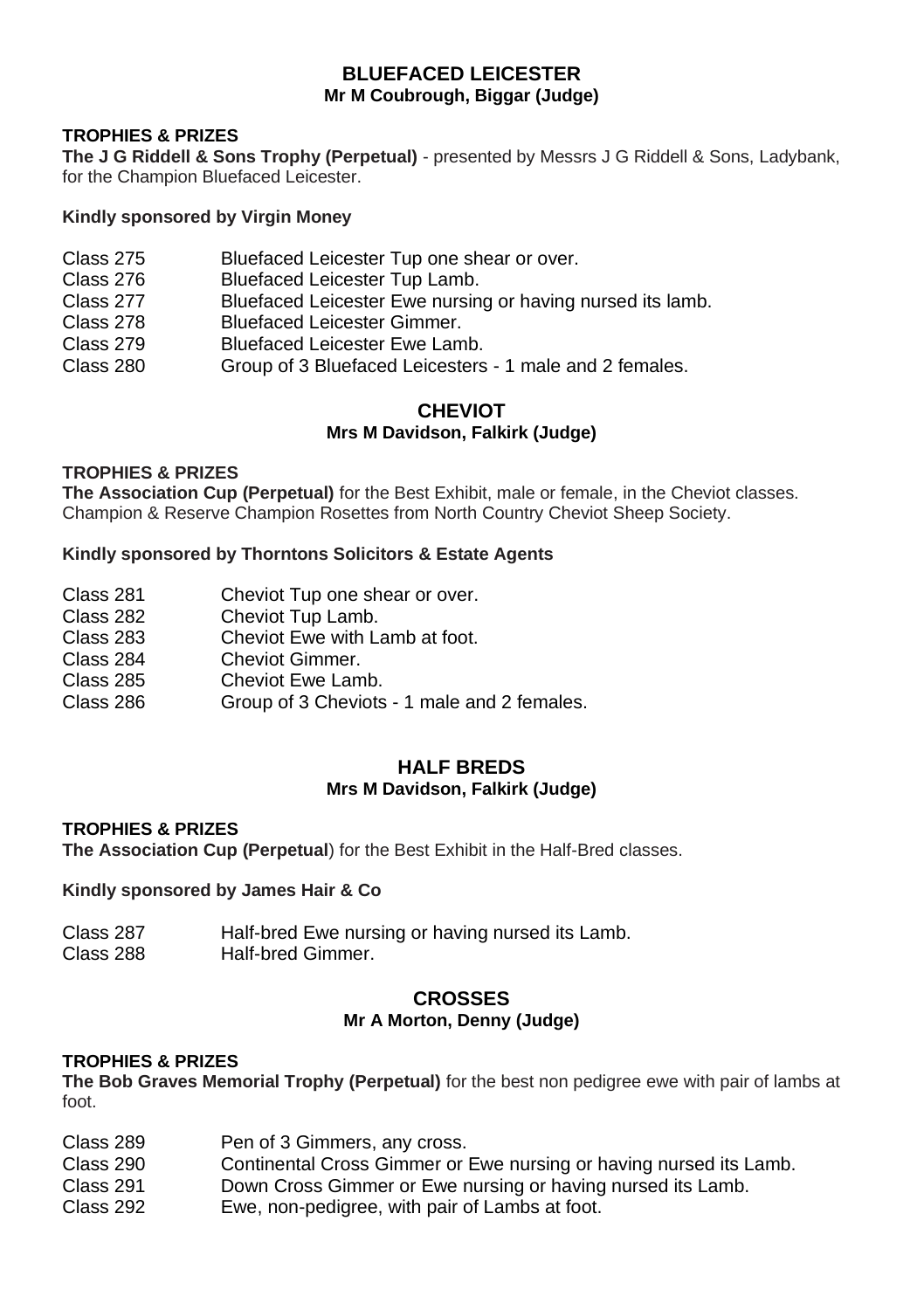### **FAT LAMBS Mr A Morton, Denny (Judge)**

#### **TROPHIES & PRIZES**

**The Scottish National Fat Stock Club (1916) Trophy** for the best pair of lambs by a native sire. **The James Gray Cup (Perpetual)** for the Best Exhibit in the Fat Lamb classes.

#### **Kindly sponsored by A & J Nelson (Haulage Contractors) Ltd**

| Class 293 | Pair of Lambs by Native Sire.      |
|-----------|------------------------------------|
| Class 294 | Pair of Lambs by Continental Sire. |

#### **SHETI AND Mr Andrew Bain, East Lothian (Judge)**

#### **TROPHIES & PRIZES**

**The Wine Byre Merchants Quaich (Perpetual)** for the Champion Shetland.

**The Rothes Plate** for The Champion Coloured Shetland.

**The Fieldview Plate** for the Best White Shetland

**The Ewingston Salver** for the Best Patterned Shetland.

The Shetland Sheep Society offers a Cup presented by Kate Sharp for Best Patterned Sheep not entered in any previous class and a Rosette for the Overall Breed Champion and Reserve Champion, Young Handler (under 17) and Novice Handler (first showing season).

NOTE: Entry forms for Shetland Sheep must state if exhibits are White or Coloured.

| Shetland Tup one shear or over (White).                                  |
|--------------------------------------------------------------------------|
| Shetland Tup one shear or over (Coloured).                               |
| Shetland Tup Lamb (White).                                               |
| Shetland Tup Lamb (Coloured).                                            |
| Shetland Ewe (White).                                                    |
| Shetland Ewe (Coloured).                                                 |
| Shetland Gimmer (White).                                                 |
| Shetland Gimmer (Coloured).                                              |
| Shetland Ewe Lamb (White).                                               |
| Shetland Ewe Lamb (Coloured).                                            |
| Patterned Shetland sheep - open to any Shetland not entered in any other |
|                                                                          |
| Group of 3 Shetlands - 1 male and 2 females. (SEE NOTE)                  |
|                                                                          |

#### **JACOB Mr E MacMillan, Glasgow (Judge)**

#### **TROPHIES & PRIZES**

**The Dawson International Trophy (Perpetual)** for the Champion Jacob.

#### **Kindly sponsored by Allied Surveyors Scotland**

| Class 307 |  | Jacob Tup, one shear or over. |  |  |
|-----------|--|-------------------------------|--|--|
|-----------|--|-------------------------------|--|--|

- Class 308 Jacob Tup Lamb.
- Class 309 Jacob Ewe nursing or having nursed its Lamb.
- Class 310 Jacob Gimmer.<br>Class 311 Jacob Ewe Lam
- Jacob Ewe Lamb.
- Class 312 Group of 3 Jacobs 1 male and 2 females.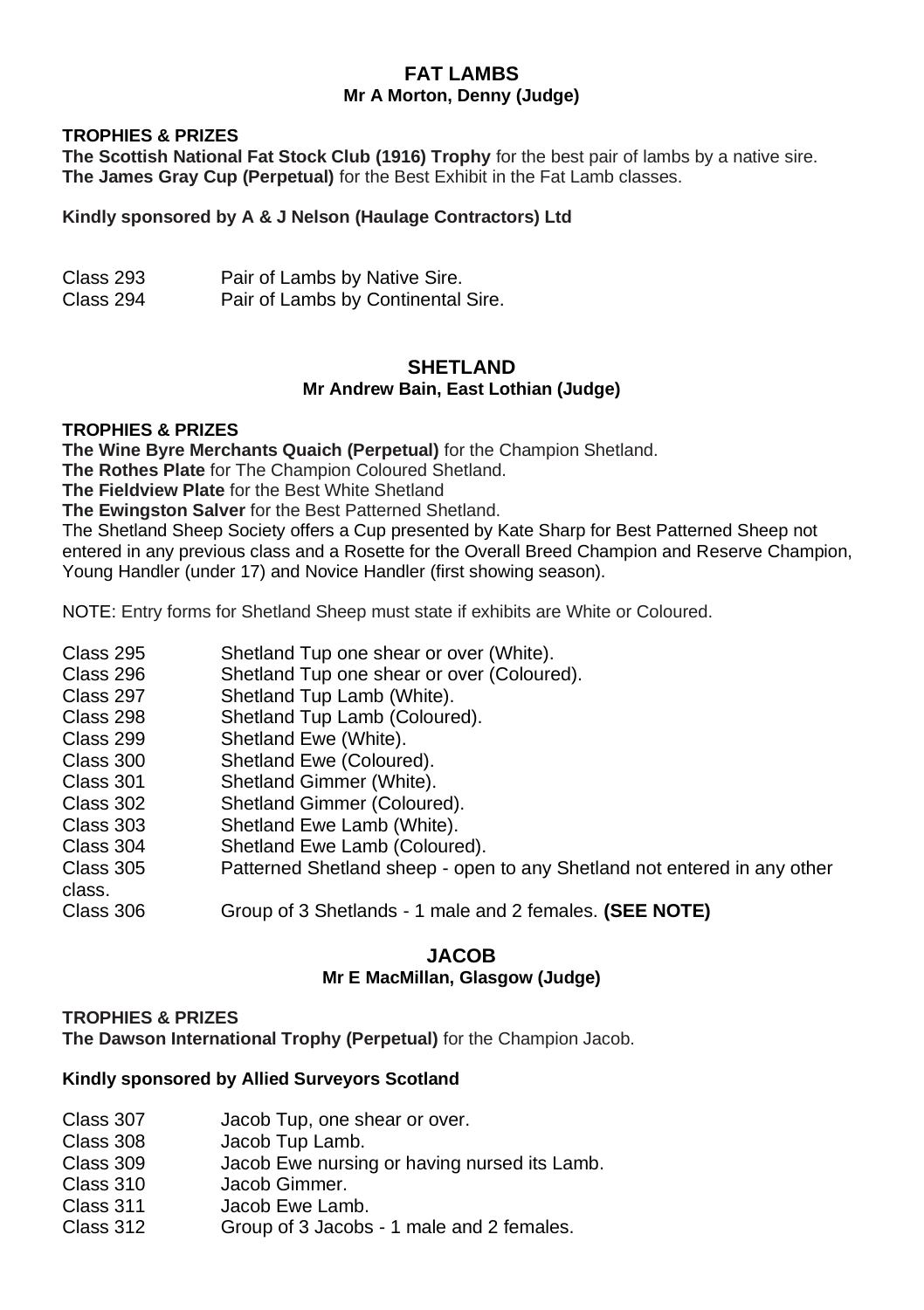### **YOUNG HANDLERS (Sheep) Mr N Howie, Alnwick (Judge)**

#### **TROPHIES & PRIZES**

**The Fergusson Cup (Perpetual)** presented by W Fergusson for the best exhibitor in the young handler (sheep) section.

Class to be judged on the basis of presentation of the stock, knowledge and skill of the handler. The winner of Class 313 will compete against the winner of Class 314 for the Fergusson Cup.

**PRIZE MONEY** 1st £10.00, 2nd £8.00, 3rd £6.00, 4th £4.00, 5th £3.00, 6th £2.00 per class

ENTRY - **FREE**. Entries on the day are welcome.

#### **Kindly sponsored by NFU Mutual, Cupar Branch**

- Class 313 Lamb born on or after 1 January 2022 to be shown by handler less than 10 years of age on the day of the show.
- Class 314 Lamb born on or after 1 January 2022 to be shown by handler less than 16 years of age on the day of the show.

**CATALOGUE ENTRIES FOR SATURDAY'S SHOW CLOSE 14th April. Late entries will be accepted at a higher fee, shown in brackets, until 11th May but will not be in the main Catalogue.**

## **\*\*\*NO ENTRIES TAKEN ON SHOW DAY\*\*\***

#### **\*\*\*Please note\*\*\***

**No tickets will be available to purchase at the Gates on Show Day – all tickets must be purchased in advance at https://fifeshow.com/book-your-2022-tickets**

**Admission for Under 14yr olds is still free but a ticket must be claimed for them.**

## **HOME PRODUCE**

**Mrs F. Meldrum, Windygates (Judge) Mrs J. Smith, Kennoway (Judge)**

#### **Start: 10.00 am in the Young Farmers Tent**

| Under 9 Years | Classes 350-354 |
|---------------|-----------------|
| 9-15 Years    | Classes 355-359 |
| Open Classes  | Classes 360-365 |

#### **TROPHIES & PRIZES**

**The Perpetual Cup** - presented by the late Mr M B Danskin, Strathkinness for the Exhibitor gaining the most points in the Open classes (360-371).

**The Association (Perpetual) Cup** for the Exhibitor gaining the most points in the Under 15 classes (355-359).

**The Alston Doig & Smith (Perpetual) Trophy** for the most points gained in the Under 9 classes (350-354).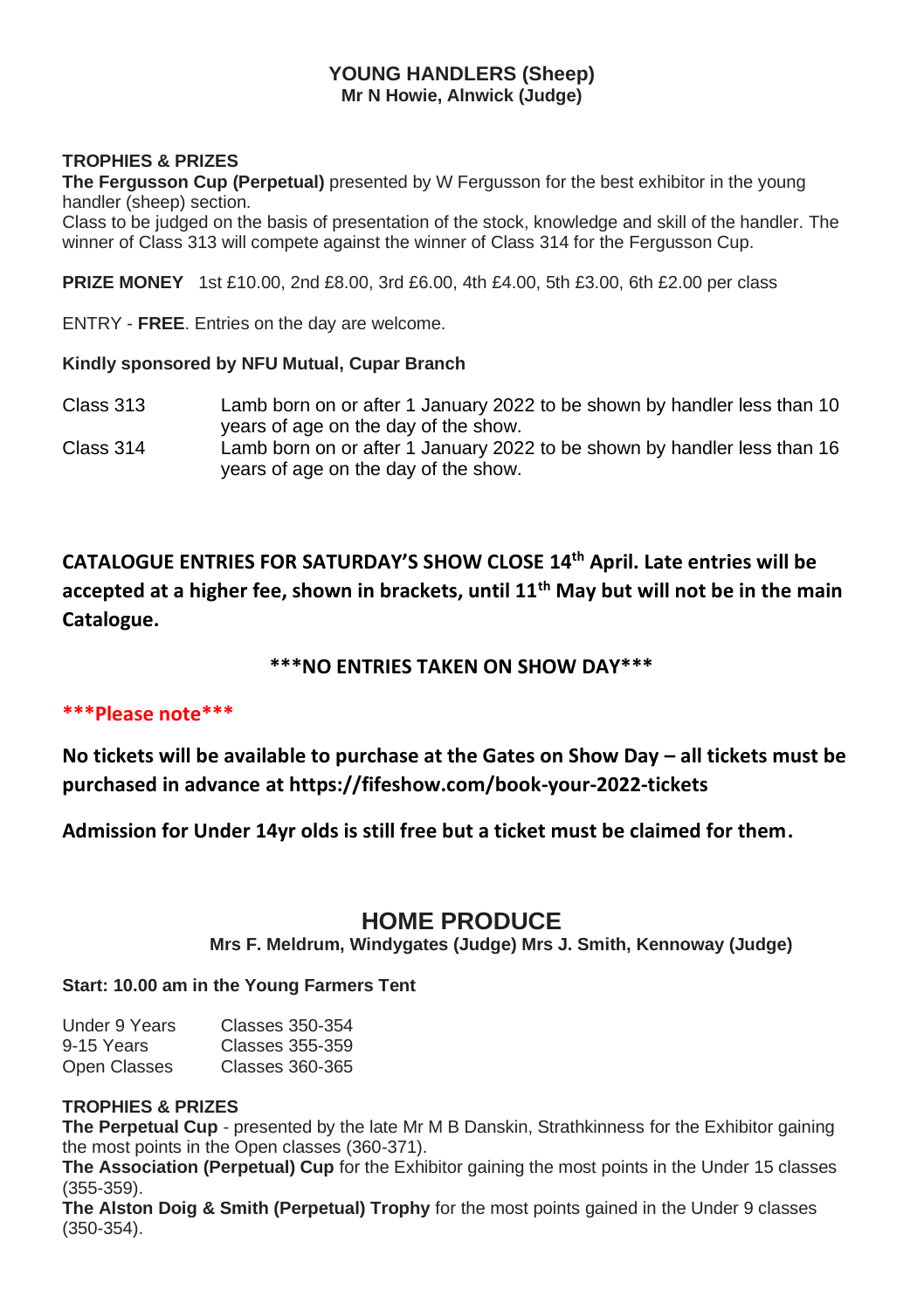**The Reedieleys Rosebowl (Perpetual**) presented by Mrs Posie Arbuckle for the most points gained by a Bell Baxter YFC female member.

**The Ovenstone Quaich (Perpetual)** presented by the Wilson family for the most points gained by an East Fife YFC female member

#### **PRIZE MONEY**

**1st - £2; 2nd - £1; 3rd - 50p each Class + First to Third Prize Cards £5 for person with most points in each of three sections.** 

#### **NOTES**

Members of the East Fife and Bell Baxter YFCs are welcome to enter the Open classes.

Class points: First - 3 points; Second - 2 points; Third - 1 point.

### **All Entries to be collected by 2.00 pm.**

Exhibitors in the Under 15 Classes will compete for Champion and Reserve.

Exhibitors in the Open Classes will compete for Champion and Reserve.

All baking entries must be placed on either a white doyley or paper plate, supplied by the exhibitor.

All entries must be named on underside and placed in the Show Tent by 9.45 am.

Exhibitors are restricted to one entry in each class.

#### **Entries must be submitted to the Secretary by the closing date - 16 April for inclusion in the Catalogue. Late entries taken until 13th May. Entries on the day will NOT be accepted.**

### **ENTRY FEES: £1 DAY MEMBERSHIP + £1 PER ENTRY**

### **Under 9yrs**

| Class 350 | A handprint painted picture                |
|-----------|--------------------------------------------|
| Class 351 | Design a badge for the Fife Show President |
| Class 352 | Make a paper mache item                    |
| Class 353 | Three decorated sponge cakes               |
| Class 354 | Two decorated KitKats                      |

## **Under 15yrs**

| A healthy breakfast in a small kilner jar           |
|-----------------------------------------------------|
| Four pieces white chocolate fudge                   |
| A doorstop - any craft                              |
| Poster promoting Fife (computer permitted)          |
| Make a quirky cushion from an old T shirt or jumper |
|                                                     |

## **Open Classes**

| Class 360 | A small savoury dish incorporating couscous              |
|-----------|----------------------------------------------------------|
| Class 361 | Three cherry scones                                      |
| Class 362 | Three pieces unbaked peppermint traybake                 |
| Class 363 | Fresh floral arrangement in an empty soup tin            |
| Class 364 | Knitted beanie                                           |
| Class 365 | Four photographs depicting the seasons - display on card |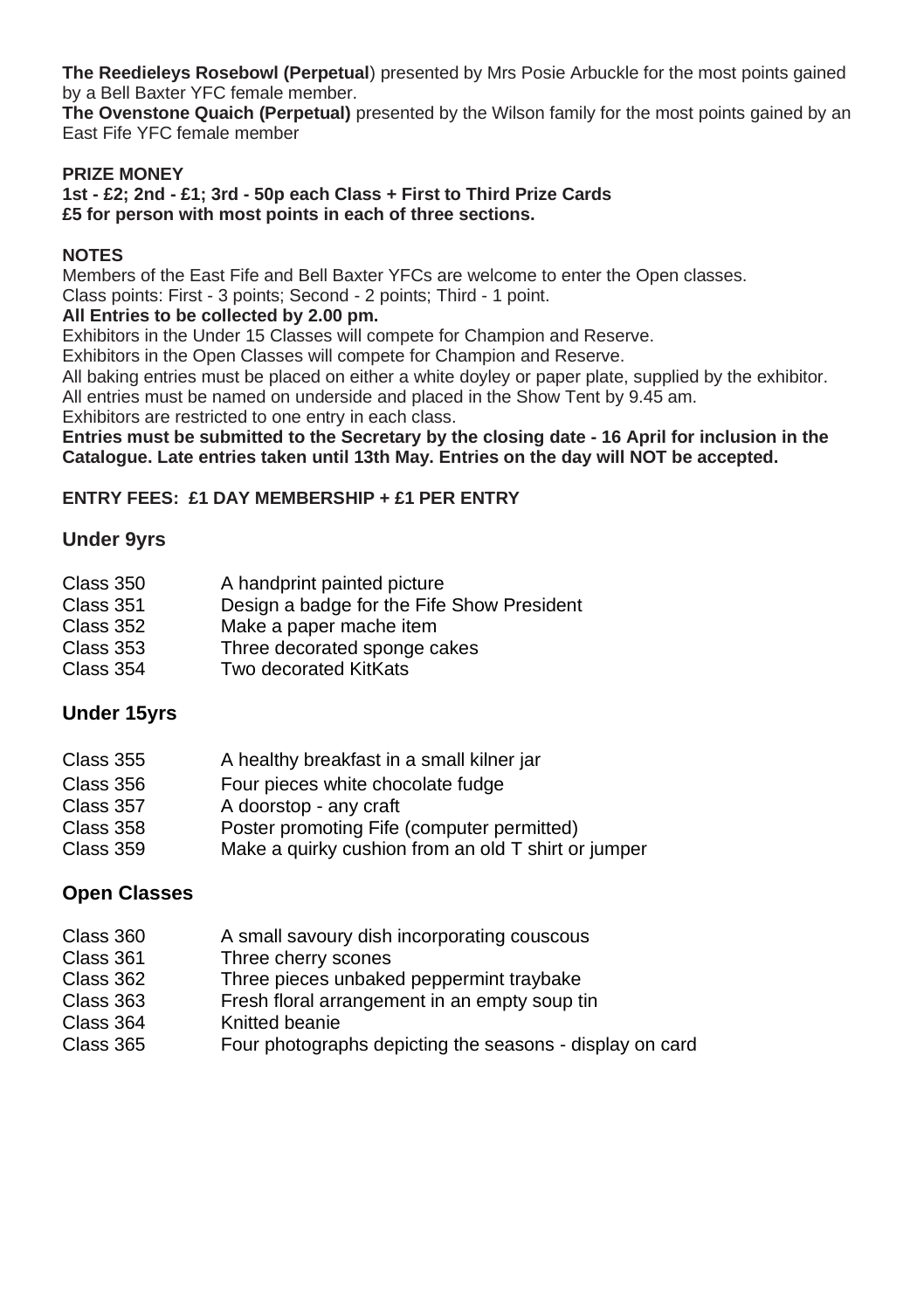## **POULTRY CLASSES**

**Mr J Finlayson, Dumfries (Judge) TBC (Judge) Convenor: Mr D. Durie, Boarhills**

**Start: 10.00 am in Poultry Marquee** 

#### **TROPHIES & PRIZES**

**The Association (Perpetual) Challenge Cup** and Rosette for Best Bird in Poultry classes.

**The Forthside Cup (Perpetual)** and Special Prize of £5 for Best Bird in Poultry classes, confined to County of Fife.

**The Robertson Cup (Perpetual**) presented by Mrs Helen Robertson for Best Wyandotte Bantam, male or female.

**The Rettie Cup (Perpetual)** presented by Andrew Rettie for Best Large Soft Feathered Bird. **The Patrick Cup (Perpetual)** for Best Plymouth Rock.

**The W Smith & Sons Knightsward** Trophy for Best Waterfowl.

**The Paterson Cup (Perpetual)** for the Best Exhibit in the Young Fanciers classes.

**The Lang Spoon** presented by Mr DM Durie for the Best Eggs.

**The Sturton Cup (Perpetual)** for the Best True Bantam, presented by Ian Sturton, Ceres.

The Poultry Club of Great Britain offers rosettes and Certificates of Merit for the Show Champion,

Reserve Show Champion, Best Juvenile Exhibit and Best Egg Exhibit.

**PRIZES** - First to Third Prize Cards.

£10 to Best in Show, £5 to Best Waterfowl, £5 to Best Large Fowl, £5 to Best Soft Feathered Bantam Light, £5 to Best Soft Feathered Bantam Heavy, £5 to Best Hard Feathered Bantam, £5 to Best National Breed, £5 to Best True Bantam, £5 for Best Bird from Fife, £5 for Best Soft Feather Bantam overall and £5 to the Best Young Fancier.

#### **NOTES**

HELD UNDER POULTRY CLUB RULES. The Fife Show is affiliated to the Poultry Club of Great **Britain** 

No feeding allowed in pens until after judging.

Birds must have been in Scotland for a minimum of 13 days before the date of the Show and have shown no signs of illness in that period.

Entries for inclusion in the catalogue must be submitted to the Secretary by the closing date - 14 April. Late Entries will be taken from 15th April - 11th May but will not be included in the Catalogue. Entries on the day will NOT be accepted.

**ENTRY FEES** - £1 day Membership and £1 per bird. Young Fanciers Classes **FREE**

- Class 400 Half dozen bantam's fresh eggs any colour
- Class 401 Half dozen hen's fresh eggs brown
- Class 402 Half dozen hen's fresh eggs tinted
- Class 403 Half dozen hen's fresh eggs white<br>Class 404 Half dozen hen's fresh eggs any o
- Half dozen hen's fresh eggs any other colour
- Class 405 Half dozen duck's fresh eggs
- Class 406 Three fresh goose eggs
- Class 407 Goose or gander.
- Class 408 Aylesbury duck or drake.
- Class 409 Rouen duck or drake.
- Class 410 Runner duck or drake.
- Class 411 Call drake.
- Class 412 Call duck.
- Class 413 Drake, AOV.
- Class 414 Duck, AOV.<br>Class 415 Miniature du
- Miniature duck or drake, AOV.
- Class 416 Khaki Campbell.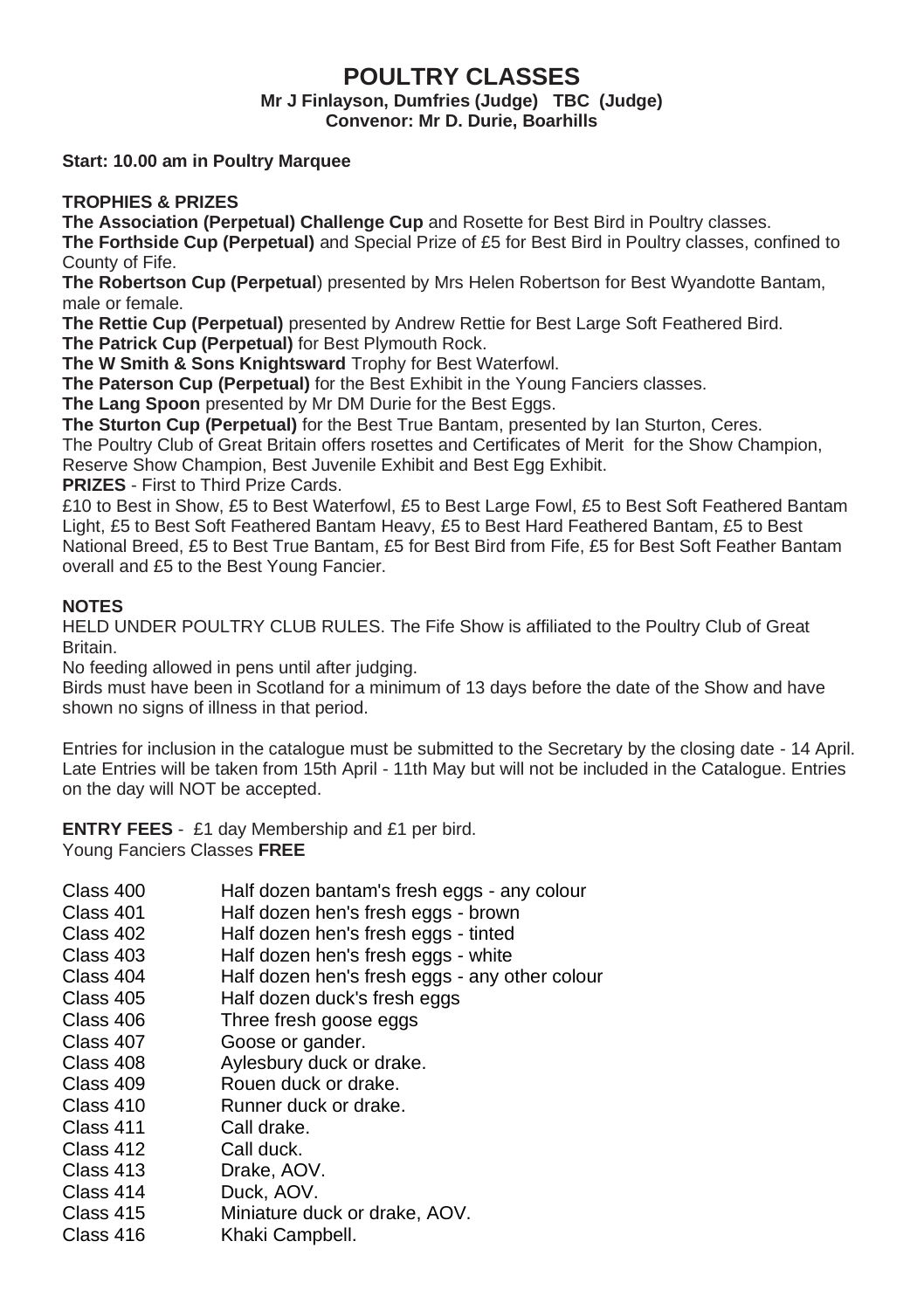| Class 417 | Non Standard Shetland Duck, Male or Female                 |
|-----------|------------------------------------------------------------|
| Class 418 | Old English game large, any colour, male or female.        |
| Class 419 | AOV hard feather large fowl, male or female.               |
| Class 420 | Leghorn, male or female.                                   |
| Class 421 | Rhode Island Red, male or female.                          |
| Class 422 | Sussex, male or female.                                    |
| Class 423 | Wyandotte, male or female.                                 |
| Class 424 | Maran, male or female.                                     |
| Class 425 | Orpington, male or female.                                 |
| Class 426 | Australorp, male or female.                                |
| Class 427 | Welsummer, male.                                           |
| Class 428 | Welsummer, female.                                         |
| Class 429 | AOV, male - soft feathered.                                |
| Class 430 | AOV, female - soft feathered.                              |
| Class 431 | Utility, AOV, male or female.                              |
| Class 432 | Crossbred laying female.                                   |
| Class 433 | Silkie, male or female.                                    |
| Class 434 | Scots Grey male or female - large.                         |
| Class 435 | Dumpy male or female - large.                              |
| Class 436 | Old English Game bantam Spangle, male or female.           |
| Class 437 | Old English Black Red, male or female.                     |
| Class 438 | Old English Clay or Wheaten, male or female.               |
| Class 439 | Old English Game bantam Black or Blue, male or female.     |
| Class 440 | Modern Game bantam, any colour, male.                      |
| Class 441 | Modern Game bantam, any colour, female.                    |
| Class 442 |                                                            |
| Class 443 | Any other colour Game bantam, male.                        |
| Class 444 | Any other colour Game bantam, female.                      |
| Class 445 | White Wyandotte bantam male.                               |
| Class 446 | White Wyandotte bantam, female.                            |
| Class 447 | Wyandotte bantam AOV, male.                                |
|           | Wyandotte bantam AOV, female.                              |
| Class 448 | Rhode Island bantam, male.<br>Rhode Island bantam, female. |
| Class 449 |                                                            |
| Class 450 | Sussex bantam, male.                                       |
| Class 451 | Sussex bantam, female.                                     |
| Class 452 | Black Leghorn bantam, male or female.                      |
| Class 453 | White Leghorn bantam, male or female.                      |
| Class 454 | Leghorn bantam, any other colour, male                     |
| Class 455 | Leghorn bantam, any other colour, female                   |
| Class 456 | Australorp bantam, male.                                   |
| Class 457 | Australorp bantam, female.                                 |
| Class 458 | Scots Grey bantam, male.                                   |
| Class 459 | Scots Grey bantam, female.                                 |
| Class 460 | Dumpy bantam, male or female                               |
| Class 461 | Ancona bantam, male or female                              |
| Class 462 | Buff Rock bantam, male or female.                          |
| Class 463 | Rock bantam, any other colour, male.                       |
| Class 464 | Rock bantam, any other colour, female.                     |
| Class 465 | Minorca bantam, male or female.                            |
| Class 466 | Silkie bantam, male.                                       |
| Class 467 | Silkie bantam, female.                                     |
| Class 468 | Poland bantam, any other colour, male or female.           |
| Class 469 | AOV bantam, heavy breed, male - soft feathered.            |
| Class 470 | AOV bantam, heavy breed, female - soft feathered.          |
| Class 471 | AOV bantam, light breed, male - soft feathered.            |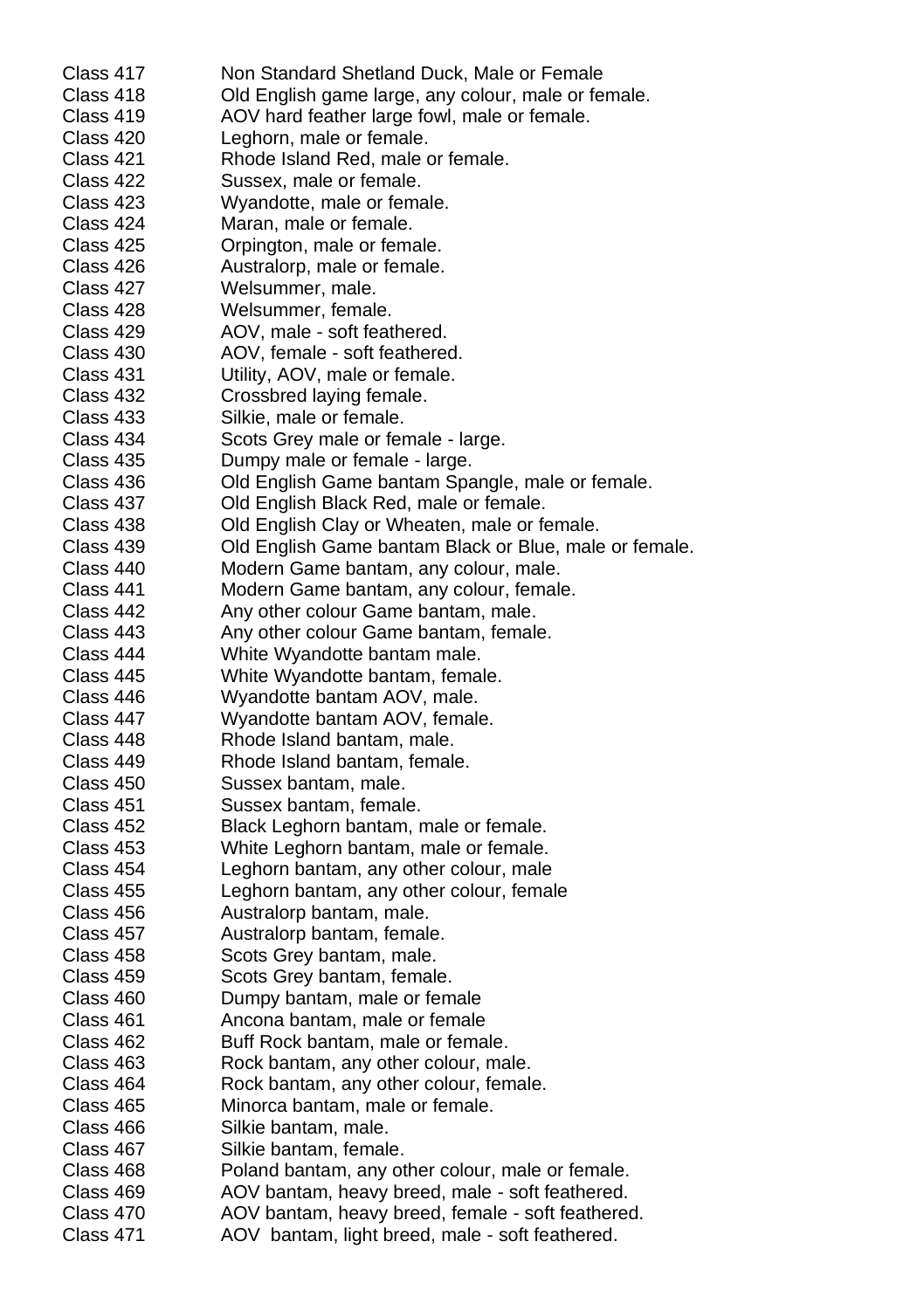| Class 472 | AOV bantam, light breed, female - soft feathered. |
|-----------|---------------------------------------------------|
| Class 473 | Crossbred bantam, male or female.                 |
| Class 474 | Hamburgh Spangle, male or female.                 |
| Class 475 | Hamburgh Pencilled, male.                         |
| Class 476 | Hamburgh Pencilled, female.                       |
| Class 477 | Belgium bantam, male or female                    |
| Class 478 | Barbu d'Uccle bantam, male or female              |
| Class 479 | Barbu d'Anvers bantam, male or female             |
| Class 480 | Rosecomb bantam, male or female.                  |
| Class 481 | Dutch bantam, AOC, male.                          |
| Class 482 | Dutch bantam, AOC, female.                        |
| Class 483 | Serama bantam, male.                              |
| Class 484 | Serama bantam, female,                            |
| Class 485 | AOV True bantam, male.                            |
| Class 486 | AOV True bantam, female.                          |
| Class 487 | Pekin Black, male or female.                      |
| Class 488 | Pekin White, male or female.                      |
| Class 489 | Pekin, any other colour, male or female           |

## **YOUNG FANCIERS CLASSES (under 16yrs)**

- Class 490 Any variety Game bantam, male.
- Class 491 Any variety Game bantam, female.<br>Class 492 Any variety Soft Feathered bantam
- Class 492 Any variety Soft Feathered bantam, male.
- Class 493 Any variety Soft Feathered bantam, female.
- Class 494 Any variety true bantam, male.<br>Class 495 Any variety true bantam female
- Class 495 Any variety true bantam, female.<br>Class 496 Any variety Waterfowl, male or fe
- Any variety Waterfowl, male or female.

## **PETS**

#### **Mr A Kennedy, Cupar (Judge)**

#### **Start: 11.00 in the Pet Show Tent in Field 2**

#### **TROPHIES & PRIZES**

**The Ogilvie Shepherd Silver Cup (Perpetual)** for the Best Conditioned Rabbit. **PRIZES** First to Sixth Rosettes

#### **NOTES**

**NO ENTRY FEE**. Entries will only be taken on the day of the Show at The Pet Show Tent from 9.15- 10.30 am

- Class 525 Best conditioned rabbit, owned and exhibited by a Juvenile aged 16 or under.
- Class 526 Pet Guinea Pig, owned and exhibited by a Juvenile aged 16 or under.<br>Class 527 Open class, any pet other than rabbits or quinea pigs, owned and exh
- Open class, any pet other than rabbits or guinea pigs, owned and exhibited by a Juvenile aged 16 or under.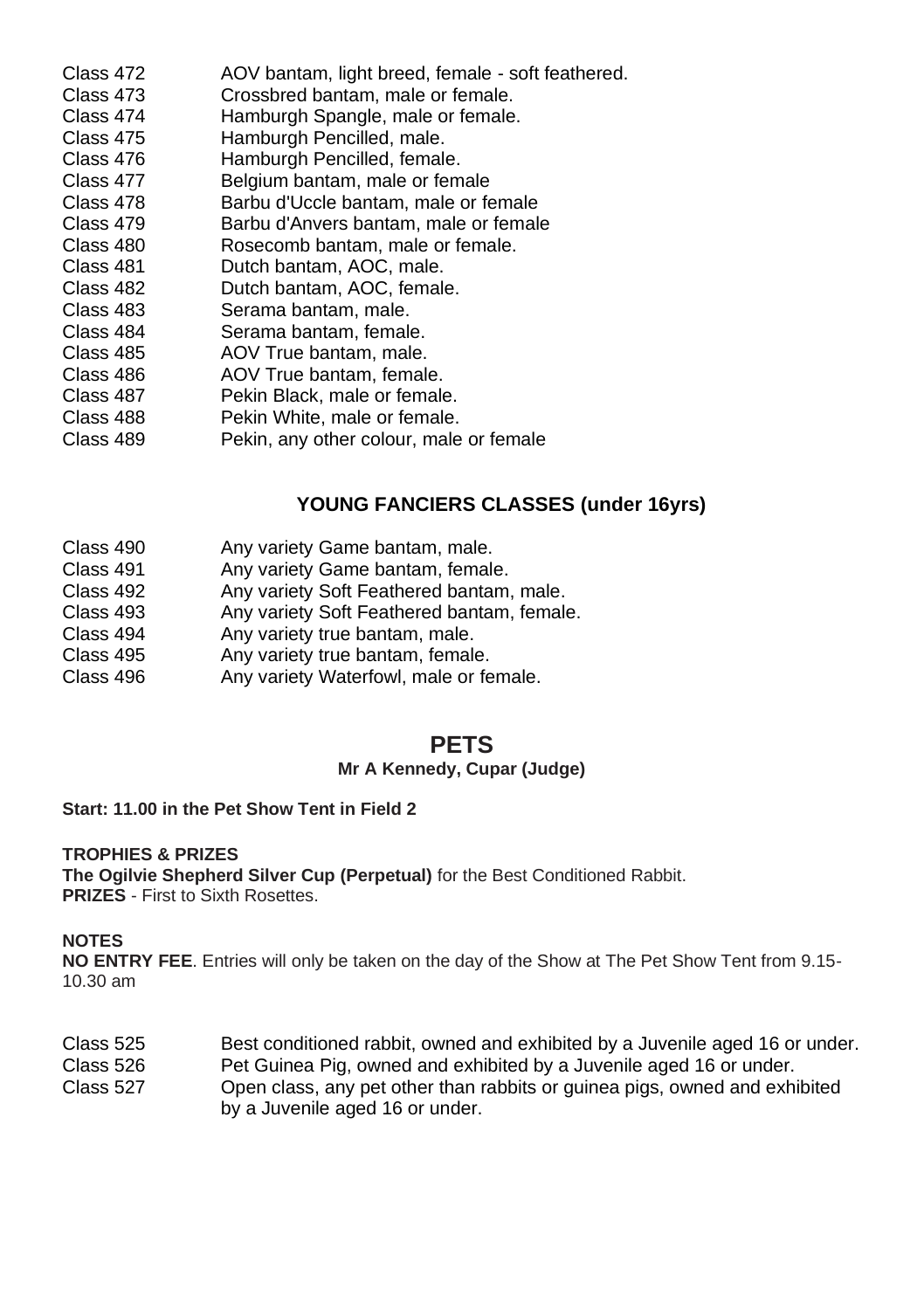### **DOGS Mrs Carol Mackenzie, St Andrews (Judge)**

#### **Start: 1.45 pm in Dog Ring, in Game Fair area**

#### **TROPHIES & PRIZES The Farquharson Cup** for the Best Dog in the Show. **PRIZES - First to Sixth Rosettes. Goodie bags, kindly supplied by Top Spec.**

#### **NOTES**

The following classes are Companion Dog classes held by permission of the Scottish Kennel Club, and are subject to Kennel Club Rule A11. Dogs competing do not require to be registered at the Kennel Club, but entries in these classes are only accepted on condition that each exhibitor agrees to exhibit under the regulations of the Scottish Kennel Club for Companion Dog classes. Dogs which have won any of the following awards are not eligible to enter the pedigree Classes: Challenge Certificate (or any award that counts towards the title of champion under the rules of any governing body recognised by the Kennel Club); Reserve Challenge Certificate; Junior Warrant. Only undocked dogs and legally docked dogs may be entered for exhibition at this Show. Dogs must be 6months old or over on Show day.

**Entries will only be taken on the day of the Show at the Secretary's tent at the Main Ring from 11.15 am-12.45 pm.**

**Kindly sponsored by Galbraith**

#### **Pedigree Classes (Pedigree Dogs ONLY) Entry Fee £1.50**

| Class 500 | Any variety puppy (6-12 months)                                            |
|-----------|----------------------------------------------------------------------------|
| Class 501 | Any variety sporting dog (terriers & gundogs).                             |
| Class 502 | Any variety non-sporting dog (any other breed).                            |
| Class 503 | Any variety Veteran Dog or Bitch (over 7yrs)                               |
| Class 504 | Any variety open dog.                                                      |
| Class 505 | Any variety dog shown by an exhibitor under the age of 18 and owned by the |
|           | exhibitor or the exhibitor's parents.                                      |

#### **Novelty Classes Entry Fee - £0.50**

| Class 506 | Any mixed breed pet dog |
|-----------|-------------------------|
|-----------|-------------------------|

- Class 507 Any variety dog with the most appealing eyes.
- Class 508 Dog with the waggiest tail.
- Class 509 Dog in best condition.
- Class 510 Best six legs.
- Class 511 Dog the Judge would most like to take home.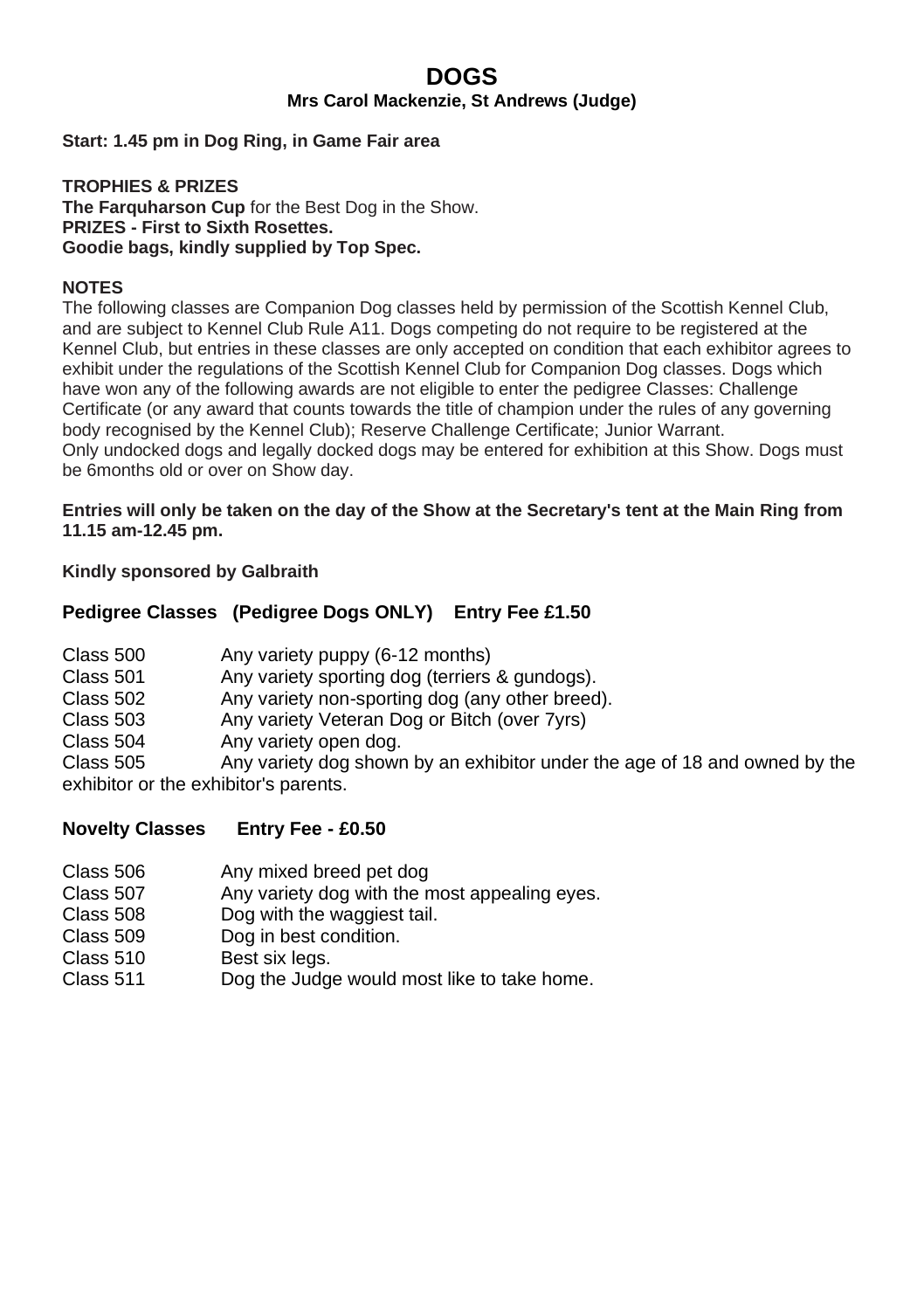## **PROVISIONAL RUNNING ORDER**

|                                                                                                |                                                                                                                                      | <b>PRUVISIUNAL RUNNING URDER</b>                                                                |                                                                                                 |
|------------------------------------------------------------------------------------------------|--------------------------------------------------------------------------------------------------------------------------------------|-------------------------------------------------------------------------------------------------|-------------------------------------------------------------------------------------------------|
| <b>RING 2A</b>                                                                                 | <b>RING 2 B</b>                                                                                                                      | <b>RING 3</b>                                                                                   | <b>MAIN RING</b>                                                                                |
| Start 8.00 prompt                                                                              | Start 8.00 prompt                                                                                                                    | Start 8.30 prompt                                                                               | Start 8a.m prompt                                                                               |
| OPEN WHP/WH jump.<br><b>Classes 167-168</b><br><b>BSPS Open Mini WHP</b><br>Championship       | OPEN WHP/WH conf.<br><b>Classes 167-172</b>                                                                                          | <b>RIDDEN HUNTER</b><br><b>Classes 139-142</b><br>Ridden Hunter Champ<br>O/A Hunter Champ       | <b>SHETLAND PONIES IN-</b><br><b>HAND</b><br><b>Classes 120-131</b><br><b>Shetland Ch'ships</b> |
| <b>Classes 169-172</b><br><b>BSPS Open WHP/WH</b><br>Championship<br><b>OPEN M &amp; M WHP</b> | <b>OPEN M &amp; M WHP</b>                                                                                                            | <b>RIDING HORSES</b><br><b>Classes 195-197</b><br><b>Riding Horse</b><br>Championship           | Start 8.30a.m<br><b>HIGHLAND PONIES IN-</b><br><b>HAND</b><br><b>Classes 112-119</b>            |
| jumping<br><b>Classes 153-157</b><br>M & M WHP<br>Championship                                 | conformation<br><b>Classes 153-157</b>                                                                                               | <b>RIDDEN COBS</b><br><b>Classes 198-201</b><br><b>Ridden Cobs</b><br>Championship              | <b>Highland Ch'ship</b><br>Start 9a.m<br><b>CLYDESDALE HORSES</b><br><b>Classes 102-111</b>     |
| <b>NOT BEFORE 2p.m</b><br><b>WORKING HUNTER</b>                                                |                                                                                                                                      | <b>NOT BEFORE 2p.m</b>                                                                          | In-Hand Ch'ship<br>before Class 110                                                             |
| jumping.<br><b>Classes 202-203</b><br><b>WH Championship</b>                                   | Collecting Ring for<br><b>Working Hunter</b>                                                                                         | <b>FIFE RIDDEN HORSE</b><br>Class 176                                                           | <b>PRIVATE DRIVING</b><br><b>Classes 132-133</b>                                                |
| <b>WORKING HUNTER</b><br>conf.<br><b>Classes 202-203</b>                                       |                                                                                                                                      | <b>MOUNTED FANCY</b><br><b>DRESS</b><br><b>Classes 204-205</b>                                  |                                                                                                 |
|                                                                                                |                                                                                                                                      |                                                                                                 |                                                                                                 |
| <b>RING 4</b>                                                                                  | <b>RING 5</b>                                                                                                                        | RING <sub>6</sub>                                                                               | <b>MAIN RING</b>                                                                                |
|                                                                                                |                                                                                                                                      |                                                                                                 |                                                                                                 |
| Start 8.30 prompt                                                                              | Start 8.30 prompt                                                                                                                    | Start 8.30 prompt                                                                               |                                                                                                 |
| <b>COLOURED HORSES</b><br><b>Classes 179-184</b>                                               | <b>IN-HAND HUNTER</b><br><b>Classes 134-138</b>                                                                                      | <b>REGISTERED M &amp; M IN-</b><br><b>HAND</b>                                                  | <b>HEAVY HORSE T/O</b><br>Singles Class 100                                                     |
| Coloured Championships<br>In-Hand, Ridden, Overall                                             | In-Hand Hunter<br>Championship                                                                                                       | <b>Classes 143-146</b><br>Reg M & M In-Hand                                                     | <b>CHAMPION OF</b><br><b>CHAMPIONS</b>                                                          |
| <b>VETERANS</b><br><b>Classes 185-190</b>                                                      | PART-BRED M & M<br><b>Classes 158-160</b>                                                                                            | Championship<br><b>OPEN M &amp; M RIDDEN</b>                                                    | <b>PARADE OF</b><br><b>PRIZEWINNERS</b>                                                         |
| In-Hand & Ridden<br>Veteran Championship                                                       | Part-Bred M & M<br>Championship                                                                                                      | <b>Classes 149-150</b><br>M & M Open Mini<br>Championship                                       | <b>HEAVY HORSE T/O</b><br>Pairs Class 101                                                       |
| <b>FIFE PONY</b><br><b>Classes 173-175</b><br>Fife Pony Championship                           | <b>RETRAINING OF</b><br><b>RACEHORSES</b><br><b>Classes 191-193</b>                                                                  | <b>Classes 151-152</b><br>M & M Open Ridden<br>Championship                                     | and Championship<br><b>200 YEARS OF FARMING</b><br>IN FIFE - PARADE                             |
| <b>NOT BEFORE 2p.m</b>                                                                         | RoR Championship                                                                                                                     | 1 P.M. SUPREME IN-<br><b>HAND CHAMPIONSHIP</b>                                                  |                                                                                                 |
| <b>BSPS OPEN SHP</b><br><b>Classes 161-162</b><br><b>BSPS Mini SHP</b>                         | <b>1931 HANDY HUNTER</b><br>Class 194<br><b>NOT BEFORE 2p.m</b>                                                                      | NOT BEFORE 1.30p.m                                                                              |                                                                                                 |
| Championship<br><b>Classes 163-166</b><br><b>BSPS Open SHP</b><br>Championship                 | <b>RIDDEN</b><br><b>COMPETITION/DRESS</b><br><b>AGE HORSE/PONY</b><br><b>Classes 177-178</b><br>Ridden Comp/Dressage<br>Championship | <b>NOVICE M &amp; M RIDDEN</b><br><b>Classes 147-148</b><br>Novice M & M Ridden<br>Championship |                                                                                                 |